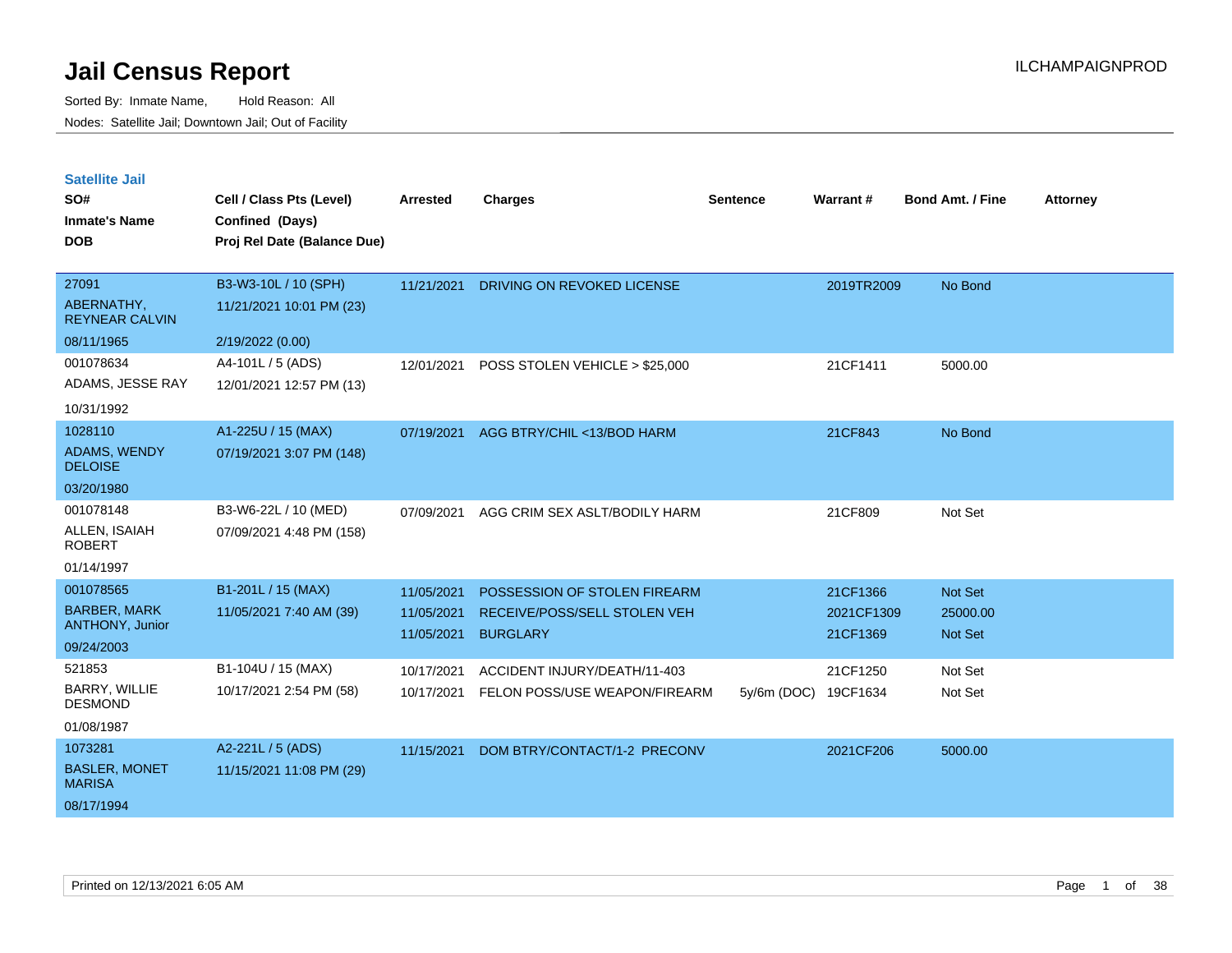| rouco. Calcillo Jali, Downtown Jali, Out of Facility |                             |                 |                                          |                 |             |                         |                 |
|------------------------------------------------------|-----------------------------|-----------------|------------------------------------------|-----------------|-------------|-------------------------|-----------------|
| SO#                                                  | Cell / Class Pts (Level)    | <b>Arrested</b> | <b>Charges</b>                           | <b>Sentence</b> | Warrant#    | <b>Bond Amt. / Fine</b> | <b>Attorney</b> |
| <b>Inmate's Name</b>                                 | Confined (Days)             |                 |                                          |                 |             |                         |                 |
| <b>DOB</b>                                           | Proj Rel Date (Balance Due) |                 |                                          |                 |             |                         |                 |
|                                                      |                             |                 |                                          |                 |             |                         |                 |
| 001078636                                            | A2-121L                     | 12/01/2021      | <b>RESIDENTIAL BURGLARY</b>              |                 | 2021CF12131 | 50000.00                |                 |
| BAYS, JENNIFER ANNE 12/01/2021 8:28 PM (13)          |                             |                 |                                          |                 |             |                         |                 |
| 06/15/1983                                           |                             |                 |                                          |                 |             |                         |                 |
| 001078595                                            | A1-226L / 10 (MED)          | 11/20/2021      | AGGRAVATED DOMESTIC BATTERY              |                 | 21CF1426    | No Bond                 |                 |
| <b>BEADLES, KIERA</b><br>RENEE                       | 11/20/2021 1:54 AM (24)     |                 |                                          |                 |             |                         |                 |
| 01/23/1991                                           |                             |                 |                                          |                 |             |                         |                 |
| 55826                                                | B1-102L / 15 (MAX)          | 10/22/2021      | MFG/DEL 100<400 GR COCA/ANLG             |                 | 21CF1284    | Not Set                 |                 |
| BEAUREGARD,<br><b>MAURICE RONALD,</b>                | 10/22/2021 7:57 AM (53)     |                 |                                          |                 |             |                         |                 |
| 06/19/1982                                           |                             |                 |                                          |                 |             |                         |                 |
| 969121                                               | BOOKH-1 / 15 (MAX)          | 11/25/2021      | CRIM TRESPASS TO RESIDENCE               |                 | 21CF1444    | Not Set                 |                 |
| BECKLEY, ANTHONY<br><b>PATRICK</b>                   | 11/25/2021 7:16 PM (19)     |                 |                                          |                 |             |                         |                 |
| 06/30/1989                                           |                             |                 |                                          |                 |             |                         |                 |
| 001078535                                            | B2-T2-07U / 15 (SPH)        | 10/26/2021      | <b>CRIM SEX ASSAULT/FORCE</b>            |                 | 21CF1305    | Not Set                 |                 |
| BERRY, DAVID ISAAC                                   | 10/26/2021 10:52 AM (49)    |                 |                                          |                 |             |                         |                 |
| 09/23/2000                                           |                             |                 |                                          |                 |             |                         |                 |
| 1057334                                              | B4-221U / 15 (MAX)          | 10/27/2021      | MURDER/INTENT TO KILL/INJURE             |                 |             | No Bond                 |                 |
| BEVERLY, DAVID<br><b>BENJAMIN</b>                    | 10/27/2021 1:42 PM (48)     |                 |                                          |                 |             |                         |                 |
| 03/31/1987                                           |                             |                 |                                          |                 |             |                         |                 |
| 29626                                                | B1-105U / 10 (MED)          |                 | 11/09/2021 MFG/DEL 15<100 GR COCA/ANALOG |                 | 21CF1387    | Not Set                 |                 |
| <b>BISHOP, DARRELL</b><br><b>EDWARD</b>              | 11/09/2021 4:46 PM (35)     |                 |                                          |                 |             |                         |                 |
| 07/18/1968                                           |                             |                 |                                          |                 |             |                         |                 |
| 51247                                                | B1-202U / 10 (MED)          |                 | 04/15/2021 FELON POSS/USE WEAPON/FIREARM |                 | 21CF411     | Not Set                 |                 |
| BROWN, DANTE<br><b>MAURICE</b>                       | 04/15/2021 6:24 PM (243)    |                 |                                          |                 |             |                         |                 |
| 04/19/1979                                           |                             |                 |                                          |                 |             |                         |                 |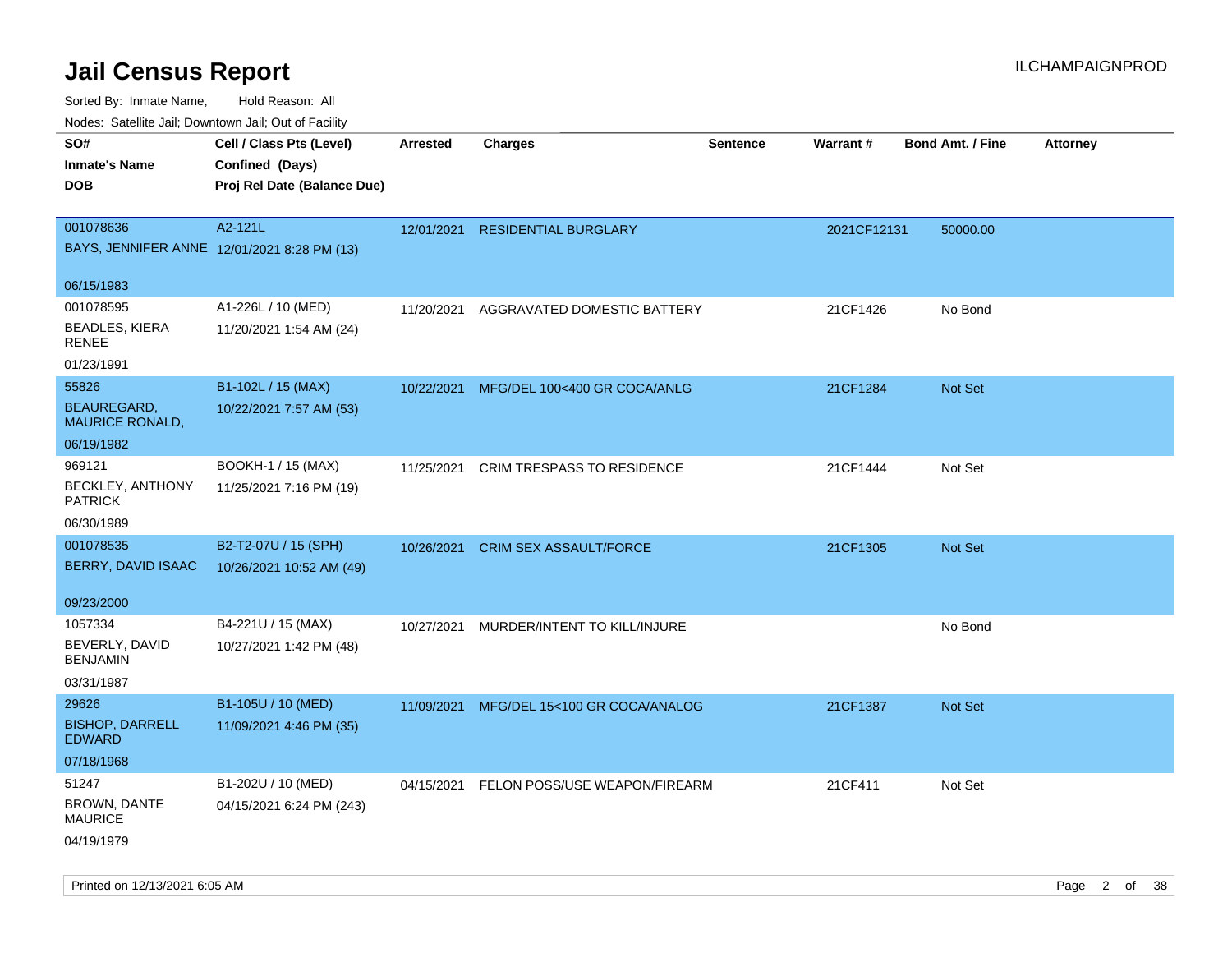Sorted By: Inmate Name, Hold Reason: All Nodes: Satellite Jail; Downtown Jail; Out of Facility

| SO#<br><b>Inmate's Name</b><br><b>DOB</b>          | Cell / Class Pts (Level)<br>Confined (Days)<br>Proj Rel Date (Balance Due) | Arrested                               | <b>Charges</b>                                                       | <b>Sentence</b> | Warrant#                           | <b>Bond Amt. / Fine</b>        | <b>Attorney</b> |
|----------------------------------------------------|----------------------------------------------------------------------------|----------------------------------------|----------------------------------------------------------------------|-----------------|------------------------------------|--------------------------------|-----------------|
| 1035923<br><b>BROWN, KYRELL</b><br><b>NAJUAN</b>   | B3-W3-12L / 10 (MED)<br>08/23/2021 9:46 AM (113)                           | 08/23/2021                             | POSS STOLEN VEHICLE > \$25,000                                       |                 | 21CF1029                           | Not Set                        |                 |
| 06/14/1993                                         |                                                                            |                                        |                                                                      |                 |                                    |                                |                 |
| 29957<br>BROWN, RODNEY<br>LOUIS                    | B4-222L / 15 (MAX)<br>11/13/2021 8:57 PM (31)                              | 11/13/2021<br>11/13/2021               | FELON POSS/USE WEAPON/FIREARM<br>AGG CRIM SX AB/>5 YR OLDER VIC      |                 | 21CF1390<br>2019CF0718             | Not Set<br>250000.00           |                 |
| 01/07/1968                                         |                                                                            |                                        |                                                                      |                 |                                    |                                |                 |
| 001077945<br><b>BROWN, SIDREA</b><br><b>RENEIA</b> | A1-225L / 10 (MED)<br>11/13/2021 10:49 AM (31)                             | 11/13/2021<br>11/13/2021<br>11/17/2021 | AGG ASLT PEACE OFF/FIRE/ER WRK<br><b>BURGLARY</b><br><b>BURGLARY</b> |                 | 2021CF637<br>2021CF543<br>21CF1264 | 1000.00<br>50000.00<br>1000.00 |                 |
| 07/23/1992                                         |                                                                            |                                        |                                                                      |                 |                                    |                                |                 |
| 988541<br><b>BURDETTE, SHANE</b><br><b>DILLON</b>  | A3-111L / 5 (ADS)<br>12/06/2021 2:57 PM (8)                                | 12/06/2021                             | POSSESSING A CONTROLLED SUBSTANC                                     |                 | 2020CF1195                         | No Bond                        |                 |
| 11/29/1991                                         | 1/3/2022 (0.00)                                                            |                                        |                                                                      |                 |                                    |                                |                 |
| 56936                                              | B4-227U / 15 (MAX)                                                         | 11/01/2021                             | PUBLIC INDECENCY/EXPOSURE/3+                                         |                 |                                    | Not Set                        |                 |
| CALDWELL, STEVEN<br><b>ANDRE</b>                   | 11/01/2021 1:09 PM (43)                                                    |                                        |                                                                      |                 |                                    |                                |                 |
| 04/19/1982                                         |                                                                            |                                        |                                                                      |                 |                                    |                                |                 |
| 39474                                              | B1-101U / 10 (ADS)                                                         | 07/06/2021                             | MFG/DEL 15<100 GR HEROIN/ANLG                                        |                 | 21CF792                            | Not Set                        |                 |
| CAMPBELL, AARON<br><b>JACOB</b>                    | 07/06/2021 11:56 PM (161)                                                  |                                        |                                                                      |                 |                                    |                                |                 |
| 07/18/1974                                         |                                                                            |                                        |                                                                      |                 |                                    |                                |                 |
| 958898                                             | B4-123L / 15 (MAX)                                                         | 11/18/2021                             | AGGRAVATED DOMESTIC BATTERY                                          |                 | 21CF1409                           | <b>Not Set</b>                 |                 |
| <b>CHAMBERS, GARY</b><br><b>DANTE</b>              | 11/18/2021 5:10 AM (26)                                                    |                                        |                                                                      |                 |                                    |                                |                 |
| 05/24/1973                                         |                                                                            |                                        |                                                                      |                 |                                    |                                |                 |
| 34805                                              | B1-106U / 15 (MAX)                                                         | 10/01/2021                             | DOMESTIC BATTERY                                                     |                 | 21CF1183                           | Not Set                        |                 |
| CONERLY, KIN JOSEPH 10/01/2021 1:53 AM (74)        |                                                                            | 10/01/2021                             | ARMED HABITUAL CRIMINAL                                              |                 | 21CF1184                           | Not Set                        |                 |
| 11/16/1971                                         |                                                                            | 10/06/2021                             | POSS STOLEN VEHICLE > \$25,000                                       |                 | 19CF1786                           | Not Set                        |                 |

Printed on  $12/13/2021$  6:05 AM Page 3 of 38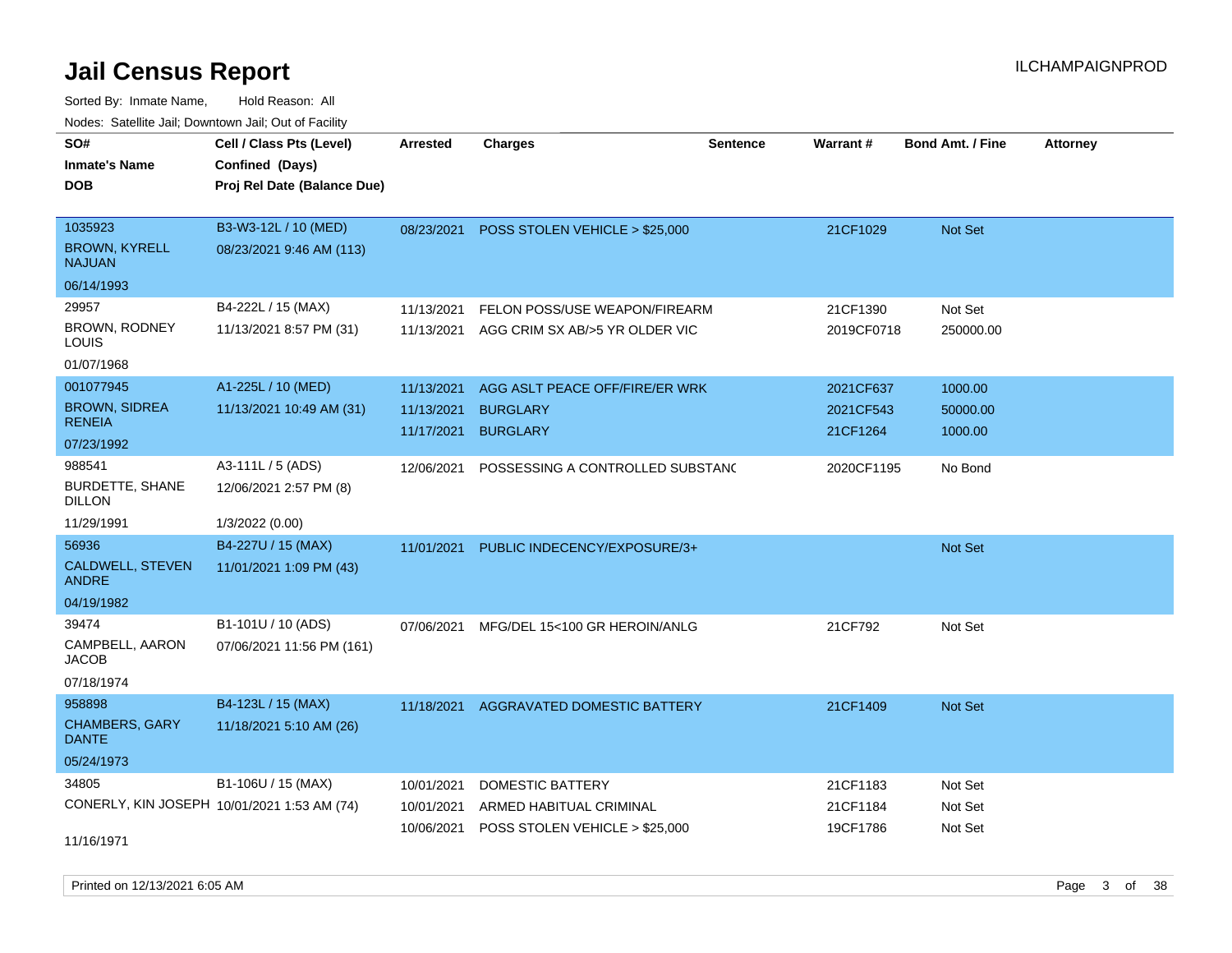Sorted By: Inmate Name, Hold Reason: All Nodes: Satellite Jail; Downtown Jail; Out of Facility

| SO#                                    |                             |                   |                                         |                 |            |                         |                 |
|----------------------------------------|-----------------------------|-------------------|-----------------------------------------|-----------------|------------|-------------------------|-----------------|
|                                        | Cell / Class Pts (Level)    | <b>Arrested</b>   | <b>Charges</b>                          | <b>Sentence</b> | Warrant#   | <b>Bond Amt. / Fine</b> | <b>Attorney</b> |
| <b>Inmate's Name</b>                   | Confined (Days)             |                   |                                         |                 |            |                         |                 |
| <b>DOB</b>                             | Proj Rel Date (Balance Due) |                   |                                         |                 |            |                         |                 |
|                                        |                             |                   |                                         |                 |            |                         |                 |
| 1074319                                | B2-T1-04L / 15 (SPH)        | 10/12/2021        | AGGRAVATED CRUELTY TO ANIMALS           |                 | 21CF1238   | <b>Not Set</b>          |                 |
| <b>CRAIG, DAVUCCI</b><br><b>DAVION</b> | 10/12/2021 11:36 AM (63)    | 10/14/2021 MURDER |                                         |                 | 21CF1239   | Not Set                 |                 |
| 08/02/2001                             |                             |                   |                                         |                 |            |                         |                 |
| 1008150                                | A4-107L / 15 (MAX)          | 12/10/2021        | PAROLE REVOCATION                       |                 | CH2107737  | No Bond                 |                 |
| CRAIG, MARCUS<br><b>DEVEL</b>          | 12/10/2021 8:08 AM (4)      |                   |                                         |                 |            |                         |                 |
| 07/20/1989                             |                             |                   |                                         |                 |            |                         |                 |
| 001077549                              | B2-T3-10L / 10 (SPH)        | 12/22/2020        | <b>PRED CRIM SEX ASLT/VICTIM &lt;13</b> |                 | 2020CF1469 | Not Set                 |                 |
| CRISTOBAL-MATEO,<br><b>CRISTOBAL</b>   | 12/22/2020 1:17 PM (357)    |                   |                                         |                 |            |                         |                 |
| 12/02/1988                             |                             |                   |                                         |                 |            |                         |                 |
| 1023587                                | B1-203U / 15 (MAX)          | 09/24/2021        | MFG/DEL CANNABIS/2.5-10 GRAMS           |                 | 21CF1155   | Not Set                 |                 |
| DAVIS, MARTIN<br><b>DENNIS</b>         | 09/24/2021 9:38 PM (81)     |                   | 09/24/2021 ARMED HABITUAL CRIMINAL      |                 | 2021-CF681 | 500000.00               |                 |
| 12/02/1994                             |                             |                   |                                         |                 |            |                         |                 |
| 001077634                              | A2-223L / 5 (ADS)           | 09/23/2021        | OBSTRUCT JUST/DESTROY EVIDENCE          |                 | 21CF887    | 25000.00                |                 |
| DAVIS, TAMIKA                          | 09/23/2021 12:30 AM (82)    |                   |                                         |                 |            |                         |                 |
| 03/11/1974                             |                             |                   |                                         |                 |            |                         |                 |
| 001078538                              | B1-205L / 10 (MED)          | 10/26/2021        | <b>CRIM SEX ASSAULT/FORCE</b>           |                 | 21CF1301   | Not Set                 |                 |
| DAWKINS, LEN                           | 10/26/2021 8:18 PM (49)     |                   |                                         |                 |            |                         |                 |
| 03/23/1987                             |                             |                   |                                         |                 |            |                         |                 |
| 56972                                  | B3-W8-32L / 10 (MED)        | 08/30/2021        | POSS STOLEN VEHICLE > \$25,000          |                 | 21CF1044   | Not Set                 |                 |
| DAY, DANIEL JOSEPH                     | 08/30/2021 3:07 PM (106)    | 09/04/2021        | <b>BURGLARY</b>                         |                 | 21CF1054   | <b>Not Set</b>          |                 |
| 10/16/1982                             |                             |                   |                                         |                 |            |                         |                 |
| 989143                                 | B3-W2-06L / 10 (MED)        | 09/27/2021        | STALKING/CAUSE PERSON DISTRESS          | 2y (DOC)        | 21CF1149   | 50000.00                |                 |
| DIAL, CLAYTON COLE                     | 09/27/2021 4:12 PM (78)     |                   | 09/27/2021 POSSESSION OF METH< 5 GRAMS  | 3y (DOC)        |            | 9430.00                 |                 |

07/28/1991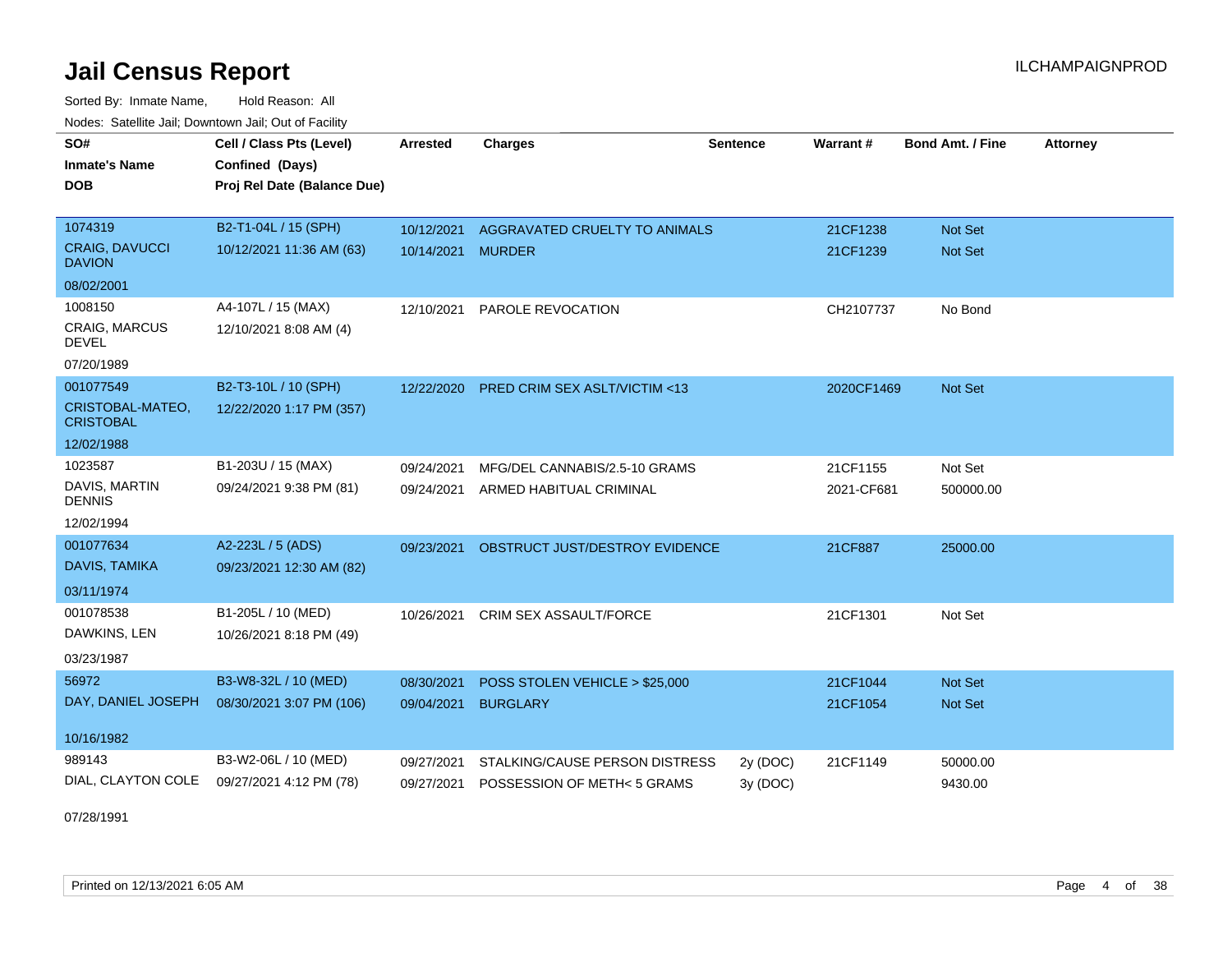Sorted By: Inmate Name, Hold Reason: All Nodes: Satellite Jail; Downtown Jail; Out of Facility

| SO#<br><b>Inmate's Name</b><br><b>DOB</b>        | Cell / Class Pts (Level)<br>Confined (Days)<br>Proj Rel Date (Balance Due) | Arrested   | <b>Charges</b>                           | <b>Sentence</b> | <b>Warrant#</b> | Bond Amt. / Fine | <b>Attorney</b> |
|--------------------------------------------------|----------------------------------------------------------------------------|------------|------------------------------------------|-----------------|-----------------|------------------|-----------------|
| 515892<br><b>DISHMAN, BYRON</b><br><b>EUJEAN</b> | B4-224U / 15 (MAX)<br>11/18/2021 2:33 PM (26)                              |            | 11/18/2021 AGG DOMESTIC BATTERY/STRANGLE | 4y (DOC)        | 15CF1432        | No Bond          |                 |
| 07/30/1983                                       |                                                                            |            |                                          |                 |                 |                  |                 |
| 25659                                            | B4-125L / 15 (MAX)                                                         | 06/15/2021 | <b>RESIDENTIAL BURGLARY</b>              |                 | 2020CF1218      | 50000.00         |                 |
| DORRIS, LORENZO                                  | 06/15/2021 6:17 AM (182)                                                   | 06/15/2021 | <b>BURGLARY</b>                          |                 | 21CF689         | Not Set          |                 |
| 07/19/1966                                       |                                                                            |            |                                          |                 |                 |                  |                 |
| 972949                                           | BOOKH-3                                                                    | 12/12/2021 | CRIMINAL DAMAGE/\$10K-100K               |                 | <b>CFOW</b>     | 20000.00         |                 |
| DRIVER, JAMES<br><b>JAMAR</b>                    | 12/12/2021 7:03 PM (2)                                                     | 12/12/2021 | CRIM DAMAGE/\$500-10K                    |                 | <b>CFOF</b>     | <b>Not Set</b>   |                 |
| 07/19/1989                                       |                                                                            |            |                                          |                 |                 |                  |                 |
| 987328                                           | BOOKH-6                                                                    | 12/11/2021 | AGG ASLT PEACE OFF/FIRE/ER WRK           |                 | 2021CFAWOW      | Not Set          |                 |
| ERVIN, DEIDRA ANN<br><b>RUTH</b>                 | 12/11/2021 8:48 PM (3)                                                     |            |                                          |                 |                 |                  |                 |
| 04/15/1991                                       |                                                                            |            |                                          |                 |                 |                  |                 |
| 45194                                            | B3-W1-01U / 10 (MED)                                                       | 10/20/2021 | DOMESTIC BATTERY/OTHER PRIOR             |                 | 21CF1265        | Not Set          |                 |
| <b>FALLS, ANDREW</b>                             | 10/20/2021 12:59 AM (55)                                                   |            |                                          |                 |                 |                  |                 |
| 08/15/1976                                       |                                                                            |            |                                          |                 |                 |                  |                 |
| 527081                                           | B3-W6-24L / 10 (MED)                                                       | 09/06/2021 | ARSON/REAL/PERSONAL PROP>\$150           |                 | 2021 CF 797     | 25000.00         |                 |
| FERGUSON,<br><b>CHRISTOPHER</b>                  | 09/06/2021 1:18 PM (99)                                                    |            |                                          |                 |                 |                  |                 |
| 12/21/1981                                       |                                                                            |            |                                          |                 |                 |                  |                 |
| 1039744                                          | A3-113L / 15 (ADS)                                                         | 12/06/2021 | <b>MURDER</b>                            |                 | 20CF959         | 1000000.00       |                 |
| <b>FONVILLE, TREVOY</b><br><b>JERMAINE</b>       | 12/06/2021 10:52 AM (8)                                                    |            |                                          |                 |                 |                  |                 |
| 01/13/1996                                       |                                                                            |            |                                          |                 |                 |                  |                 |
| 518395                                           | B2-T3-12L / 15 (SPH)                                                       | 07/07/2020 | <b>CRIMINAL SEXUAL ASSAULT</b>           |                 | 2020-CF735      | 250000.00        |                 |
|                                                  | FRANDLE, MARK RYAN 07/07/2020 3:42 PM (525)                                |            |                                          |                 |                 |                  |                 |

09/10/1985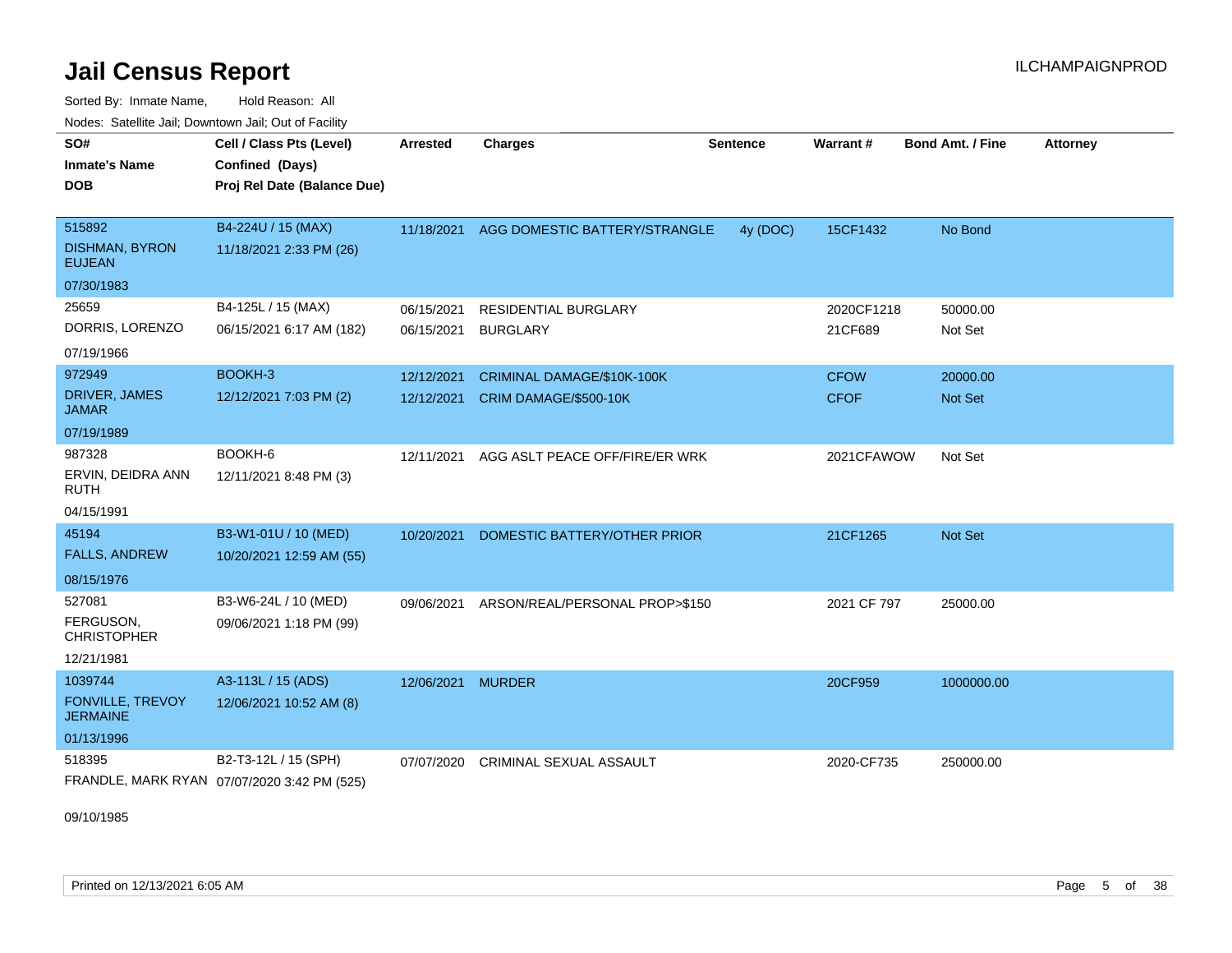| Todoo. Catolino can, Bowritown can, Oat or I domt |                                                                            |                 |                                           |                 |            |                         |                 |
|---------------------------------------------------|----------------------------------------------------------------------------|-----------------|-------------------------------------------|-----------------|------------|-------------------------|-----------------|
| SO#<br><b>Inmate's Name</b><br><b>DOB</b>         | Cell / Class Pts (Level)<br>Confined (Days)<br>Proj Rel Date (Balance Due) | <b>Arrested</b> | <b>Charges</b>                            | <b>Sentence</b> | Warrant#   | <b>Bond Amt. / Fine</b> | <b>Attorney</b> |
| 975482                                            | A4-106L / 10 (ADS)                                                         | 12/07/2021      | <b>DOMESTIC BATTERY</b>                   |                 | 2021CF1255 | 50000.00                |                 |
| <b>FRAZER, CHRISTIAN</b><br><b>LAMAHL</b>         | 12/07/2021 11:14 PM (7)                                                    |                 |                                           |                 |            |                         |                 |
| 12/28/1989                                        |                                                                            |                 |                                           |                 |            |                         |                 |
| 001078583                                         | B1-205U / 15 (MAX)                                                         | 11/14/2021      | AGG UNLAWFUL USE WEAPON/PERSON            |                 | 21CF1392   | Not Set                 |                 |
| FRAZIER, RICHARD<br><b>EMOND</b>                  | 11/14/2021 3:12 AM (30)                                                    |                 |                                           |                 |            |                         |                 |
| 04/19/2001                                        |                                                                            |                 |                                           |                 |            |                         |                 |
| 001077934                                         | A1-224L / 10 (MED)                                                         | 08/22/2021      | <b>DOMESTIC BATTERY</b>                   |                 | 21 CM 172  | 10000.00                |                 |
| <b>FREED, LOGAN</b><br><b>SUZANNE</b>             | 08/22/2021 11:45 PM (114)                                                  | 08/22/2021      | AGG DUI/ACCIDENT/DEATH                    |                 | 21CF1024   | Not Set                 |                 |
| 08/18/1996                                        |                                                                            |                 |                                           |                 |            |                         |                 |
| 001078290                                         | A1-125U / 10 (ADS)                                                         | 08/19/2021      | MACHINE GUN/AUTO WEAPON/VEH               |                 | 21CF1012   | Not Set                 |                 |
| FREEMAN, ANGEL<br><b>JANILA KAY</b>               | 08/19/2021 1:26 AM (117)                                                   |                 |                                           |                 |            |                         |                 |
| 12/25/1995                                        |                                                                            |                 |                                           |                 |            |                         |                 |
| 55731                                             | A3-213L / 15 (ADS)                                                         |                 | 12/07/2021 THEFT CONTROL INTENT \$500<10K |                 | 2019CF1448 | No Bond                 |                 |
| <b>FULLILOVE.</b><br><b>CHRISTOPHER</b>           | 12/07/2021 3:44 PM (7)                                                     |                 |                                           |                 |            |                         |                 |
| 09/25/1980                                        |                                                                            |                 |                                           |                 |            |                         |                 |
| 001078450                                         | B3-W1-04L / 10 (MED)                                                       | 10/26/2021      | AGGRAVATED BATTERY                        |                 |            | Not Set                 |                 |
| GAMBLE, HAKEEM<br><b>DARION</b>                   | 10/26/2021 1:01 PM (49)                                                    | 10/26/2021      | BURGLARY W/O CAUSING DAMAGE               |                 |            | No Bond                 |                 |
| 12/17/1999                                        | 12/23/2021 (0.00)                                                          |                 |                                           |                 |            |                         |                 |
| 001078633                                         | B2-T4-13U / 15 (MAX)                                                       | 12/01/2021      | PRED CRIM SEX ASLT/VICTIM <13             |                 | 21CF1416   | 250000.00               |                 |
| GONZALEZ-GUILLEN,<br><b>EDWARD</b>                | 12/01/2021 12:08 PM (13)                                                   |                 |                                           |                 |            |                         |                 |
| 08/25/2002                                        |                                                                            |                 |                                           |                 |            |                         |                 |
| 001078607                                         | B4-122U / 15 (MAX)                                                         | 11/22/2021      | FELON POSS/USE FIREARM/PAROLE             |                 | 21CF1437   | Not Set                 |                 |
| GRAY, WILLIAM<br>DA'VON                           | 11/22/2021 2:57 PM (22)                                                    | 11/22/2021      | ATTEMPT (FIRST DEGREE MURDER)             |                 | 21CF1435   | Not Set                 |                 |
| 04/18/1984                                        |                                                                            |                 |                                           |                 |            |                         |                 |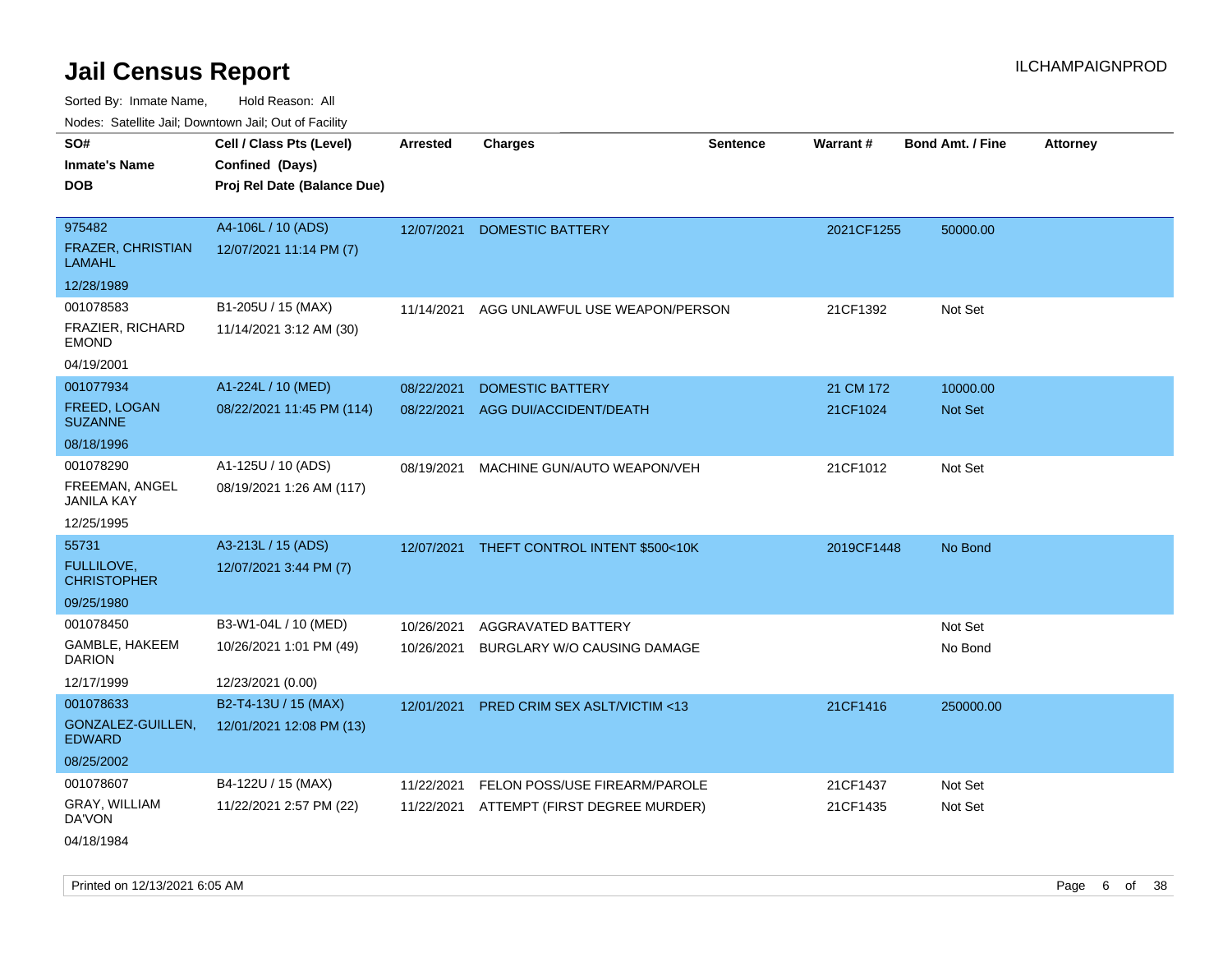| SO#<br><b>Inmate's Name</b>            | Cell / Class Pts (Level)<br>Confined (Days) | <b>Arrested</b> | <b>Charges</b>                          | <b>Sentence</b> | Warrant#     | <b>Bond Amt. / Fine</b> | <b>Attorney</b> |
|----------------------------------------|---------------------------------------------|-----------------|-----------------------------------------|-----------------|--------------|-------------------------|-----------------|
| <b>DOB</b>                             | Proj Rel Date (Balance Due)                 |                 |                                         |                 |              |                         |                 |
|                                        |                                             |                 |                                         |                 |              |                         |                 |
| 56342                                  | B1-104L / 10 (MED)                          | 10/21/2021      | <b>ARMED HABITUAL CRIMINAL</b>          |                 | 21CF1279     | Not Set                 |                 |
| <b>GRIFFIN, NATHAN</b>                 | 10/21/2021 4:20 PM (54)                     | 10/21/2021      | THEFT CONTROL INTENT <\$500             |                 | 17CF1451     | 10000.00                |                 |
| <b>EUGENE</b><br>02/24/1969            |                                             | 10/21/2021      | DRIVING ON REVOKED LICENSE              |                 | 20TR1979     | 3000.00                 |                 |
| 977825                                 | A3-211U / 5 (ADS)                           |                 |                                         |                 |              |                         |                 |
| <b>GWIN, RAYMOND</b>                   | 11/25/2021 2:23 PM (19)                     | 11/25/2021      | RET THEFT/DISP MERCH/>\$300             | 4y (DOC)        | 21CF203      | Not Set                 |                 |
| <b>CHARLES</b>                         |                                             |                 |                                         |                 |              |                         |                 |
| 09/30/1989                             |                                             |                 |                                         |                 |              |                         |                 |
| 1071098                                | B1-201U / 15 (MAX)                          | 11/06/2021      | AGG CRIM SEX ASSAULT/FIREARM            |                 | 21CF1368     | <b>Not Set</b>          |                 |
| <b>HARRIS, SHEMAR</b><br><b>HARLEM</b> | 11/06/2021 8:22 AM (38)                     |                 |                                         |                 |              |                         |                 |
| 07/22/2000                             |                                             |                 |                                         |                 |              |                         |                 |
| 1038973                                | B3-W2-05U / 10 (MED)                        | 11/05/2021      | AGG DOMESTIC BATTERY/STRANGLE           |                 | 21CF1365     | Not Set                 |                 |
|                                        | HAYS, DAMIEN CLYDE 11/05/2021 8:59 PM (39)  |                 |                                         |                 |              |                         |                 |
| 03/19/1994                             |                                             |                 |                                         |                 |              |                         |                 |
| 965829                                 | BOOKH-4 / 10 (ADS)                          | 09/09/2021      | HRSMT/NO CONVERSATION/KILL              |                 | 2021CF1072   | 25000.00                |                 |
| <b>HEINZ, ANDREW</b><br><b>MICHAEL</b> | 09/09/2021 5:21 PM (96)                     | 09/13/2021      | <b>PROBATION VIOLATION</b>              |                 | 21CF7        | <b>Not Set</b>          |                 |
| 07/01/1987                             |                                             |                 |                                         |                 |              |                         |                 |
| 001078675                              | BOOKH-3                                     | 12/13/2021      | ARSON/REAL/PERSONAL PROP>\$150          |                 | 2021 CF AWOW | Not Set                 |                 |
| HENSLER, JOHN<br>WILLIAM, Junior       | 12/13/2021 3:32 AM (1)                      | 12/13/2021      | CRIM DAMAGE TO PROPERTY <\$500          |                 | 2021 CF AWOW | Not Set                 |                 |
| 09/15/1975                             |                                             |                 |                                         |                 |              |                         |                 |
| 001078488                              | B2-T3-11U / 15 (SPH)                        | 10/14/2021      | <b>PRED CRIM SEX ASLT/VICTIM &lt;13</b> |                 | 21CF1232     | 500000.00               |                 |
| HERNANDEZ-LOPEZ,<br><b>ERNESTO</b>     | 10/14/2021 3:15 PM (61)                     | 10/14/2021      | <b>FUGITIVE FROM JUSTICE</b>            |                 | 21CF1246     | <b>Not Set</b>          |                 |
| 11/28/1975                             |                                             |                 |                                         |                 |              |                         |                 |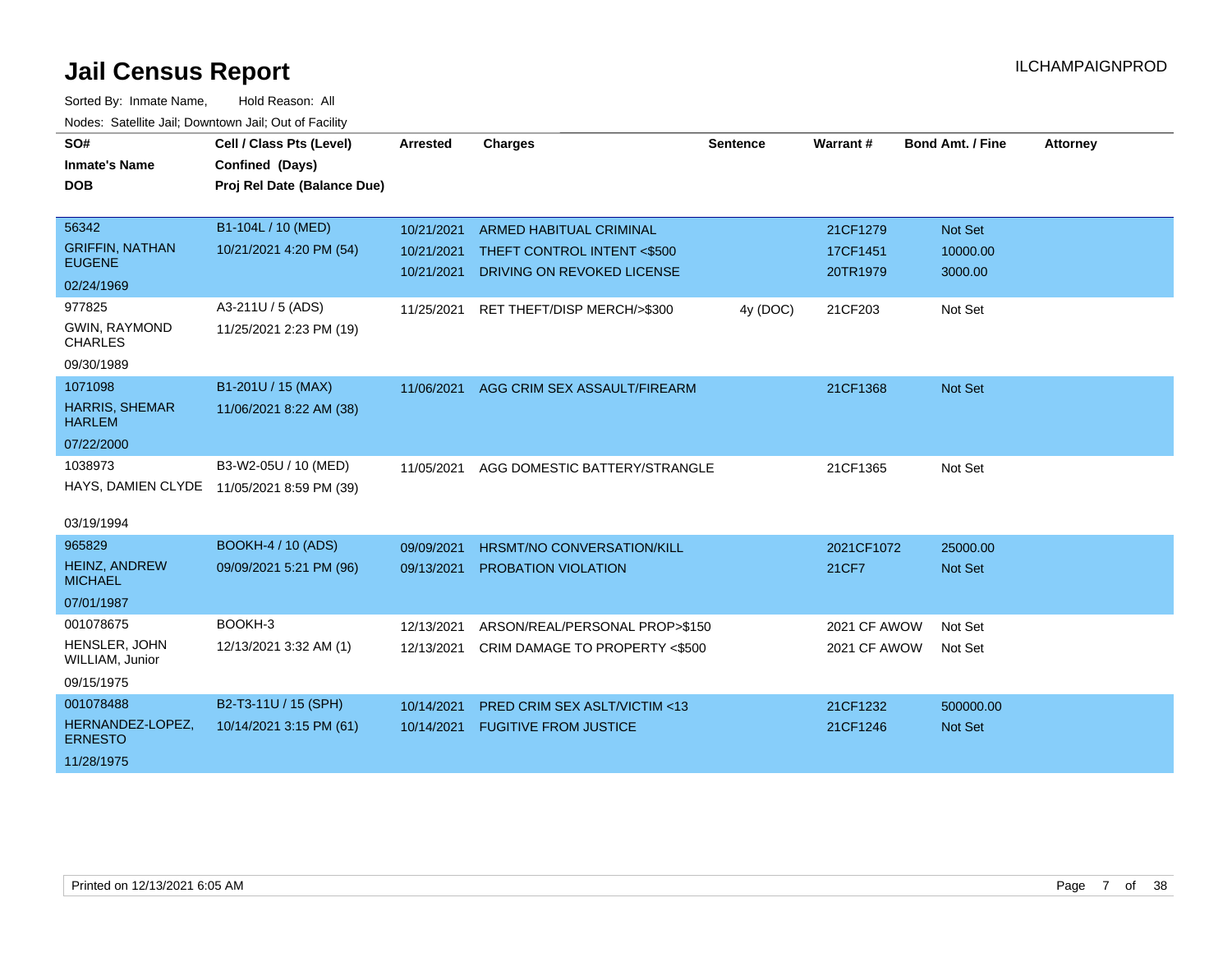| SO#                               | Cell / Class Pts (Level)    | Arrested   | <b>Charges</b>                           | <b>Sentence</b> | <b>Warrant#</b> | <b>Bond Amt. / Fine</b> | <b>Attorney</b> |
|-----------------------------------|-----------------------------|------------|------------------------------------------|-----------------|-----------------|-------------------------|-----------------|
| <b>Inmate's Name</b>              | Confined (Days)             |            |                                          |                 |                 |                         |                 |
| <b>DOB</b>                        | Proj Rel Date (Balance Due) |            |                                          |                 |                 |                         |                 |
|                                   |                             |            |                                          |                 |                 |                         |                 |
| 975293                            | B2-T4-14L / 10 (SPH)        | 07/21/2021 | <b>STALKING</b>                          |                 | 2021CF863       | <b>Not Set</b>          |                 |
| HILL, JACOB MILES                 | 07/21/2021 8:43 PM (146)    | 07/21/2021 | VIO ORDER/PRIOR VIO OF ORDER             |                 | 21CF914         | No Bond                 |                 |
|                                   |                             | 07/25/2021 | PAROLE REVOCATION                        |                 | CH2104646       | <b>Not Set</b>          |                 |
| 02/06/1988                        |                             | 08/18/2021 | <b>HARASS WITNESS/FAMILY MBR/REP</b>     |                 | 21CF992         | <b>Not Set</b>          |                 |
|                                   |                             | 09/09/2021 | AGG STALKING/BODILY HARM                 |                 | 21CF1073        | <b>Not Set</b>          |                 |
| 48471                             | B1-207L / 15 (MAX)          | 08/08/2021 | AGG BATTERY/DISCHARGE FIREARM            |                 | 21CF946         | Not Set                 |                 |
| HILL, RAMESH<br><b>JERMAINE</b>   | 08/08/2021 4:45 AM (128)    |            |                                          |                 |                 |                         |                 |
| 12/11/1978                        |                             |            |                                          |                 |                 |                         |                 |
| 49618                             | B1-107U / 10 (MED)          | 10/26/2021 | CRIM DAMAGE TO PROPERTY <\$500           |                 | 2021CF1300      | 100.00                  |                 |
| HITES, STEVEN<br><b>WAYNE</b>     | 10/26/2021 7:42 AM (49)     | 11/24/2021 | FLEEING/ATTEMPT ELUDE OFFICER            |                 | 2021TR9315      | 1000.00                 |                 |
| 12/31/1979                        |                             |            |                                          |                 |                 |                         |                 |
| 1076075                           | BOOKF-2                     |            | 12/12/2021 VIO BAIL BOND/CLASS 1 OFFENSE |                 | 2021CMAWOW      | Not Set                 |                 |
| HOUSDEN, HANNAH<br>JO             | 12/12/2021 2:37 PM (2)      |            |                                          |                 |                 |                         |                 |
| 02/14/2002                        |                             |            |                                          |                 |                 |                         |                 |
| 1043704                           | B4-223L / 15 (MAX)          | 07/13/2021 | <b>PROBATION VIOLATION</b>               |                 | 18CF1697        | 25000.00                |                 |
| <b>HOUSTON, STEVEN</b>            | 07/13/2021 5:56 AM (154)    | 07/13/2021 | <b>PROBATION VIOLATION</b>               |                 | 19CF1295        | 25000.00                |                 |
| <b>CORDELL</b>                    |                             | 07/13/2021 | ARMED ROBBERY/ARMED W/FIREARM            |                 | 21CF815         | Not Set                 |                 |
| 01/24/1989                        |                             |            |                                          |                 |                 |                         |                 |
| 999198                            | A4-206L / 15 (MAX)          | 11/30/2021 | FELON POSS/USE FIREARM PRIOR             |                 | 21CF1377        | 500000.00               |                 |
| HOWARD, BRION LIN                 | 11/30/2021 10:41 AM (14)    |            |                                          |                 |                 |                         |                 |
|                                   |                             |            |                                          |                 |                 |                         |                 |
| 06/10/1992                        |                             |            |                                          |                 |                 |                         |                 |
| 1061996                           | A1-124L / 5 (MIN)           | 10/30/2021 | DRVG UNDER INFLUENCE OF DRUG             | 180d (CJ)       |                 | No Bond                 |                 |
| HUBBARD, REBEKIAH<br><b>DIONA</b> | 10/30/2021 1:37 PM (45)     | 10/30/2021 | RETAIL THEFT/DISP MERCH/<\$300           |                 | 2018CF1302      | 20000.00                |                 |
| 04/08/1998                        |                             | 10/31/2021 | USE FORGED CR/DEBIT CARD/<\$300          | 2y (DOC)        |                 | No Bond                 |                 |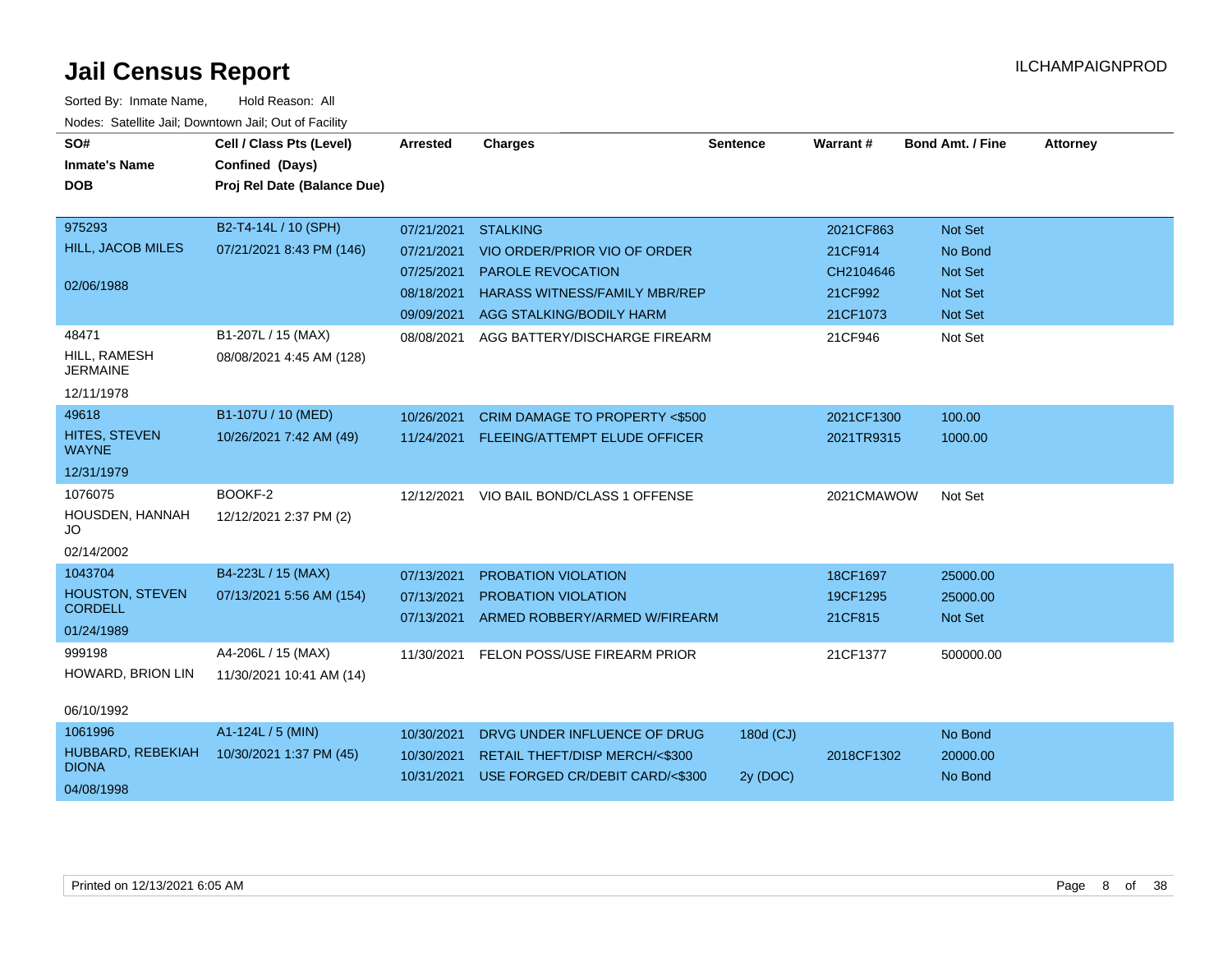| rouce. Calcinic Jan, Downtown Jan, Out or Facility |                                            |                 |                                          |          |             |                         |                 |
|----------------------------------------------------|--------------------------------------------|-----------------|------------------------------------------|----------|-------------|-------------------------|-----------------|
| SO#                                                | Cell / Class Pts (Level)                   | <b>Arrested</b> | <b>Charges</b>                           | Sentence | Warrant#    | <b>Bond Amt. / Fine</b> | <b>Attorney</b> |
| <b>Inmate's Name</b>                               | Confined (Days)                            |                 |                                          |          |             |                         |                 |
| DOB                                                | Proj Rel Date (Balance Due)                |                 |                                          |          |             |                         |                 |
|                                                    |                                            |                 |                                          |          |             |                         |                 |
| 953555                                             | B4-122L / 15 (MAX)                         | 03/10/2021      | <b>CRIM TRESPASS TO RESIDENCE</b>        |          | 21CF272     | Not Set                 |                 |
| HUNT, TAVARIS EARL                                 | 03/10/2021 4:58 AM (279)                   | 04/14/2021      | AGG FLEEING POLICE/21 MPH OVER           | 3y(DOC)  | 2020CF94    | 10000.00                |                 |
|                                                    |                                            |                 |                                          |          |             |                         |                 |
| 12/29/1987                                         |                                            |                 |                                          |          |             |                         |                 |
| 001078639                                          | A4-103L / 10 (ADS)                         | 12/02/2021      | <b>FUGITIVE FROM JUSTICE</b>             |          | 21CF1465    | Not Set                 |                 |
| JACKSON, GREGORY<br>LYNN                           | 12/02/2021 3:43 AM (12)                    |                 |                                          |          |             |                         |                 |
| 11/22/1994                                         |                                            |                 |                                          |          |             |                         |                 |
| 38993                                              | B4-126L / 15 (MAX)                         | 02/13/2021      | ATTEMPT (FIRST DEGREE MURDER)            |          | 21CF181     | Not Set                 |                 |
| JACKSON, LAMONT<br><b>JEREMIE</b>                  | 02/13/2021 7:45 AM (304)                   |                 |                                          |          |             |                         |                 |
| 07/31/1973                                         |                                            |                 |                                          |          |             |                         |                 |
| 001077487                                          | B3-W8-30L / 10 (MED)                       | 12/03/2020      | FELON POSS/USE WEAPON/FIREARM            |          | 20CF1377    | Not Set                 |                 |
| JACKSON, TERREL<br>DANDRE                          | 12/03/2020 10:18 AM (376)                  | 11/09/2021      | AGG DISCHARGE FIREARM/OCC VEH            |          | 21CR0331401 | No Bond                 |                 |
| 08/11/1990                                         |                                            |                 |                                          |          |             |                         |                 |
| 001077864                                          | B1-103L / 15 (MAX)                         | 04/18/2021      | FELON POSS/USE WEAPON/FIREARM            |          | 21CF428     | Not Set                 |                 |
| D                                                  | JAMERSON, ANTHONY 04/18/2021 7:21 PM (240) |                 |                                          |          |             |                         |                 |
| 01/26/1990                                         |                                            |                 |                                          |          |             |                         |                 |
| 001077437                                          | B3-W4-16L / 10 (MED)                       | 08/23/2021      | DOM BTRY/CONTACT/1-2 PRECONV             |          | 21CF1025    | Not Set                 |                 |
| JOHNSON, ANTONIO<br>LASHAUN                        | 08/23/2021 7:48 PM (113)                   |                 |                                          |          |             |                         |                 |
| 01/06/1980                                         |                                            |                 |                                          |          |             |                         |                 |
| 001078674                                          | BOOKH-3                                    | 12/12/2021      | <b>FUGITIVE FROM JUSTICE</b>             |          | 2021CFAWOW  | <b>Not Set</b>          |                 |
| <b>JOHNSON, ERIC</b><br><b>DOMONTE</b>             | 12/12/2021 8:39 PM (2)                     | 12/12/2021      | DRIVING 21-25 MPH ABOVE LIMIT            |          | 2021TRAWOW  | Not Set                 |                 |
| 05/04/1990                                         |                                            |                 |                                          |          |             |                         |                 |
| 1071536                                            | B1-206U / 15 (MED)                         |                 | 06/17/2021 ATTEMPT (FIRST DEGREE MURDER) |          | 21CF702     | Not Set                 |                 |
| JOHNSON, ZACHERY<br>EDWARD                         | 06/17/2021 2:00 AM (180)                   |                 |                                          |          |             |                         |                 |
| 10/30/1987                                         |                                            |                 |                                          |          |             |                         |                 |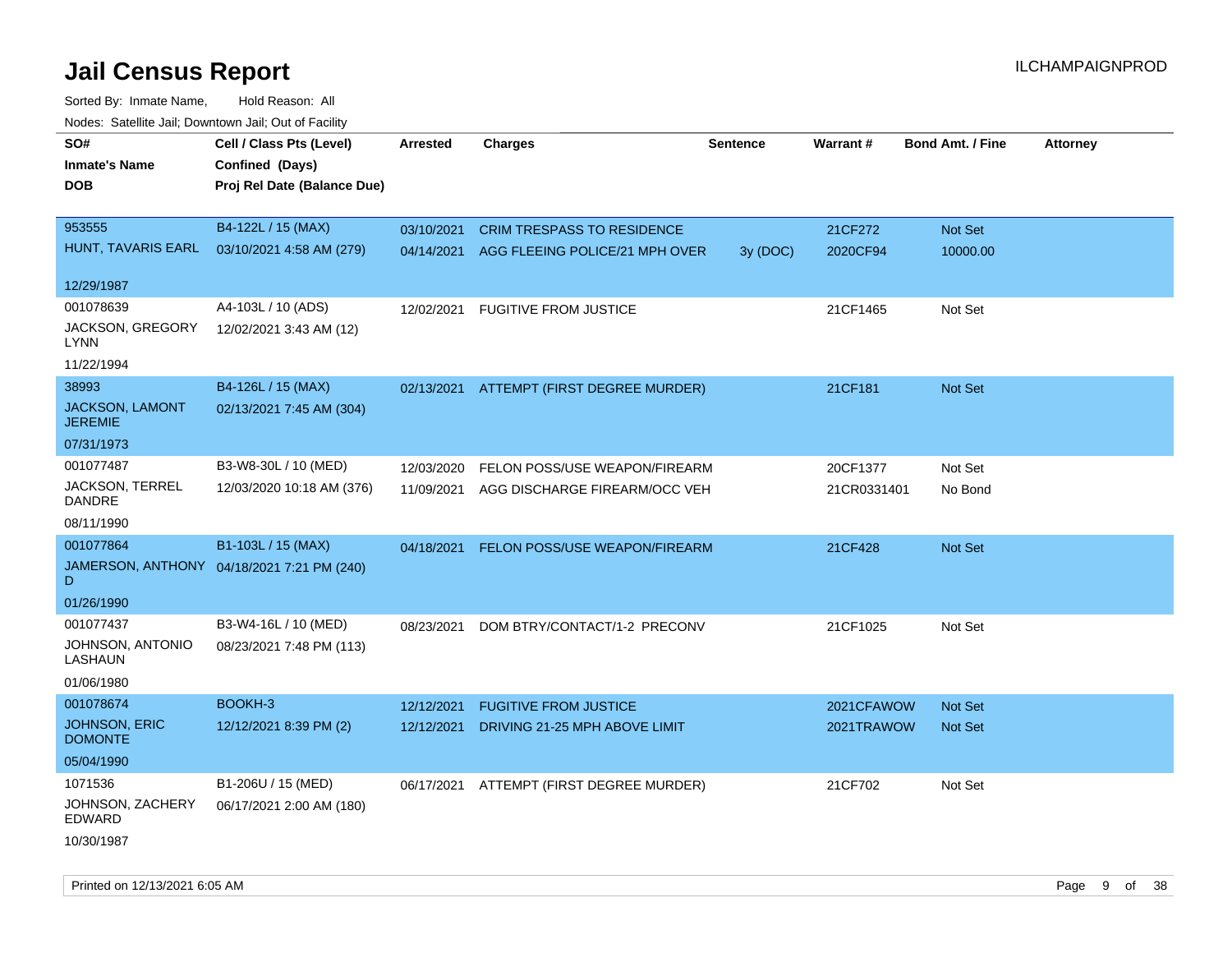| SO#<br><b>Inmate's Name</b><br><b>DOB</b>                                                 | Cell / Class Pts (Level)<br>Confined (Days)<br>Proj Rel Date (Balance Due) | <b>Arrested</b>                                                    | <b>Charges</b>                                                                                                                                                       | <b>Sentence</b> | Warrant#                                                                               | <b>Bond Amt. / Fine</b>                                           | <b>Attorney</b> |
|-------------------------------------------------------------------------------------------|----------------------------------------------------------------------------|--------------------------------------------------------------------|----------------------------------------------------------------------------------------------------------------------------------------------------------------------|-----------------|----------------------------------------------------------------------------------------|-------------------------------------------------------------------|-----------------|
| 001078677<br>JONES, JOHNNY<br>MONTELL, Junior<br>05/25/1995<br>001078645<br>JONES, KELVIN | BOOKH-3<br>12/13/2021 5:10 AM (1)<br>A4-104U / 10 (ADS)                    | 12/13/2021<br>12/13/2021<br>12/13/2021<br>12/13/2021<br>12/02/2021 | DRVG UNDER INFLU OF ALCOHOL<br>OPERATE UNINSURED MTR VEHICLE<br><b>REGIS EXPIRATION/1ST &amp; 2ND</b><br><b>IMPROPER TRAFFIC LANE USAGE</b><br>AGG DISCHARGE FIREARM |                 | 2021 DT AWOW<br><b>2021 TR AWOW</b><br><b>2021 TR AWOW</b><br>2021 TR AWOW<br>21CF1478 | 1000.00<br><b>Not Set</b><br>Not Set<br><b>Not Set</b><br>No Bond |                 |
| <b>KHYRIC</b><br>02/27/2001                                                               | 12/02/2021 6:56 PM (12)                                                    |                                                                    |                                                                                                                                                                      |                 |                                                                                        |                                                                   |                 |
| 956822<br>JONES, MARIO<br><b>NATHANIEL</b><br>10/27/1987                                  | A4-203L / 15 (MAX)<br>11/25/2021 10:37 AM (19)                             | 11/25/2021<br>11/25/2021<br>11/25/2021                             | AGGRAVATED DOMESTIC BATTERY<br><b>PAROLE REVOCATION</b><br><b>UNLAWFUL RESTRAINT</b>                                                                                 |                 | 21CF1442<br>CH2106361<br>21CF1443                                                      | Not Set<br>No Bond<br><b>Not Set</b>                              |                 |
| 1008468<br>JONES, MARTEZ<br><b>LAMONTE</b><br>06/22/1993                                  | A3-114L<br>12/01/2021 1:28 PM (13)                                         | 12/01/2021<br>12/02/2021                                           | FELON POSS/USE WEAPON/FIREARM<br>PROBATION VIOLATION                                                                                                                 |                 | 21CF1472<br>20CF1151                                                                   | Not Set<br>Not Set                                                |                 |
| 506244<br>JOSLIN, JASON LEE<br>12/22/1985                                                 | B1-204L / 15 (MAX)<br>07/15/2021 4:38 AM (152)                             | 07/15/2021                                                         | ARMED ROBBERY/ARMED W/FIREARM                                                                                                                                        |                 | 2021CF791                                                                              | 250000.00                                                         |                 |
| 66662<br>KINTNER, WESLEY J<br>04/15/1986                                                  | A3-112L / 10 (ADS)<br>12/05/2021 1:57 PM (9)                               | 12/05/2021                                                         | POSS AMT CON SUB EXCEPT(A)/(D)                                                                                                                                       |                 | 18CF597                                                                                | 200000.00                                                         |                 |
| 1070011<br>LAWS, WILLIAM<br>ZARAK, Third<br>07/06/1999                                    | B4-124U / 15 (MAX)<br>08/03/2021 3:53 PM (133)                             | 08/03/2021                                                         | AGG DISCH FIREARM/1ST AID PERS                                                                                                                                       |                 | 21CF929                                                                                | Not Set                                                           |                 |
| 548089<br>LEWIS, LAWRENCE<br>PAUL, Third<br>02/08/1993                                    | B1-204U / 15 (MAX)<br>12/04/2020 4:42 AM (375)                             | 12/04/2020<br>12/04/2020<br>12/04/2020                             | ATTEMPT (FIRST DEGREE MURDER)<br>METH DELIVERY/100<400 GRAMS<br>AGG DOMESTIC BATTERY/STRANGLE                                                                        |                 | 20CF1378<br>20CF1481<br>18CF1507                                                       | Not Set<br>Not Set<br>10000.00                                    |                 |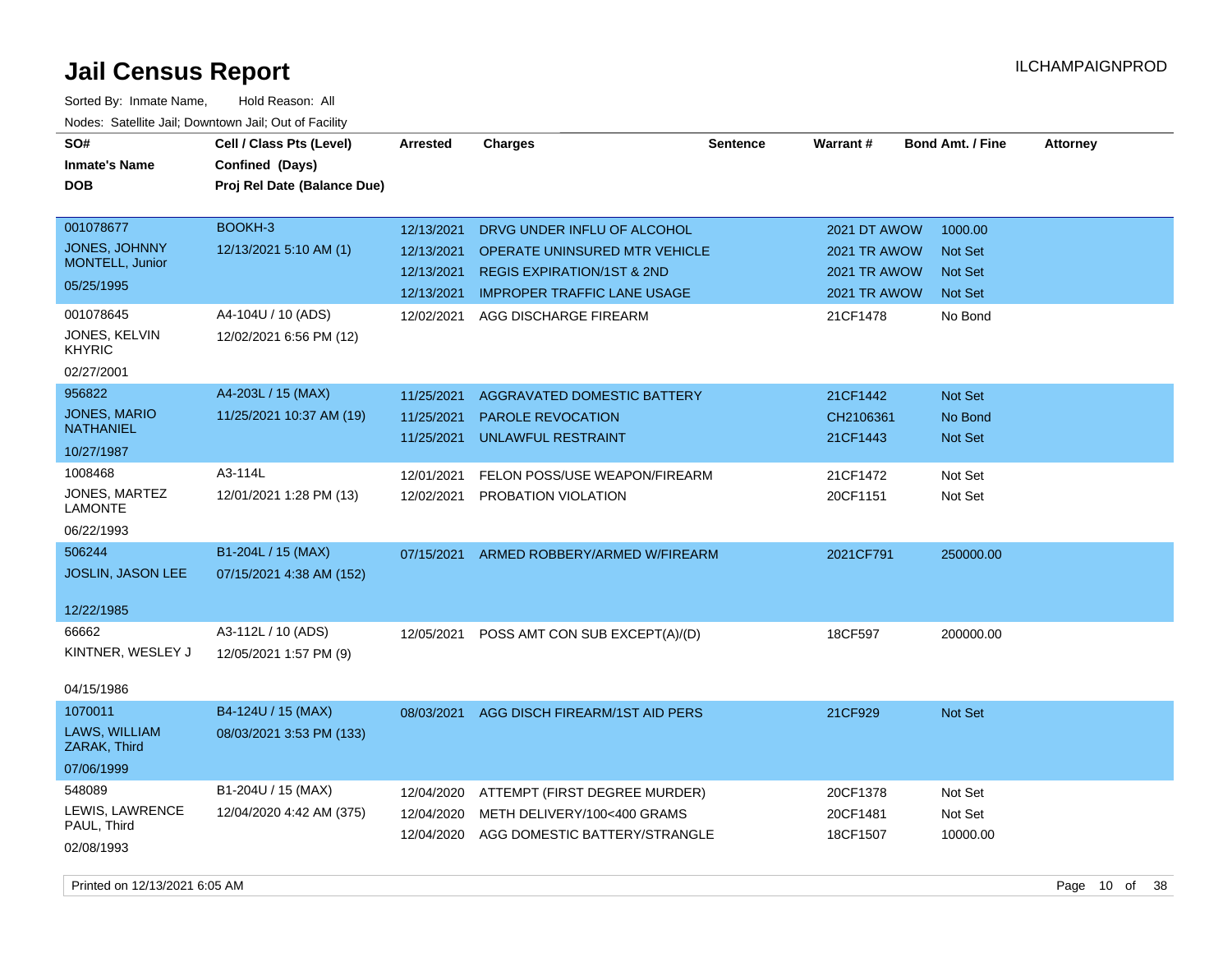| SO#<br><b>Inmate's Name</b><br><b>DOB</b>     | Cell / Class Pts (Level)<br>Confined (Days)<br>Proj Rel Date (Balance Due) | <b>Arrested</b> | <b>Charges</b>                      | <b>Sentence</b>       | <b>Warrant#</b> | <b>Bond Amt. / Fine</b> | <b>Attorney</b> |
|-----------------------------------------------|----------------------------------------------------------------------------|-----------------|-------------------------------------|-----------------------|-----------------|-------------------------|-----------------|
| 001077524                                     | B2-T4-15U / 10 (SPH)                                                       | 12/14/2020      | AGG BATTERY/JUDGE/EMT               |                       | 2020-CF-1212    | 10000.00                |                 |
| <b>LEWIS, TREVOR</b><br><b>DANIEL</b>         | 12/14/2020 5:16 PM (365)                                                   | 12/14/2020      | <b>RESIDENTIAL ARSON</b>            |                       | 2020-CF-1388    | 150000.00               |                 |
| 06/03/2002                                    |                                                                            | 12/14/2020      | AGG BATTERY/PUBLIC PLACE            |                       | 2020-CF-1231    | 50000.00                |                 |
|                                               |                                                                            | 12/14/2020      | AGG BATTERY/PEACE OFFICER           |                       | 2020-CF-1211    | 10000.00                |                 |
| 001077621                                     | A3-113U / 10 (ADS)<br>LINDSEY, DONALD RAY 12/05/2021 10:23 AM (9)          | 12/05/2021      | AGG ASLT PEACE OFF/FIRE/ER WRK      |                       | 2021CF64        | 100000.00               |                 |
| 08/19/1996                                    |                                                                            |                 |                                     |                       |                 |                         |                 |
| 542800                                        | A4-104L / 15 (ADS)                                                         | 12/03/2021      | MFG/DEL CANNABIS/>5,000 GRAMS       | 54m (DOC)             | 20-CF-917       | No Bond                 |                 |
| LOVE, REGINALD<br><b>MONTEAS</b>              | 12/03/2021 10:00 AM (11)                                                   | 12/03/2021      | <b>RECKLESS CONDUCT/BODILY HARM</b> |                       | 18CM187         | 1000.00                 |                 |
| 11/11/1985                                    |                                                                            |                 |                                     |                       |                 |                         |                 |
| 1065002                                       | B3-W4-13U / 10 (MED)                                                       | 11/16/2021      | DOMESTIC BTRY/CONTACT/VIO O/P       |                       | 2019CF001781    | 25000.00                |                 |
| LOVELESS, DUSTIN<br>DEE                       | 11/16/2021 11:41 AM (28)                                                   | 11/16/2021      | DOM BTRY/CONTACT/1-2 PRECONV        |                       | 2021CF000494    | 25000.00                |                 |
| 06/17/1982                                    |                                                                            |                 |                                     |                       |                 |                         |                 |
| 1072891                                       | A4-202L / 5 (ADS)                                                          | 11/29/2021      | AGG CRIM SEX ABUSE/BODILY HARM      | 3y/0m/0d (DO: 19CF664 |                 | No Bond                 |                 |
| MALAK, ATILCAN                                | 11/29/2021 8:57 AM (15)                                                    |                 |                                     |                       |                 |                         |                 |
| 02/17/1997                                    |                                                                            |                 |                                     |                       |                 |                         |                 |
| 1000869<br>MARTIN, MANNIX<br><b>TILMOND</b>   | B1-106L / 15 (MAX)<br>09/12/2021 12:40 AM (93)                             | 09/11/2021      | FELON POSS/USE WEAPON/FIREARM       |                       | 21CF1102        | Not Set                 |                 |
| 07/19/1991                                    |                                                                            |                 |                                     |                       |                 |                         |                 |
| 48792                                         | B4-225U / 10 (MED)                                                         | 11/19/2021      | AGG BATTERY/DISCHARGE FIREARM       |                       | 21CF1425        | Not Set                 |                 |
| <b>MCCLAIN, HURCHEL</b><br><b>JOSEPH</b>      | 11/20/2021 4:11 AM (24)                                                    |                 |                                     |                       |                 |                         |                 |
| 05/01/1979                                    |                                                                            |                 |                                     |                       |                 |                         |                 |
| 001077404                                     | A3-214L / 10 (ADS)                                                         | 12/07/2021      | AGGRAVATED ASSAULT                  |                       |                 | Not Set                 |                 |
| MCCULLOUGH,<br><b>DEMETRIUS</b><br>07/03/1994 | 12/07/2021 3:45 PM (7)                                                     |                 |                                     |                       |                 |                         |                 |
|                                               |                                                                            |                 |                                     |                       |                 |                         |                 |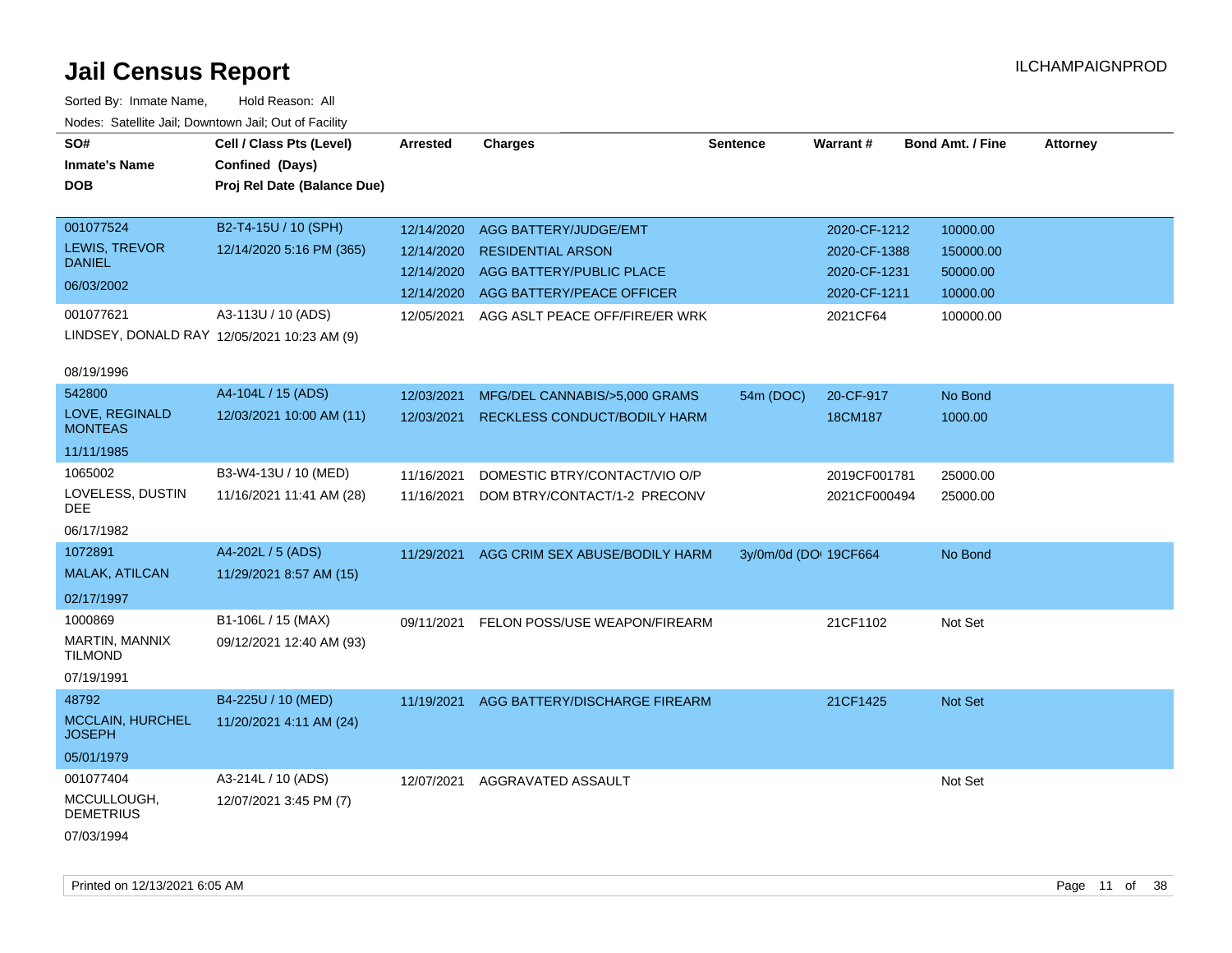| SO#                              | Cell / Class Pts (Level)                     | <b>Arrested</b> | Charges                            | <b>Sentence</b> | <b>Warrant#</b> | <b>Bond Amt. / Fine</b> | <b>Attorney</b> |
|----------------------------------|----------------------------------------------|-----------------|------------------------------------|-----------------|-----------------|-------------------------|-----------------|
| <b>Inmate's Name</b>             | Confined (Days)                              |                 |                                    |                 |                 |                         |                 |
| <b>DOB</b>                       | Proj Rel Date (Balance Due)                  |                 |                                    |                 |                 |                         |                 |
|                                  |                                              |                 |                                    |                 |                 |                         |                 |
| 001077938                        | BOOKH-2 / 15 (ADS)                           | 05/10/2021      | AGG KIDNAPING DISCH FIR/HARM       |                 | 21CF532         | <b>Not Set</b>          |                 |
| MCGAHA,                          | 05/10/2021 7:02 PM (218)                     | 05/11/2021      | <b>MURDER</b>                      |                 | 2021-CF-215     | No Bond                 |                 |
| <b>CHRISTOPHER D</b>             |                                              | 05/27/2021      | ESCAPE FROM DEPT OF CORRECTION     |                 | 21CF600         | <b>Not Set</b>          |                 |
| 07/27/1991                       |                                              |                 |                                    |                 |                 |                         |                 |
| 1043071                          | A2-220L / 10 (MED)                           | 11/08/2021      | CRIM DMG/GOVT PROP/<\$500          |                 | 21CF1378        | Not Set                 |                 |
| MERRELL-<br>SUTHERLAND, ALICIA   | 11/08/2021 2:22 AM (36)                      | 11/08/2021      | CRIM TRESPASS TO STATE LAND        |                 | 2021CM208       | 25000.00                |                 |
| 11/26/1972                       |                                              |                 |                                    |                 |                 |                         |                 |
| 41584                            | A4-103U / 15 (ADS)                           |                 | 12/01/2021 ARMED HABITUAL CRIMINAL |                 | 21CF1467        | Not Set                 |                 |
|                                  | MILLER, JOSE LOVELL 12/02/2021 1:04 AM (12)  |                 |                                    |                 |                 |                         |                 |
|                                  |                                              |                 |                                    |                 |                 |                         |                 |
| 10/07/1975                       |                                              |                 |                                    |                 |                 |                         |                 |
| 001077902                        | A2-123L / 5 (ADS)                            | 11/21/2021      | CRIM DAMAGE TO PROPERTY <\$500     |                 | 21CF1427        | Not Set                 |                 |
| MOFFETT, CAROLYN<br><b>REENE</b> | 11/21/2021 10:31 AM (23)                     | 11/23/2021      | BATTERY/CAUSE BODILY HARM          |                 | 21CM187         | Not Set                 |                 |
| 10/23/1988                       |                                              |                 |                                    |                 |                 |                         |                 |
| 39106                            | B4-121L / 10 (MED)                           | 10/12/2021      | DOMESTIC BATTERY/OTHER PRIOR       |                 | 21CF1217        | Not Set                 |                 |
| Junior                           | MOORE, ANDREW LEE, 10/12/2021 1:02 AM (63)   |                 |                                    |                 |                 |                         |                 |
| 04/12/1973                       |                                              |                 |                                    |                 |                 |                         |                 |
| 48033                            | <b>BOOKH-8 / 5 (ADS)</b>                     | 12/04/2021      | DOMESTIC BATTERY/OTHER PRIOR       |                 | 21CF1482        | Not Set                 |                 |
| MOORE.                           | 12/04/2021 4:38 PM (10)                      | 12/06/2021      | AGG DUI/LIC SUSP OR REVOKED        |                 | 19CF354         | 50000.00                |                 |
| <b>CHRISTOPHER ALLEN</b>         |                                              | 12/06/2021      | DRIVING ON REVOKED LICENSE         |                 | 21CF854         | 50000.00                |                 |
| 07/02/1976                       |                                              |                 |                                    |                 |                 |                         |                 |
| 1076384                          | A1-227L / 5 (MIN)                            | 10/28/2021      | RETAIL THEFT/DISP MERCH/<\$300     |                 | 21CM149         | 12500.00                |                 |
|                                  | MURPHY, AZIA CIMONE 10/29/2021 12:49 AM (46) |                 |                                    |                 |                 |                         |                 |
| 09/23/1995                       |                                              |                 |                                    |                 |                 |                         |                 |
| 001077355                        | BOOKF-1 / 15 (ADS)                           | 12/08/2021      | AGGRAVATED BATTERY                 |                 | 21CF324         | Not Set                 |                 |
| NEAL, DAWAUN                     | 12/08/2021 5:56 PM (6)                       | 12/08/2021      | DOMESTIC BATTERY                   |                 | 20CM673         | 5000.00                 |                 |
|                                  |                                              | 12/08/2021      | DISORDERLY CONDUCT                 |                 | 20-100200201    | 5000.00                 |                 |
| 10/05/2001                       |                                              | 12/08/2021      | BATTERY/CAUSE BODILY HARM          |                 | 20-02462        | 5000.00                 |                 |
|                                  |                                              |                 |                                    |                 |                 |                         |                 |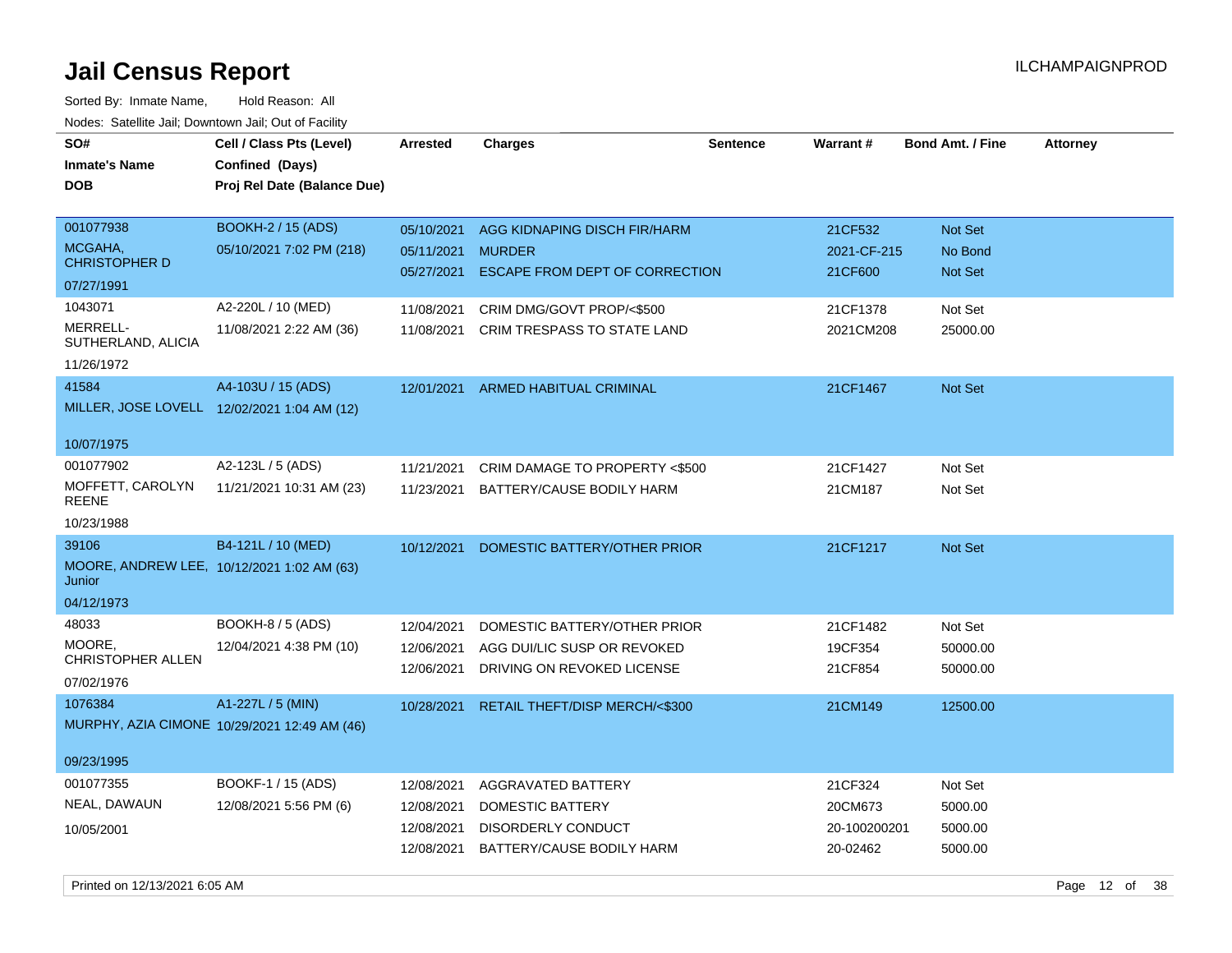| SO#                                        | Cell / Class Pts (Level)    | <b>Arrested</b> | <b>Charges</b>                          | <b>Sentence</b> | Warrant#   | Bond Amt. / Fine | <b>Attorney</b> |
|--------------------------------------------|-----------------------------|-----------------|-----------------------------------------|-----------------|------------|------------------|-----------------|
| <b>Inmate's Name</b>                       | Confined (Days)             |                 |                                         |                 |            |                  |                 |
| <b>DOB</b>                                 | Proj Rel Date (Balance Due) |                 |                                         |                 |            |                  |                 |
|                                            |                             |                 |                                         |                 |            |                  |                 |
| 1064664                                    | B3-W4-15U / 10 (MED)        | 12/01/2021      | <b>DOMESTIC BATTERY</b>                 |                 | 20CF1443   | No Bond          |                 |
| NEVAREZ, OSCAR<br><b>DEWEY</b>             | 12/01/2021 4:46 PM (13)     |                 |                                         |                 |            |                  |                 |
| 09/26/1996                                 | 12/29/2021 (0.00)           |                 |                                         |                 |            |                  |                 |
| 1064809                                    | B4-127L / 10 (MED)          | 11/03/2021      | <b>CRIMINAL TRESPASS TO LAND</b>        |                 | 21CF1318   | 50000.00         |                 |
| PARKER, ALVIN<br><b>JARELL</b>             | 11/03/2021 2:39 PM (41)     |                 | 11/08/2021 FELON POSS/USE FIREARM PRIOR |                 | 21CF635    | 25000.00         |                 |
| 08/24/1982                                 |                             |                 |                                         |                 |            |                  |                 |
| 519955                                     | <b>BOOKH-3 / 10 (ADS)</b>   | 12/09/2021      | CRIM DAMAGE TO PROPERTY <\$500          |                 | 2018CF1639 | 25000.00         |                 |
| PAYNE, JOSHUA DAVID 12/09/2021 1:54 PM (5) |                             | 12/09/2021      | DOM BTRY/CONTACT/1-2 PRECONV            |                 | 2019CF1357 | 25000.00         |                 |
|                                            |                             |                 |                                         |                 |            |                  |                 |
| 09/30/1986                                 |                             |                 |                                         |                 |            |                  |                 |
| 1063325                                    | A3-117L / 10 (ADS)          | 12/09/2021      | <b>DOMESTIC BATTERY</b>                 |                 | 21CF1502   | Not Set          |                 |
| PICKENS, JOSEPH<br><b>PARNELL</b>          | 12/09/2021 4:43 AM (5)      |                 |                                         |                 |            |                  |                 |
| 04/27/1978                                 |                             |                 |                                         |                 |            |                  |                 |
| 999352                                     | B4-225L / 10 (MED)          | 09/09/2021      | <b>VIOLATE OP/OTHER PRIOR</b>           |                 | 21CF1092   | Not Set          |                 |
| PIRLOT, JUSTIN LEE                         | 09/09/2021 11:28 AM (96)    | 10/23/2021      | FALSE REPORT OF OFFENSE                 |                 | 2019CF836  | 5000.00          |                 |
|                                            |                             |                 |                                         |                 |            |                  |                 |
| 11/08/1982                                 |                             |                 |                                         |                 |            |                  |                 |
| 50638                                      | A3-117U / 10 (ADS)          | 12/09/2021      | HRSMT/THREATEN PERSON/KILL              |                 | 21CF1511   | Not Set          |                 |
| RANEY, DONALD LEE                          | 12/09/2021 7:54 PM (5)      |                 |                                         |                 |            |                  |                 |
| 06/17/1980                                 |                             |                 |                                         |                 |            |                  |                 |
| 001078669                                  | BOOKH-3                     |                 | AGG DISCHARGE FIREARM/BLDG/SCH          |                 | 21CF1507   | Not Set          |                 |
| RANGEL, ADRIAN                             | 12/10/2021 12:53 AM (4)     | 12/10/2021      |                                         |                 |            |                  |                 |
|                                            |                             |                 |                                         |                 |            |                  |                 |
| 11/25/2000                                 |                             |                 |                                         |                 |            |                  |                 |
| 1069524                                    | B4-224L / 15 (MAX)          | 08/08/2021      | MFG/DEL CANNABIS/30-500 GRAMS           |                 | 21CF953    | Not Set          |                 |
| RAY DAVIS, KAMARI<br><b>DAYVON</b>         | 08/09/2021 2:44 AM (127)    |                 |                                         |                 |            |                  |                 |
| 03/30/2000                                 |                             |                 |                                         |                 |            |                  |                 |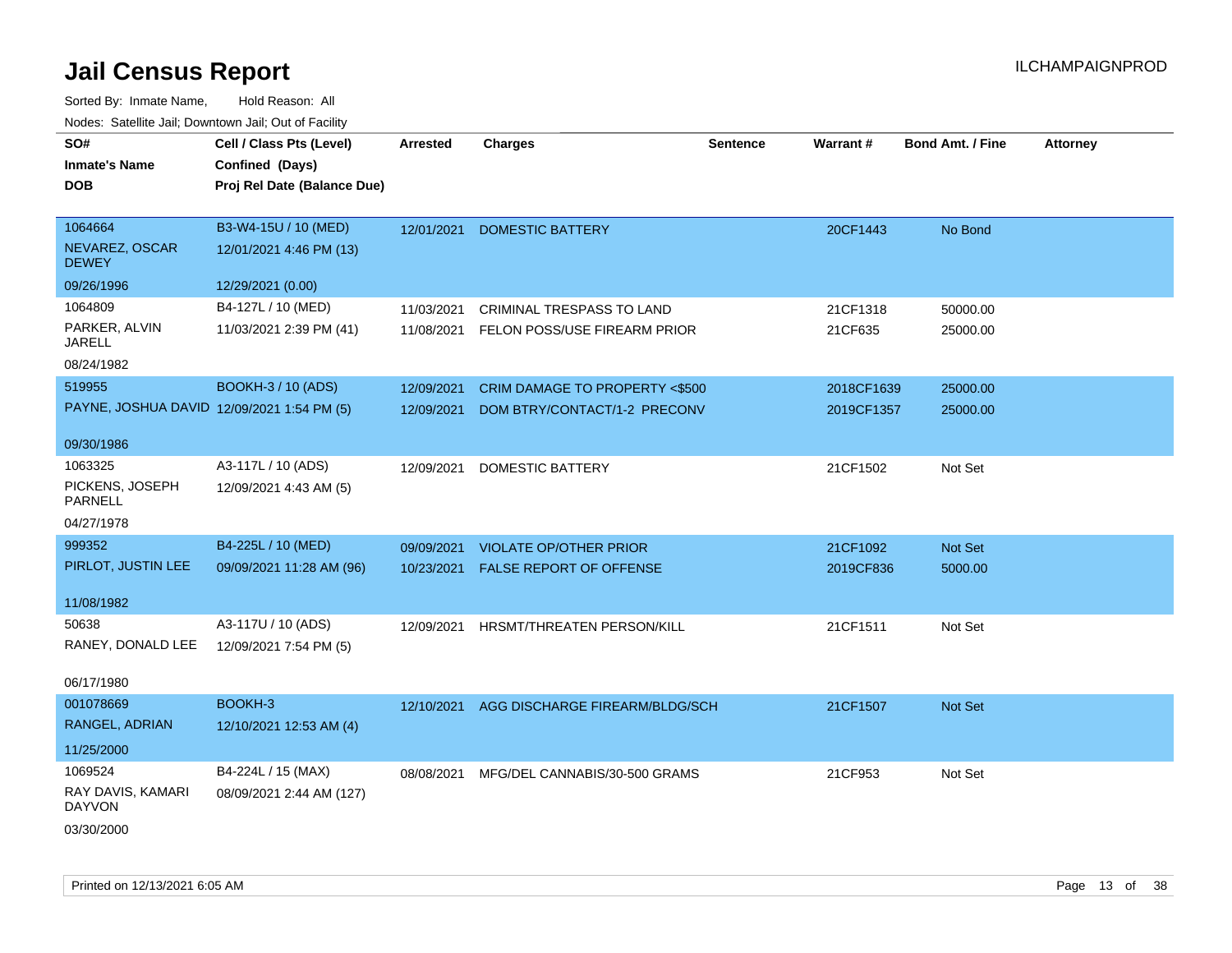| SO#<br><b>Inmate's Name</b><br><b>DOB</b> | Cell / Class Pts (Level)<br>Confined (Days)<br>Proj Rel Date (Balance Due) | <b>Arrested</b> | <b>Charges</b>                        | <b>Sentence</b> | Warrant#   | <b>Bond Amt. / Fine</b> | <b>Attorney</b> |
|-------------------------------------------|----------------------------------------------------------------------------|-----------------|---------------------------------------|-----------------|------------|-------------------------|-----------------|
|                                           |                                                                            |                 |                                       |                 |            |                         |                 |
| 001078676                                 | BOOKH-3                                                                    | 12/13/2021      | DRVG UNDER INFLU OF ALCOHOL           |                 | 2021DTAWOW | 3000.00                 |                 |
| READUS, LORENZO                           | 12/13/2021 4:28 AM (1)                                                     | 12/13/2021      | OPERATE UNINSURED MTR VEHICLE         |                 | 2021TRAWOW | <b>Not Set</b>          |                 |
|                                           |                                                                            | 12/13/2021      | <b>DISREG OFFL TRAFFIC-CON DEVICE</b> |                 | 2021TRAWOW | <b>Not Set</b>          |                 |
|                                           |                                                                            | 12/13/2021      | DRIVING ON REVOKED LICENSE            |                 | 2021TRAWOW | <b>Not Set</b>          |                 |
| 05/13/1983                                |                                                                            |                 |                                       |                 |            |                         |                 |
| 45473                                     | B1-202L / 15 (MAX)                                                         | 11/23/2021      | CHIL SEX OFFEN/RESIDE DAY CARE        |                 | 21CF1275   | 10000.00                |                 |
| REXROAD, CALVIN<br>ALLEN                  | 11/23/2021 6:27 PM (21)                                                    | 11/23/2021      | VIOLATE SEX OFFENDER REGIS            |                 | 21CF546    | 50000.00                |                 |
| 10/04/1970                                |                                                                            |                 |                                       |                 |            |                         |                 |
| 1009425                                   | BOOKH-3                                                                    | 12/12/2021      | AGG DUI/LIC SUSP OR REVOKED           |                 | 2017CF1598 | 200000.00               |                 |
| <b>RICHARDSON, DEREK</b><br><b>WAYNE</b>  | 12/12/2021 4:31 PM (2)                                                     |                 |                                       |                 |            |                         |                 |
| 01/31/1993                                |                                                                            |                 |                                       |                 |            |                         |                 |
| 001078602                                 | B4-226L / 10 (MED)                                                         | 11/21/2021      | AGGRAVATED DOMESTIC BATTERY           |                 | 21CF1428   | Not Set                 |                 |
| RICHARDSON,<br>JOHNNY LINDAL              | 11/21/2021 10:00 AM (23)                                                   |                 |                                       |                 |            |                         |                 |
| 06/27/2000                                |                                                                            |                 |                                       |                 |            |                         |                 |
| 979485                                    | B2-T4-16L / 15 (ADS)                                                       | 03/12/2021      | PRED CRIM SEX ASLT/VICTIM <13         |                 | 21CF282    | Not Set                 |                 |
| RODRIGUEZ, JOSHUA<br><b>ANTHONY</b>       | 03/12/2021 1:57 PM (277)                                                   |                 |                                       |                 |            |                         |                 |
| 04/06/1990                                |                                                                            |                 |                                       |                 |            |                         |                 |
| 61330                                     | A3-114U                                                                    | 12/01/2021      | ARMED HABITUAL CRIMINAL               |                 | 21CF1473   | Not Set                 |                 |
| RUFFIN, JONATHON<br><b>CECIL</b>          | 12/01/2021 5:34 AM (13)                                                    | 12/01/2021      | PAROLE REVOCATION                     |                 | CH2107545  | No Bond                 |                 |
| 05/10/1984                                |                                                                            |                 |                                       |                 |            |                         |                 |
| 1071161                                   | B4-124L / 15 (MAX)                                                         | 08/18/2021      | DELIVERY OF OR POSSESSION OF W/INT    |                 | 21CF1008   | No Bond                 |                 |
| SANDERS, MARKELL<br><b>LAMAR</b>          | 08/18/2021 6:18 PM (118)                                                   |                 |                                       |                 |            |                         |                 |
| 02/02/2000                                |                                                                            |                 |                                       |                 |            |                         |                 |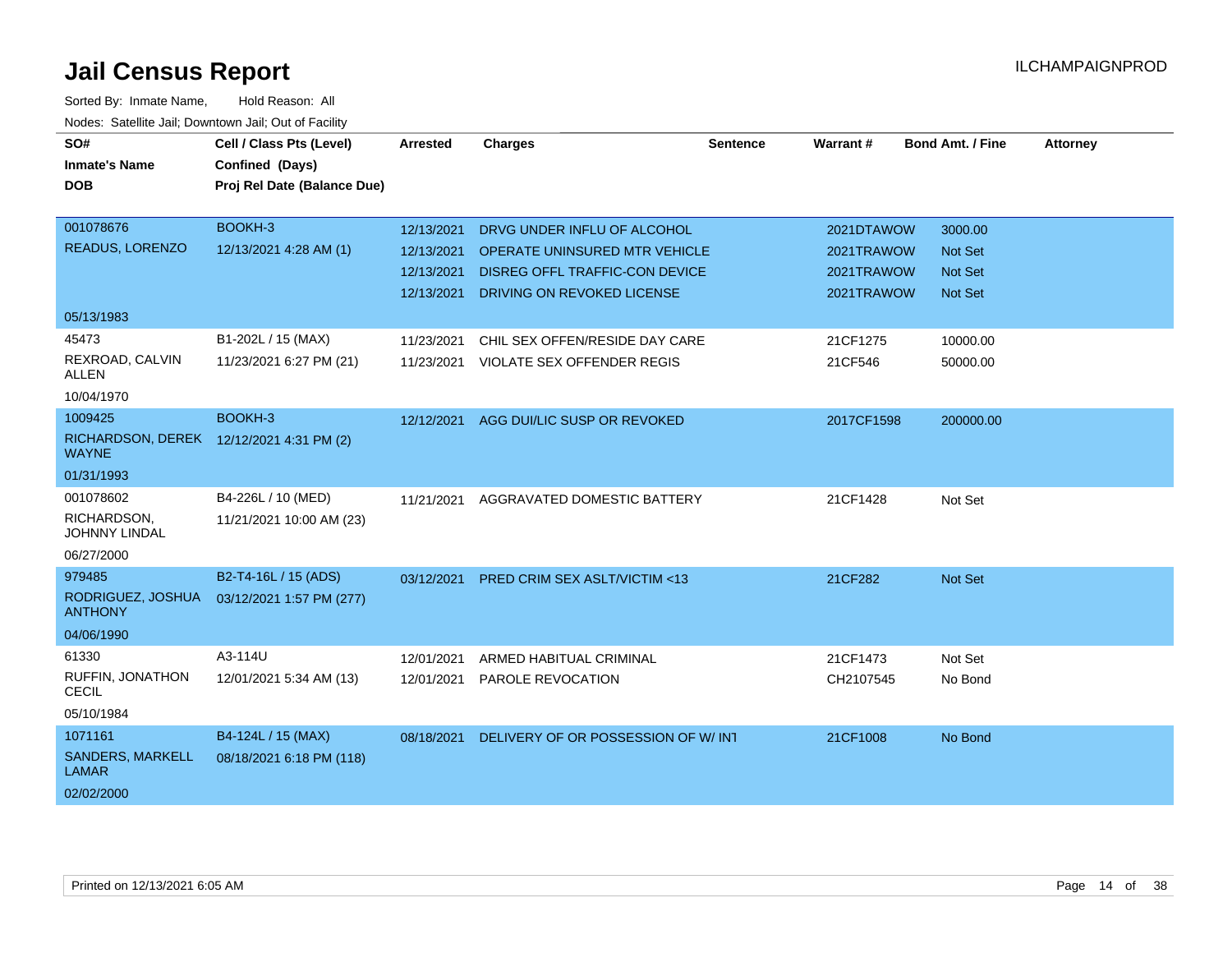Sorted By: Inmate Name, Hold Reason: All

| Nodes: Satellite Jail; Downtown Jail; Out of Facility |                                              |                 |                               |                 |                 |                  |                 |
|-------------------------------------------------------|----------------------------------------------|-----------------|-------------------------------|-----------------|-----------------|------------------|-----------------|
| SO#                                                   | Cell / Class Pts (Level)                     | <b>Arrested</b> | <b>Charges</b>                | <b>Sentence</b> | <b>Warrant#</b> | Bond Amt. / Fine | <b>Attorney</b> |
| <b>Inmate's Name</b>                                  | Confined (Days)                              |                 |                               |                 |                 |                  |                 |
| <b>DOB</b>                                            | Proj Rel Date (Balance Due)                  |                 |                               |                 |                 |                  |                 |
|                                                       |                                              |                 |                               |                 |                 |                  |                 |
| 1047469                                               | B3-W5-18L / 10 (MED)                         | 07/03/2021      | CRIMINAL SEX ASSAULT/CONSENT  |                 | 21CF773         | Not Set          |                 |
| <b>ALLEN</b>                                          | SCHINDLER, RICHARD 07/03/2021 10:25 PM (164) |                 |                               |                 |                 |                  |                 |
| 10/16/1979                                            |                                              |                 |                               |                 |                 |                  |                 |
| 001077488                                             | A3-216L / 5 (MIN)                            | 11/30/2021      | <b>RETAIL THEFT</b>           | 4y (DOC)        | 20CF1376        | No Bond          |                 |
|                                                       | SESSUM, NICHOLAS C 11/30/2021 6:56 AM (14)   |                 |                               |                 |                 |                  |                 |
| 06/22/1989                                            |                                              |                 |                               |                 |                 |                  |                 |
| 001078441                                             | BOOKF-3 / 15 (ADS)                           | 10/01/2021      | ARMED HABITUAL CRIMINAL       |                 | 21CF1182        | Not Set          |                 |
| SINGLETON, CORRIE                                     | 10/01/2021 12:36 PM (74)                     |                 |                               |                 |                 |                  |                 |
| <b>DERRELL</b>                                        |                                              |                 |                               |                 |                 |                  |                 |
| 05/07/1983                                            |                                              |                 |                               |                 |                 |                  |                 |
| 38305                                                 | B2-T2-06L / 10 (SPH)                         | 03/18/2020      | <b>CRIMINAL SEXUAL ABUSE</b>  |                 | 20CF-343        | 500000.00        |                 |
| STOVER, JOSH<br>ANDREW                                | 03/18/2020 10:24 AM (636)                    |                 |                               |                 |                 |                  |                 |
| 08/18/1973                                            |                                              |                 |                               |                 |                 |                  |                 |
| 001078436                                             | B2-T1-02L / 10 (SPH)                         | 09/30/2021      | CRIMINAL SEX ASSAULT/CONSENT  |                 | 20CF255         | 150000.00        |                 |
| STRONG, CORTEZ                                        | 09/30/2021 2:47 PM (75)                      |                 |                               |                 |                 |                  |                 |
| 04/13/1996                                            |                                              |                 |                               |                 |                 |                  |                 |
| 1030307                                               | A4-204L / 10 (MED)                           | 11/28/2021      | DOMESTIC BATTERY/OTHER PRIOR  |                 | 21CF1450        | No Bond          |                 |
| <b>SUTTON, FRANKIE</b><br><b>DMARVIO</b>              | 11/28/2021 11:16 PM (16)                     |                 |                               |                 |                 |                  |                 |
| 07/03/1983                                            |                                              |                 |                               |                 |                 |                  |                 |
| 1066794                                               | B3-W2-07U / 5 (MIN)                          | 09/07/2021      | <b>VIOLATE OP/OTHER PRIOR</b> |                 | 21CF1061        | Not Set          |                 |
| <b>TAYLOR, STANLEY</b><br><b>JAMES</b>                | 09/07/2021 7:01 AM (98)                      |                 |                               |                 |                 |                  |                 |
| 01/05/1994                                            |                                              |                 |                               |                 |                 |                  |                 |
| 001078471                                             | B4-127U / 10 (MED)                           | 10/11/2021      | AGG UUW/VEHICLE/<21           |                 | 21CF1210        | 100.00           |                 |
| THATCH, OMARION<br><b>DIAMONTE</b>                    | 10/11/2021 1:26 AM (64)                      |                 |                               |                 |                 |                  |                 |
| 09/05/2003                                            |                                              |                 |                               |                 |                 |                  |                 |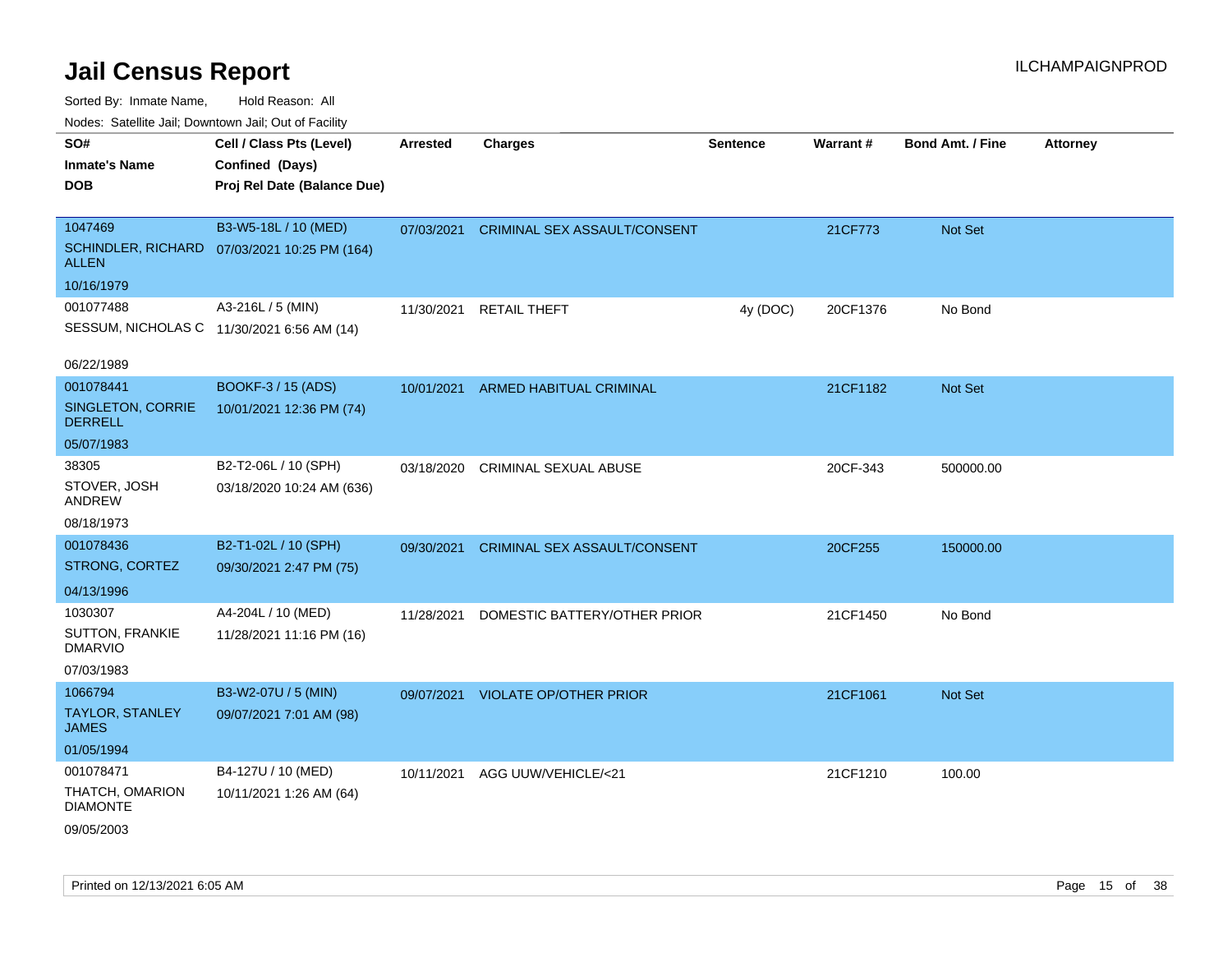| SO#                                           | Cell / Class Pts (Level)    | <b>Arrested</b> | <b>Charges</b>                      | <b>Sentence</b> | Warrant#     | <b>Bond Amt. / Fine</b> | <b>Attorney</b> |
|-----------------------------------------------|-----------------------------|-----------------|-------------------------------------|-----------------|--------------|-------------------------|-----------------|
| <b>Inmate's Name</b>                          | Confined (Days)             |                 |                                     |                 |              |                         |                 |
| <b>DOB</b>                                    | Proj Rel Date (Balance Due) |                 |                                     |                 |              |                         |                 |
|                                               |                             |                 |                                     |                 |              |                         |                 |
| 21252                                         | B4-121U / 15 (MAX)          | 10/18/2021      | MFG/DEL 1<15 GR COCAINE/ANLG        |                 | 2021CF172    | 25000.00                |                 |
| <b>THOMAS, ELIJAH</b>                         | 10/18/2021 12:35 AM (57)    |                 |                                     |                 |              |                         |                 |
| 07/31/1962                                    |                             |                 |                                     |                 |              |                         |                 |
| 32058                                         | B4-123U / 15 (MAX)          | 06/14/2021      | <b>AGG DISCH FIREARM</b>            |                 | 21CF690      | Not Set                 |                 |
| THOMPSON, STEVEN<br><b>ONEAL</b>              | 06/14/2021 6:44 AM (183)    |                 |                                     |                 |              |                         |                 |
| 03/14/1969                                    |                             |                 |                                     |                 |              |                         |                 |
| 32910                                         | B3-W4-14L / 10 (MED)        | 10/04/2021      | DOM BTRY/HARM/1-2 PRECONV           |                 | 21CF1189     | Not Set                 |                 |
| <b>TULL, CHRISTOPHER</b><br><b>MICHAEL</b>    | 10/04/2021 10:53 PM (71)    |                 |                                     |                 |              |                         |                 |
| 04/02/1971                                    |                             |                 |                                     |                 |              |                         |                 |
| 56994                                         | BOOKH-5                     |                 | 12/09/2021 VIOLATE ORDER PROTECTION |                 | 2021CMAWOW   | Not Set                 |                 |
| <b>TURNER, ROBERT</b><br>EARL, Senior         | 12/09/2021 9:23 PM (5)      |                 |                                     |                 |              |                         |                 |
| 09/07/1982                                    |                             |                 |                                     |                 |              |                         |                 |
| 1075927                                       | BOOKH-7                     | 12/10/2021      | AGG BATTERY/PUBLIC PLACE            |                 | 2020CF001373 | 50000.00                |                 |
| WADE, ROY LEE                                 | 12/10/2021 1:00 PM (4)      | 12/10/2021      | DOMESTIC BATTERY/HARM/VIO O/P       |                 | 2020CF000663 | 10000.00                |                 |
| 03/16/1989                                    |                             | 12/10/2021      | BATTERY/CAUSE BODILY HARM           |                 | 2020CM000239 | 10000.00                |                 |
| 1030461                                       | BOOKH-3 / 5 (ADS)           | 12/09/2021      | STALKING/CAUSE PERSON DISTRESS      |                 | 21CF1509     | Not Set                 |                 |
| <b>WASHINGTON.</b><br><b>ISHMON DERRLYE</b>   | 12/09/2021 11:31 PM (5)     |                 |                                     |                 |              |                         |                 |
| 12/14/1993                                    |                             |                 |                                     |                 |              |                         |                 |
| 1070737                                       | A1-126L / 15 (MAX)          | 10/14/2021      | AGG KIDNAPG/<13/INTEL DISABL        |                 | 2020CF418    | 250000.00               |                 |
| <b>WASHINGTON,</b><br><b>JASTINA VIRGINIA</b> | 10/14/2021 12:02 PM (61)    |                 |                                     |                 |              |                         |                 |
| 04/11/2000                                    |                             |                 |                                     |                 |              |                         |                 |
| 977140                                        | B1-203L / 10 (MED)          | 10/24/2021      | ARMED HABITUAL CRIMINAL             |                 | 21CF1289     | Not Set                 |                 |
| WEBSTER, DERRIAL<br><b>DEVON</b>              | 10/24/2021 2:46 AM (51)     |                 |                                     |                 |              |                         |                 |
| 01/14/1990                                    |                             |                 |                                     |                 |              |                         |                 |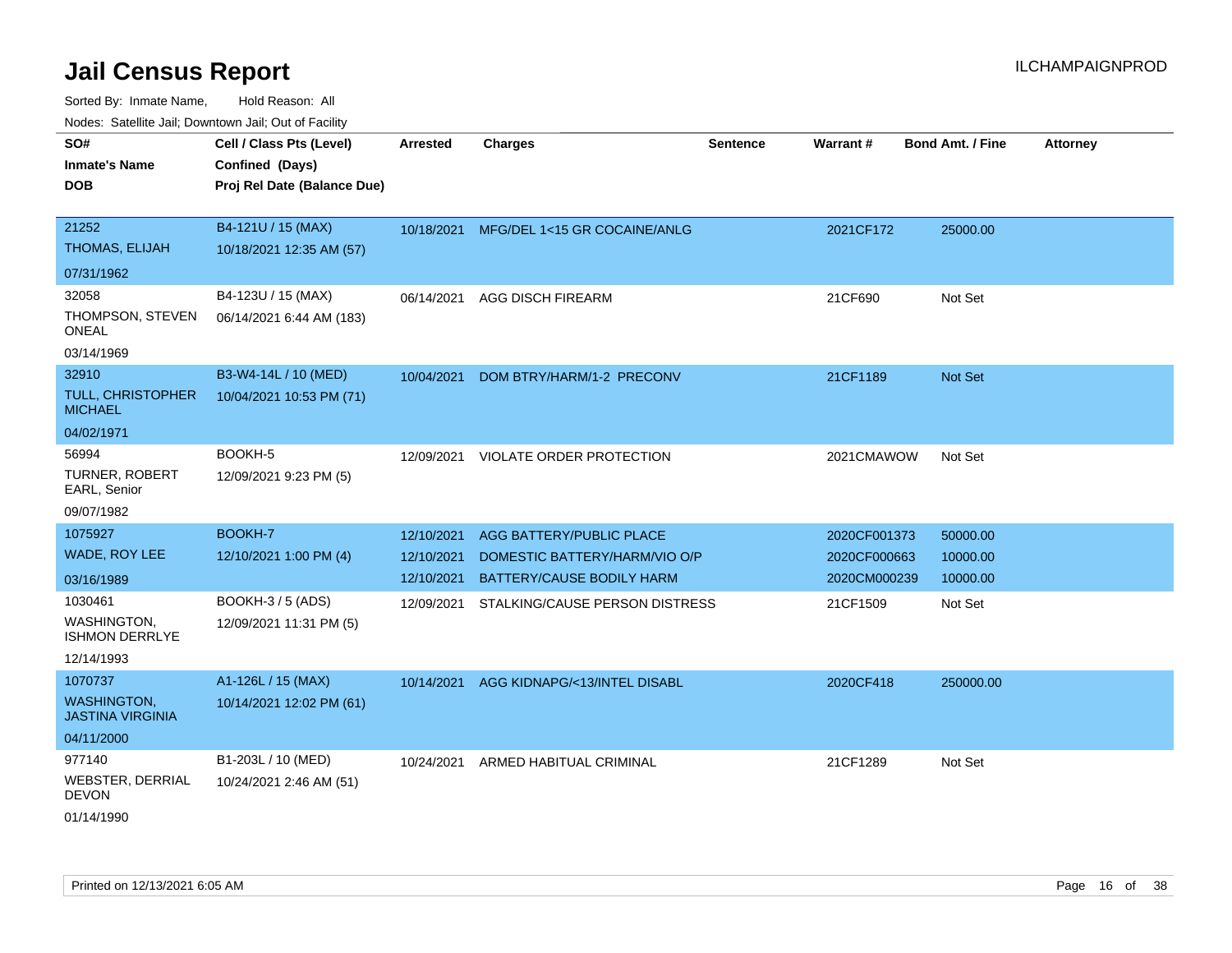| SO#                                      | Cell / Class Pts (Level)    | <b>Arrested</b> | <b>Charges</b>                   | <b>Sentence</b> | Warrant#    | <b>Bond Amt. / Fine</b> | <b>Attorney</b> |
|------------------------------------------|-----------------------------|-----------------|----------------------------------|-----------------|-------------|-------------------------|-----------------|
| <b>Inmate's Name</b>                     | Confined (Days)             |                 |                                  |                 |             |                         |                 |
| <b>DOB</b>                               | Proj Rel Date (Balance Due) |                 |                                  |                 |             |                         |                 |
|                                          |                             |                 |                                  |                 |             |                         |                 |
|                                          |                             |                 |                                  |                 |             |                         |                 |
| 1070971                                  | A3-217U / 5 (ADS)           | 12/07/2021      | <b>IDENTITY THEFT/&lt;\$300</b>  |                 | 20CF922     | <b>Not Set</b>          |                 |
| <b>WEIR, CLINTON</b><br><b>HOWARD</b>    | 12/08/2021 3:45 AM (6)      | 12/07/2021      | <b>RECKLESS DRIVING</b>          |                 | 19TR2348    | <b>Not Set</b>          |                 |
| 03/15/1983                               |                             |                 |                                  |                 |             |                         |                 |
| 001078328                                | B1-207U / 15 (MAX)          | 08/30/2021      | FELON POSS/USE WEAPON/FIREARM    |                 | 21CF1045    | Not Set                 |                 |
| WHITE, JUSTIN<br><b>STEVEN</b>           | 08/30/2021 10:48 AM (106)   |                 |                                  |                 |             |                         |                 |
| 10/25/1995                               |                             |                 |                                  |                 |             |                         |                 |
| 638552                                   | B2-DR / 5 (SPH)             | 10/07/2021      | CHILD PORNOGRAPHY/PHOTOGRAPH     |                 | 2021CF1207  | No Bond                 |                 |
| <b>WILLIAMS, MICHAEL</b><br><b>JAMES</b> | 10/07/2021 12:20 PM (68)    |                 |                                  |                 |             |                         |                 |
| 03/29/1964                               |                             |                 |                                  |                 |             |                         |                 |
| 1066370                                  | B1-101L / 15 (MAX)          | 07/28/2021      | ARMED VIOLENCE/CATEGORY III      |                 | 2021 CF 882 | Not Set                 |                 |
| <b>WILLIAMS, REONTE</b><br><b>REMIR</b>  | 07/28/2021 5:40 AM (139)    |                 |                                  |                 |             |                         |                 |
| 05/14/1999                               |                             |                 |                                  |                 |             |                         |                 |
| 1037388                                  | BOOKH-3                     | 12/12/2021      | <b>FAIL TO REDUCE SPEED</b>      |                 | 2021TRAWOW  | Not Set                 |                 |
| <b>WINSTON, WESLEY</b>                   | 12/12/2021 10:20 AM (2)     | 12/12/2021      | LEAVING THE SCENE INVOLV VEHICLE |                 | 2021TRAWOW  | <b>Not Set</b>          |                 |
| <b>ANDREA</b>                            |                             | 12/12/2021      | DRIVING/NO LICENSE/PERMIT/AGE    |                 | 2021TRAWOW  | <b>Not Set</b>          |                 |
| 01/02/1993                               |                             | 12/12/2021      | DRVG UNDER INFLU OF ALCOHOL      |                 | 2021DTAWOW  | 3000.00                 |                 |
|                                          |                             |                 |                                  |                 |             |                         |                 |
| <b>Total Satellite Jail: 129</b>         |                             | Males: 114      | Unknown: 0<br>Females: 15        |                 |             |                         |                 |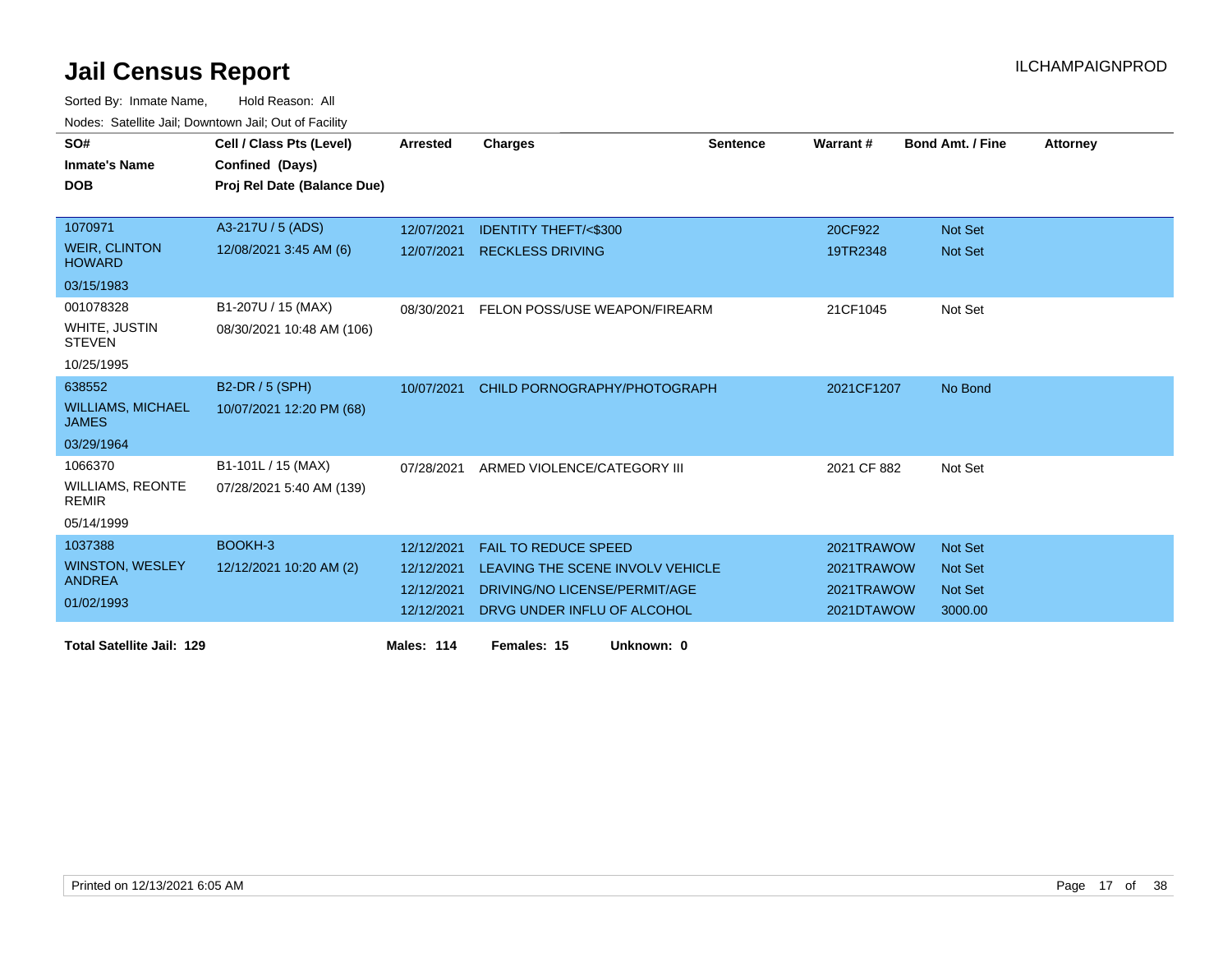| <b>Downtown Jail</b><br>SO#<br><b>Inmate's Name</b><br><b>DOB</b>                             | Cell / Class Pts (Level)<br>Confined (Days)<br>Proj Rel Date (Balance Due)              | <b>Arrested</b>                                                    | <b>Charges</b>                                                                                                                                      | <b>Sentence</b> | Warrant#                                                | <b>Bond Amt. / Fine</b>                                      | <b>Attorney</b> |
|-----------------------------------------------------------------------------------------------|-----------------------------------------------------------------------------------------|--------------------------------------------------------------------|-----------------------------------------------------------------------------------------------------------------------------------------------------|-----------------|---------------------------------------------------------|--------------------------------------------------------------|-----------------|
| 1073165<br><b>ACKERMAN, CODY</b><br><b>JAMES</b><br>02/01/1989<br>1059371<br>BECKETT, ANQWAUN | G4L / 5 (MIN)<br>04/30/2021 4:48 PM (228)<br>F5U / 15 (MAX)<br>11/15/2021 11:01 AM (29) | 04/30/2021<br>04/30/2021<br>04/30/2021<br>05/03/2021<br>11/15/2021 | UNLWFL POSS/DRIVER/VEH/STOLEN<br>FORGERY/ISSUE/DELIVER DOCUMENT<br><b>BURGLARY</b><br>FORGERY/ISSUE/DELIVER DOCUMENT<br><b>RESIDENTIAL BURGLARY</b> | 10y (DOC)       | 21CF486<br>19CF143<br>21CF516<br>2018CF689<br>2021CF154 | Not Set<br>75000.00<br>Not Set<br>2500.00 / 75.00<br>No Bond |                 |
| <b>JAWAUN</b><br>11/14/1996                                                                   |                                                                                         | 11/15/2021                                                         | AGG BATTERY/PEACE OFFICER                                                                                                                           | 5y (DOC)        | 2021CF154                                               | No Bond                                                      |                 |
| 517915<br><b>BOXLEY, CHARLES</b><br><b>OMAR</b><br>01/10/1985                                 | G8U / 5 (MIN)<br>08/03/2021 2:18 PM (133)                                               | 08/03/2021<br>08/03/2021<br>08/03/2021                             | <b>BURGLARY</b><br><b>BURGLARY</b><br>FORGERY/ISSUE/DELIVER DOCUMENT                                                                                |                 | 21CF289<br>21CF679                                      | 20000.00<br>20000.00<br>No Bond                              |                 |
| 1067476<br><b>BROWN, JAMES</b><br><b>BRONELL</b><br>01/08/1996                                | C1U / 10 (MED)<br>11/13/2021 2:35 AM (31)                                               | 11/13/2021<br>11/13/2021                                           | AGG DOMESTIC BATTERY/STRANGLE<br><b>RESIDENTIAL BURGLARY</b>                                                                                        |                 | 20CF575<br>21CF385                                      | 5000.00<br>25000.00                                          |                 |
| 1075941<br><b>BROWN, LIONEL</b><br><b>TERRELL</b><br>10/19/1981                               | G2L / 5 (MIN)<br>10/08/2021 5:16 PM (67)                                                | 10/08/2021                                                         | <b>HARASS WITNESS/FAMILY MBR/REP</b>                                                                                                                |                 | 2021CF1188                                              | 500000.00                                                    |                 |
| 1071534<br>BRYANT, KETONE<br><b>LEVELL</b><br>04/07/2000                                      | C4L / 15 (ADS)<br>09/18/2020 1:19 PM (452)                                              | 09/18/2020                                                         | AGG BATTERY/DISCHARGE FIREARM                                                                                                                       |                 | 20CF1049                                                | Not Set                                                      |                 |
| 61904<br><b>BURNETT, TIMOTHY</b><br><b>LYNN</b><br>09/09/1983                                 | D <sub>4</sub> / 15 (ADS)<br>10/23/2021 5:43 PM (52)                                    | 10/23/2021                                                         | <b>ROBBERY</b>                                                                                                                                      |                 | 21CF1287                                                | <b>Not Set</b>                                               |                 |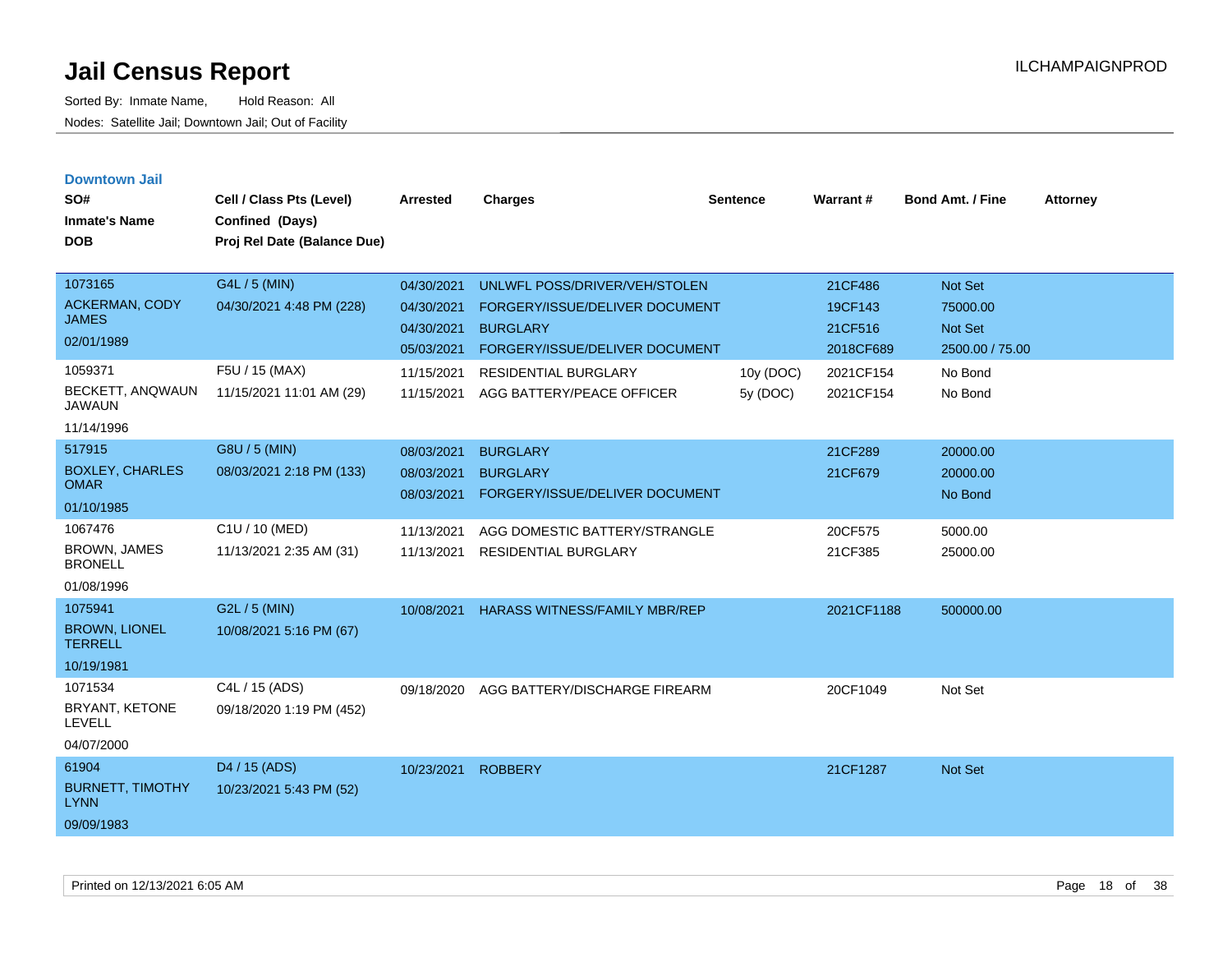Sorted By: Inmate Name, Hold Reason: All

Nodes: Satellite Jail; Downtown Jail; Out of Facility

| vouco. Catolino cali, Downtown cali, Out of Facility                  |                                                                            |                                        |                                                                                                |                 |                                  |                                 |                 |
|-----------------------------------------------------------------------|----------------------------------------------------------------------------|----------------------------------------|------------------------------------------------------------------------------------------------|-----------------|----------------------------------|---------------------------------|-----------------|
| SO#<br><b>Inmate's Name</b><br><b>DOB</b>                             | Cell / Class Pts (Level)<br>Confined (Days)<br>Proj Rel Date (Balance Due) | Arrested                               | <b>Charges</b>                                                                                 | <b>Sentence</b> | <b>Warrant#</b>                  | <b>Bond Amt. / Fine</b>         | <b>Attorney</b> |
| 1075361<br><b>COWART, TORREY</b><br>BENJAMEN, Junior                  | J6L / 5 (ADS)<br>04/16/2021 9:17 PM (242)                                  | 04/16/2021                             | <b>BURGLARY</b>                                                                                |                 | 21CF414                          | Not Set                         |                 |
| 11/22/1987<br>34111<br>CROSSLAND, KEVIN<br><b>SHAWN</b><br>10/02/1967 | G6L / 5 (MIN)<br>10/29/2021 10:15 PM (46)                                  | 10/29/2021                             | OBSTRUCT JUST/DESTROY EVIDENCE                                                                 |                 | 2018CF1243                       | 50000.00                        |                 |
| 1067370<br><b>DAVIS, AUSTIN</b><br><b>CHRISTOPHER</b><br>08/11/1997   | E3L / 15 (MAX)<br>11/06/2021 12:23 AM (38)                                 | 11/05/2021                             | FIREARM/FOID INVALID/NOT ELIG                                                                  |                 | 21CF1370                         | <b>Not Set</b>                  |                 |
| 56063<br>DAVIS, DAMIEN<br><b>DOMINIQUE</b><br>02/28/1977              | H4L / 10 (ADS)<br>09/18/2021 4:25 AM (87)                                  | 09/18/2021<br>09/19/2021<br>11/24/2021 | AGGRAVATED BATTERY<br>AGGRAVATED BATTERY<br><b>FUGITIVE FROM JUSTICE</b>                       |                 | 21CF1127<br>21CF1132<br>21CF1454 | Not Set<br>Not Set<br>Not Set   |                 |
| 1066719<br>DAVIS, TAVEON<br><b>CORNELIUS</b><br>12/21/1997            | C5L / 10 (MED)<br>06/09/2021 10:50 PM (188)                                | 06/09/2021<br>06/09/2021<br>06/09/2021 | RET THEFT/DISP MERCH/>\$300<br>RETAIL THEFT/DISP MERCH/<\$300<br>AGG DOMESTIC BATTERY/STRANGLE |                 | 19CF959<br>19CM897<br>21CF310    | 5000.00<br>3000.00<br>100000.00 |                 |
| 001078223<br>DIEGO-MATEO.<br><b>JOAQUIN</b><br>01/23/2002             | G9L / 5 (MIN)<br>11/09/2021 10:52 PM (35)                                  | 11/09/2021                             | AGG DUI/NO VALID DL                                                                            |                 | 21CF1382                         | Not Set                         |                 |
| 571307<br>DOMINGO-<br>CASTANEDA,<br>09/29/1989                        | J3L / 15 (ADS)<br>09/14/2020 11:19 PM (456)                                | 09/14/2020<br>09/14/2020               | CRIM SEXUAL ABUSE/CONSENT<br><b>PRED CRIM SEX ASLT/VICTIM &lt;13</b>                           |                 | 2020CF1026<br>2020CF1025         | Not Set<br><b>Not Set</b>       |                 |
| 527379<br>DRAKE, MARCELL<br><b>DEON</b>                               | C9U / 15 (ADS)<br>10/25/2021 5:05 PM (50)                                  | 10/25/2021<br>10/27/2021               | ARMED HABITUAL CRIMINAL<br>AGG DOMESTIC BATTERY/STRANGLE                                       |                 | 21CF1297<br>21CF1245             | Not Set<br>Not Set              |                 |

04/20/1987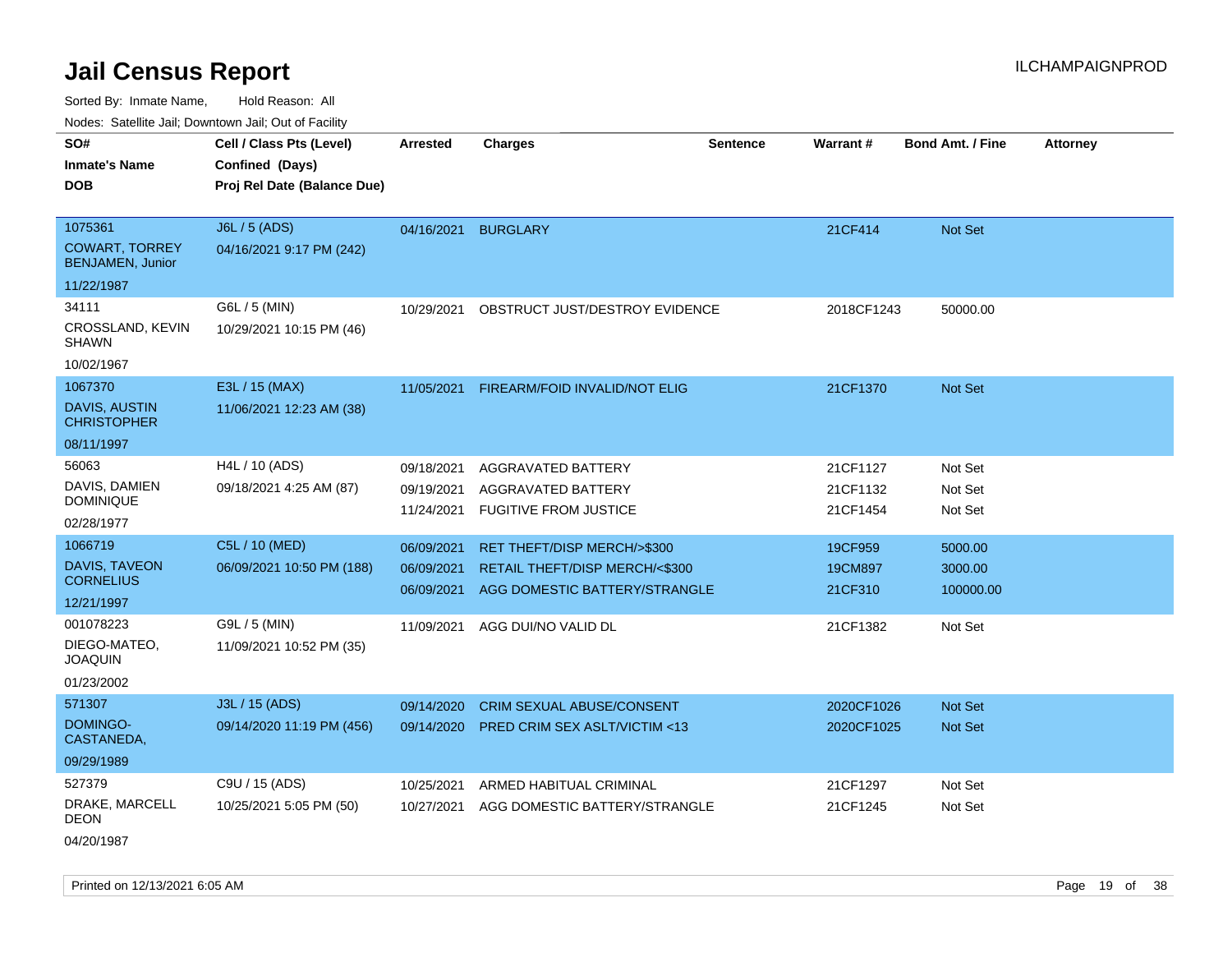Sorted By: Inmate Name, Hold Reason: All

Nodes: Satellite Jail; Downtown Jail; Out of Facility

| SO#<br><b>Inmate's Name</b><br><b>DOB</b> | Cell / Class Pts (Level)<br>Confined (Days)<br>Proj Rel Date (Balance Due) | <b>Arrested</b> | <b>Charges</b>                           | <b>Sentence</b> | <b>Warrant#</b> | <b>Bond Amt. / Fine</b> | <b>Attorney</b> |
|-------------------------------------------|----------------------------------------------------------------------------|-----------------|------------------------------------------|-----------------|-----------------|-------------------------|-----------------|
|                                           |                                                                            |                 |                                          |                 |                 |                         |                 |
| 959292                                    | K1 / 15 (ADS)                                                              |                 | 04/01/2021 ATTEMPT (FIRST DEGREE MURDER) |                 | 2020CF565       | 2000000.00              |                 |
| <b>DUNCAN, COREYON</b><br><b>ANTHONY</b>  | 04/01/2021 8:46 PM (257)                                                   |                 |                                          |                 |                 |                         |                 |
| 01/17/1989                                |                                                                            |                 |                                          |                 |                 |                         |                 |
| 1053207                                   | K2 / 15 (SPH)                                                              | 06/06/2019      | MURDER/INTENT TO KILL/INJURE             |                 | 2019-CF849      | 2000000.00              |                 |
| FAUST, JAQUAVEON<br>LAVELL                | 06/06/2019 2:24 PM (922)                                                   |                 |                                          |                 |                 |                         |                 |
| 07/25/1996                                |                                                                            |                 |                                          |                 |                 |                         |                 |
| 962759                                    | E6L / 5 (ADS)                                                              | 07/16/2021      | <b>METH DELIVERY&lt;5 GRAMS</b>          |                 | 21CF833         | <b>Not Set</b>          |                 |
|                                           | FINLEY, KEVIN DANTE  07/16/2021 9:44 PM (151)                              | 07/29/2021      | AGG CRIM SEX ASSAULT/FELONY              |                 | 21CF891         | No Bond                 |                 |
|                                           |                                                                            |                 |                                          |                 |                 |                         |                 |
| 12/28/1988                                |                                                                            |                 |                                          |                 |                 |                         |                 |
| 524764                                    | G3L / 5 (MIN)                                                              | 09/18/2021      | METH DELIVERY/15<100 GRAMS               |                 | 21CF627         | 50000.00                |                 |
| FISCUS, ROBERT<br>LOWELL                  | 09/18/2021 10:50 AM (87)                                                   |                 |                                          |                 |                 |                         |                 |
| 02/17/1986                                |                                                                            |                 |                                          |                 |                 |                         |                 |
| 1068917                                   | $H1L / 5$ (MIN)                                                            | 08/11/2021      | VIO ORDER/PRIOR VIO OF ORDER             |                 | 21CF965         | Not Set                 |                 |
| <b>GARCIA, JUAN</b><br><b>CARLOS</b>      | 08/11/2021 9:24 PM (125)                                                   |                 |                                          |                 |                 |                         |                 |
| 10/21/1997                                |                                                                            |                 |                                          |                 |                 |                         |                 |
| 1069726                                   | G3U / 5 (MIN)                                                              | 11/17/2021      | POSS AMT CON SUB EXCEPT(A)/(D)           |                 | 21CF472         | 10000.00                |                 |
|                                           | GREER, CONNOR JAY 11/17/2021 5:26 PM (27)                                  |                 | 11/17/2021 BURGLARY W/O CAUSING DAMAGE   |                 | 19CF1421        | 10000.00                |                 |
|                                           |                                                                            |                 |                                          |                 |                 |                         |                 |
| 02/22/1994                                |                                                                            |                 |                                          |                 |                 |                         |                 |
| 32913                                     | $11/15$ (ADS)                                                              | 12/03/2021      | <b>PRED CRIM SEX ASLT/VICTIM &lt;13</b>  |                 | 21CF1481        | <b>Not Set</b>          |                 |
| GROB, WARREN A,<br>Junior                 | 12/03/2021 4:24 PM (11)                                                    |                 |                                          |                 |                 |                         |                 |
| 12/07/1950                                |                                                                            |                 |                                          |                 |                 |                         |                 |
| 1073611                                   | G5L / 5 (MIN)                                                              | 02/09/2021      | DELIVERY OF OR POSSESSION OF W/ INT      |                 | 21CF160         | Not Set                 |                 |
| HAYES, CAMERON<br><b>TAYLOR MALEEK</b>    | 02/09/2021 3:10 PM (308)                                                   | 02/09/2021      | MFG 15>100 GR ECSTASY/ANALOG             |                 | 21CF121         | 500000.00               |                 |
|                                           |                                                                            |                 |                                          |                 |                 |                         |                 |

08/10/1998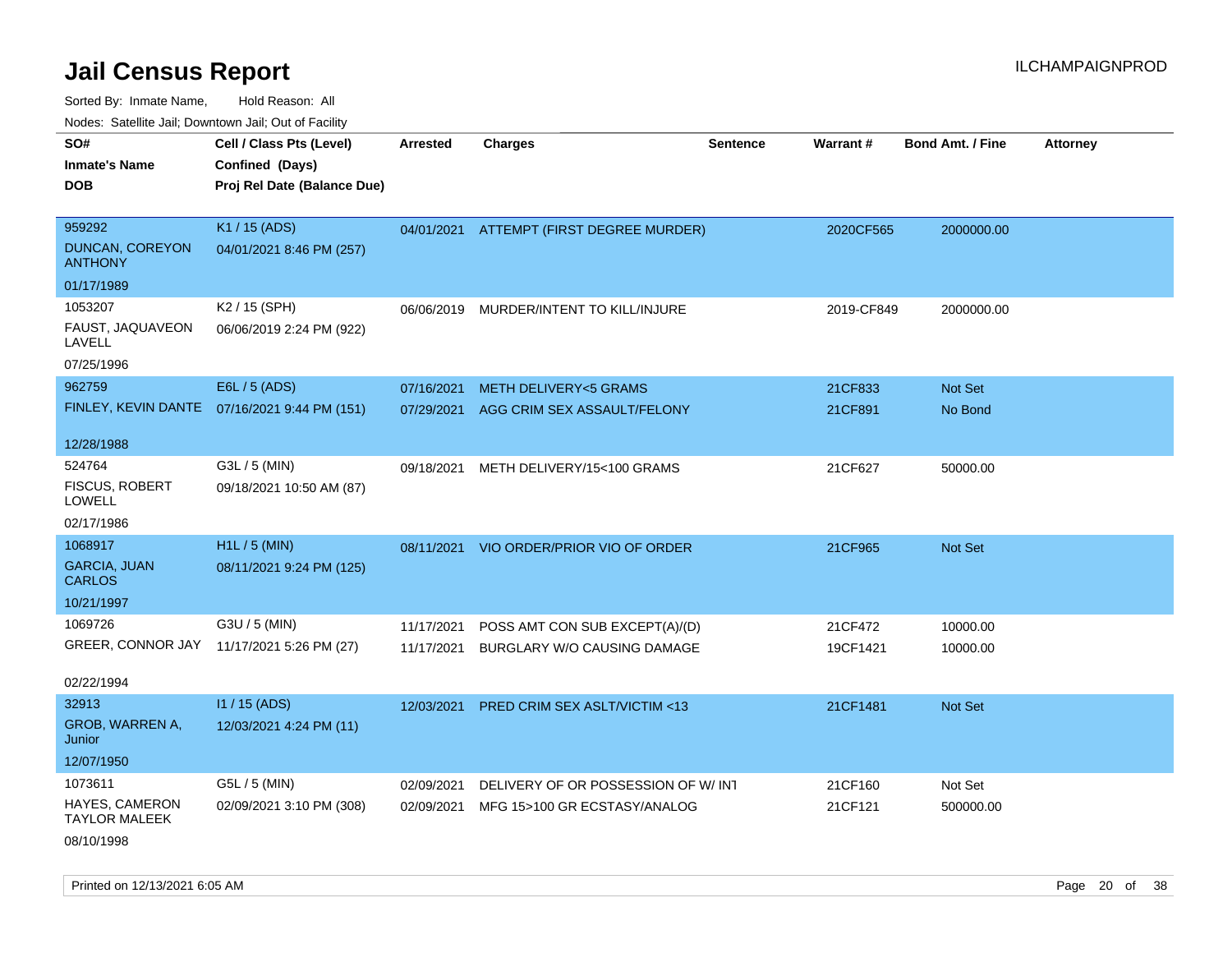Sorted By: Inmate Name, Hold Reason: All Nodes: Satellite Jail; Downtown Jail; Out of Facility

| SO#                                    | Cell / Class Pts (Level)                   | <b>Arrested</b> | <b>Charges</b>                           | <b>Sentence</b> | <b>Warrant#</b> | <b>Bond Amt. / Fine</b> | <b>Attorney</b> |
|----------------------------------------|--------------------------------------------|-----------------|------------------------------------------|-----------------|-----------------|-------------------------|-----------------|
| <b>Inmate's Name</b>                   | Confined (Days)                            |                 |                                          |                 |                 |                         |                 |
| <b>DOB</b>                             | Proj Rel Date (Balance Due)                |                 |                                          |                 |                 |                         |                 |
|                                        |                                            |                 |                                          |                 |                 |                         |                 |
| 544770                                 | F6L / 10 (MED)                             | 08/14/2021      | AGG DOMESTIC BATTERY/STRANGLE            |                 | 2021CF514       | 25000.00                |                 |
| <b>HAYES, DEVON</b><br><b>JERMAINE</b> | 08/14/2021 2:56 AM (122)                   | 08/14/2021      | <b>AGGRAVATED DOMESTIC BATTERY</b>       |                 | 21CF977         | No Bond                 |                 |
| 11/07/1987                             |                                            |                 |                                          |                 |                 |                         |                 |
| 1015002                                | J1L / 10 (ADS)                             | 07/22/2021      | AGGRAVATED BATTERY                       | 2y (DOC)        | 2021CF861       | Not Set                 |                 |
| HERRERA, ANDREW<br><b>WESLEY</b>       | 07/22/2021 9:17 PM (145)                   |                 |                                          |                 |                 |                         |                 |
| 12/17/1993                             |                                            |                 |                                          |                 |                 |                         |                 |
| 1024228                                | K3 / 15 (SPH)                              |                 | 04/24/2018 *MURDER/INTENT TO KILL/INJURE |                 | 2018-CF1170     | 5000000.00              |                 |
| HILL, JAMONTE<br><b>RASHAD</b>         | 04/24/2018 4:07 PM (1,330)                 |                 |                                          |                 |                 |                         |                 |
| 05/23/1994                             |                                            |                 |                                          |                 |                 |                         |                 |
| 1063119                                | J7L / 10 (MED)                             | 11/05/2021      | <b>BURGLARY</b>                          |                 | 2018CF877       | 10000.00                |                 |
| HUNT, KHALLEEL<br><b>MALIK</b>         | 11/05/2021 7:47 AM (39)                    |                 |                                          |                 |                 |                         |                 |
| 03/28/1999                             |                                            |                 |                                          |                 |                 |                         |                 |
| 29206                                  | J5L / 15 (SPH)                             | 11/09/2021      | <b>AGGRAVATED BATTERY</b>                |                 |                 | No Bond                 |                 |
| JOHNSON, REUBEN<br><b>MONTE</b>        | 11/09/2021 11:30 AM (35)                   |                 |                                          |                 |                 |                         |                 |
| 04/07/1956                             | 12/22/2021 (0.00)                          |                 |                                          |                 |                 |                         |                 |
| 1073894                                | E4U / 10 (ADS)                             | 09/09/2021      | VIOLATE SEX OFFENDER REGIS/2+            |                 | 2021CF920       | 10000.00                |                 |
| <b>JOKICH, ANTON VEGO</b>              | 09/09/2021 2:14 PM (96)                    |                 |                                          |                 |                 |                         |                 |
| 05/30/1969                             |                                            |                 |                                          |                 |                 |                         |                 |
| 23138                                  | D1 / 15 (MAX)                              | 06/17/2021      | <b>STALKING/TRANSMITS THREAT</b>         |                 | 18CF1332        | <b>Not Set</b>          |                 |
| JONES, GLENN<br><b>CLAYTON</b>         | 06/17/2021 12:51 PM (180)                  | 06/17/2021      | AGG CRIM SEXUAL ABUSE/FELONY             |                 | 18-CF-1333      | Not Set                 |                 |
| 08/17/1958                             |                                            |                 |                                          |                 |                 |                         |                 |
| 1017120                                | C7L / 5 (MIN)                              | 10/29/2021      | AGG ASLT/USE DDLY WEAPON                 |                 | 21CM452         | 2500.00                 |                 |
|                                        | JONES, JOSHUA LYNN 10/29/2021 3:15 AM (46) | 10/29/2021      | BATTERY/CAUSE BODILY HARM                |                 | 21CM498         | Not Set                 |                 |

05/16/1993

Printed on 12/13/2021 6:05 AM Page 21 of 38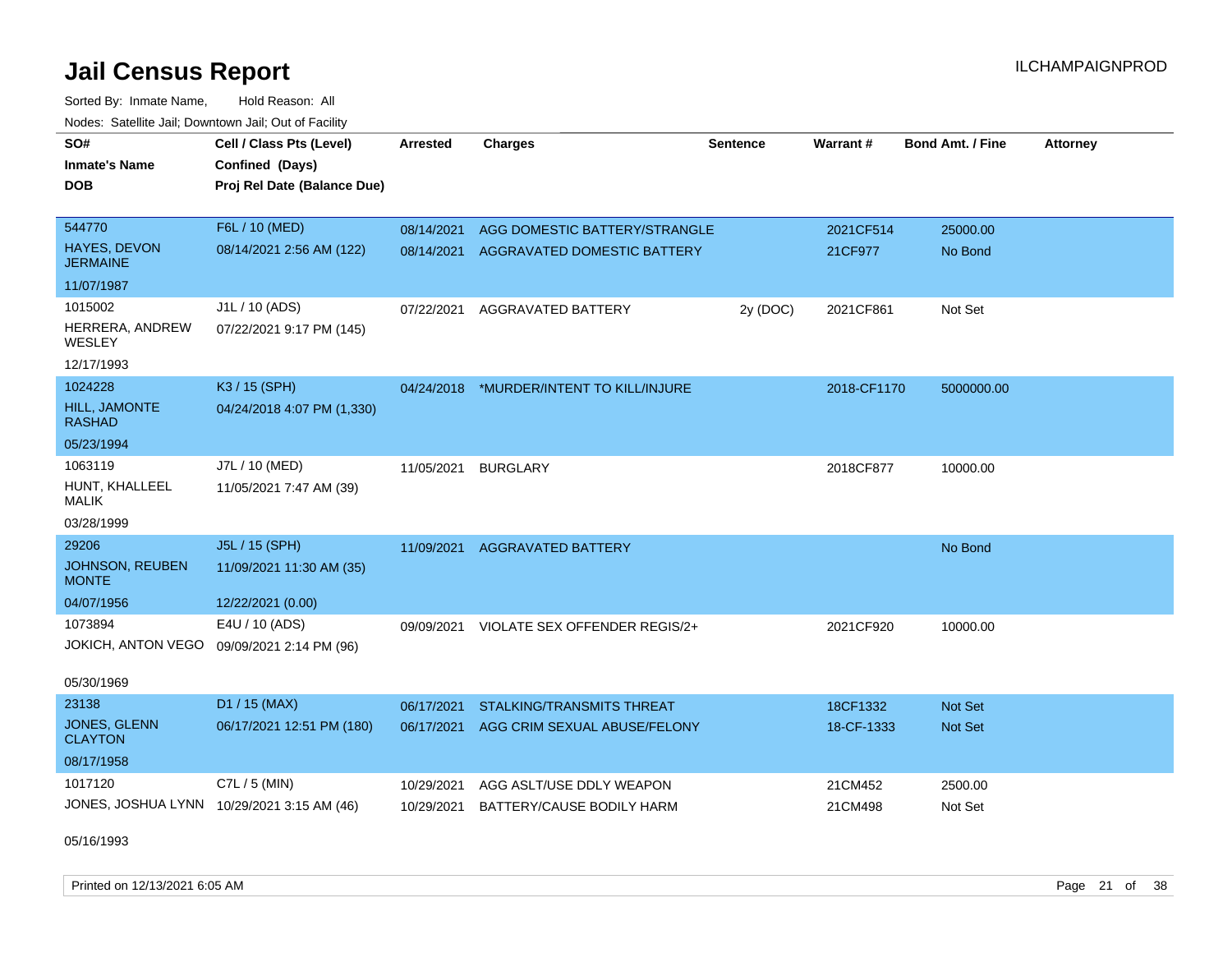| 110a00. 0atomto 0an, Domntonn 0an, 0at 011 aont,<br>SO#<br><b>Inmate's Name</b><br><b>DOB</b> | Cell / Class Pts (Level)<br>Confined (Days)<br>Proj Rel Date (Balance Due) | Arrested             | <b>Charges</b>                     | <b>Sentence</b> | <b>Warrant#</b> | <b>Bond Amt. / Fine</b> | <b>Attorney</b> |
|-----------------------------------------------------------------------------------------------|----------------------------------------------------------------------------|----------------------|------------------------------------|-----------------|-----------------|-------------------------|-----------------|
| 24308<br><b>KWIATKOWSKI,</b><br><b>ROBERT JOHN</b>                                            | D <sub>2</sub> / 15 (MAX)<br>06/03/2021 10:40 PM (194)                     | 06/03/2021           | <b>ROBBERY</b>                     |                 | 21CF625         | No Bond                 |                 |
| 08/08/1963                                                                                    |                                                                            |                      |                                    |                 |                 |                         |                 |
| 29681<br>LENOIR, JOHN<br><b>CHRISTOPHER</b>                                                   | J2L / 15 (ADS)<br>07/14/2020 12:51 PM (518)                                | 07/14/2020           | PREDATORY CRIMINAL SEX ASSLT/CHILD |                 | 20CF-781        | 250000.00               |                 |
| 04/20/1966                                                                                    |                                                                            |                      |                                    |                 |                 |                         |                 |
| 001078320<br><b>MARSH, PAUL</b><br><b>OLUFUNMILAYO</b>                                        | C6L / 10 (MED)<br>11/23/2021 2:32 PM (21)                                  | 11/23/2021           | RESIST/OBSTRUCTING A PEACE OFFICEF |                 | 21CM539         | <b>Not Set</b>          |                 |
| 07/13/1994                                                                                    |                                                                            |                      |                                    |                 |                 |                         |                 |
| 45113<br>MARTIN, JEREMIAH<br><b>FRANCIS</b>                                                   | E4L / 15 (MAX)<br>11/20/2021 1:18 AM (24)                                  | 11/20/2021           | ARMED HABITUAL CRIMINAL            |                 | 21CF1424        | No Bond                 |                 |
| 01/18/1977                                                                                    |                                                                            |                      |                                    |                 |                 |                         |                 |
| 1066623                                                                                       | G6U / 5 (MIN)                                                              | 11/17/2021           | MFG/DEL 15<100 GR COCA/ANALOG      |                 | 17CF1093        | 75000.00                |                 |
| MATA-OROZCO,<br><b>OLEGARIO</b>                                                               | 11/17/2021 5:08 PM (27)                                                    |                      |                                    |                 |                 |                         |                 |
| 03/06/1995                                                                                    |                                                                            |                      |                                    |                 |                 |                         |                 |
| 001078249<br>MCCLENDON, CALVIN<br>М                                                           | B3 / 10 (MED)<br>08/07/2021 8:56 AM (129)                                  | 08/07/2021           | FELON POSS/USE WEAPON/FIREARM      |                 | 21CF947         | Not Set                 |                 |
| 04/29/1990                                                                                    |                                                                            |                      |                                    |                 |                 |                         |                 |
| 40235<br>MERRIWEATHER,<br><b>MARCUS TODD</b><br>11/28/1967                                    | G9U / 5 (MIN)<br>10/04/2021 4:41 PM (71)                                   | 10/04/2021 AGG DUI/4 |                                    |                 | 2021CF1145      | 35000.00                |                 |
| 1040273                                                                                       | E5U / 15 (ADS)                                                             |                      |                                    |                 |                 |                         |                 |
| METCALFE, LANELL<br>JARON<br>09/22/1988                                                       | 09/30/2021 11:32 PM (75)                                                   | 09/30/2021           | PRED CRIM SEX ASLT/VICTIM <13      |                 | 21CF329         | 500000.00               |                 |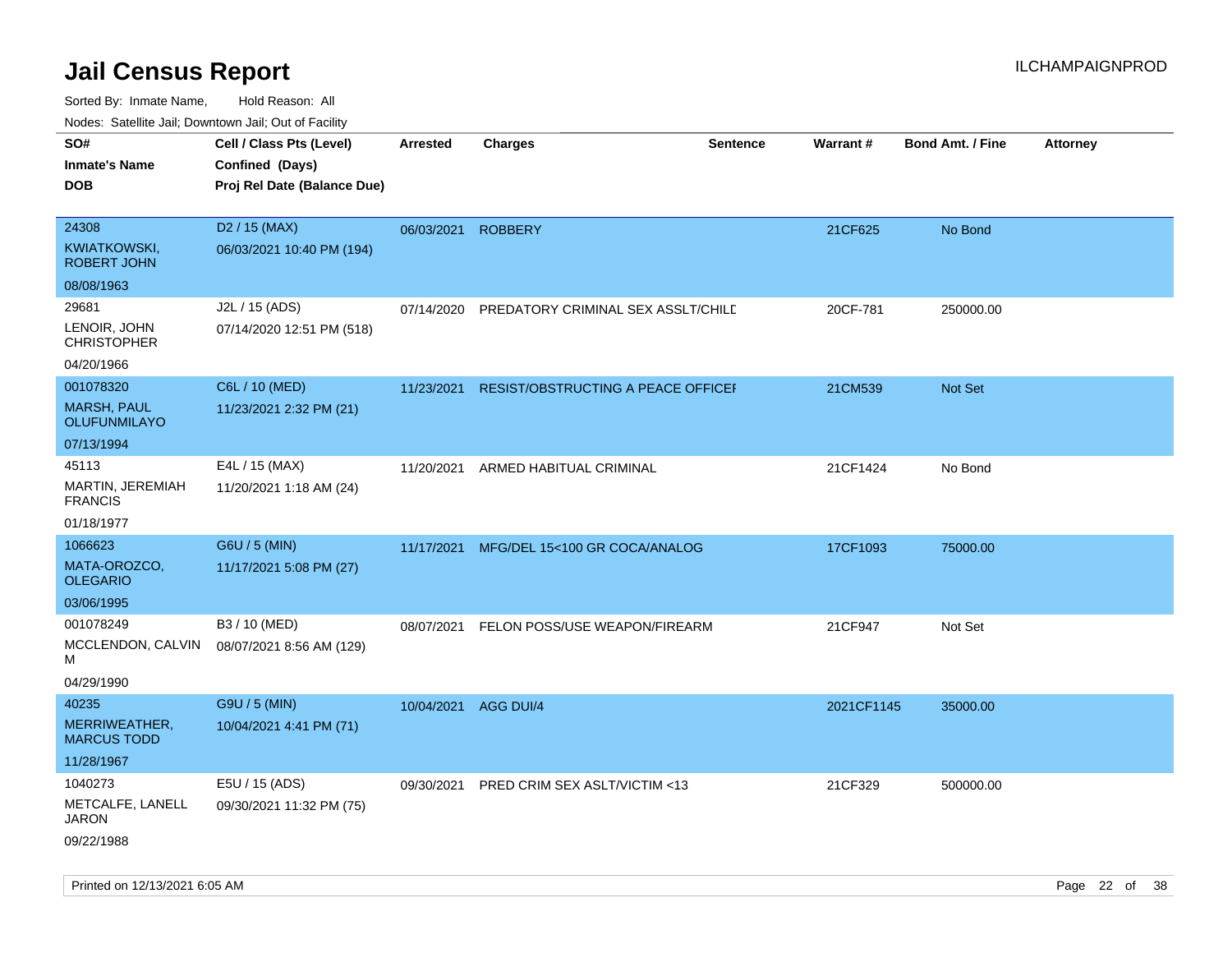| Noues. Sateme Jan, Downtown Jan, Out of Facility |                             |                          |                                                                |                 |                      |                           |                 |
|--------------------------------------------------|-----------------------------|--------------------------|----------------------------------------------------------------|-----------------|----------------------|---------------------------|-----------------|
| SO#                                              | Cell / Class Pts (Level)    | <b>Arrested</b>          | <b>Charges</b>                                                 | <b>Sentence</b> | Warrant#             | <b>Bond Amt. / Fine</b>   | <b>Attorney</b> |
| <b>Inmate's Name</b>                             | Confined (Days)             |                          |                                                                |                 |                      |                           |                 |
| DOB                                              | Proj Rel Date (Balance Due) |                          |                                                                |                 |                      |                           |                 |
|                                                  |                             |                          |                                                                |                 |                      |                           |                 |
| 1075635                                          | B <sub>2</sub> / 10 (ADS)   | 05/11/2021               | MFG/DEL CANNABIS/30-500 GRAMS                                  |                 | 20CF1402             | 100000.00                 |                 |
| MILES, DEVLON VON,<br>Junior                     | 05/11/2021 10:39 PM (217)   | 05/11/2021               | AGG DISCHARGE FIREARM/OCC VEH                                  |                 | 21CF538              | Not Set                   |                 |
| 11/04/2000                                       |                             |                          |                                                                |                 |                      |                           |                 |
| 1069209                                          | H <sub>2</sub> L / 10 (ADS) | 04/07/2021               | AGG BATTERY/GREAT BODILY HARM                                  |                 | 21CF376              | Not Set                   |                 |
| MOORE, DEVONTE<br>JAMAL                          | 04/07/2021 6:25 PM (251)    |                          |                                                                |                 |                      |                           |                 |
| 09/24/1995                                       |                             |                          |                                                                |                 |                      |                           |                 |
| 966887                                           | F7L / 15 (MAX)              | 11/05/2021               | DELIVERY OF OR POSSESSION OF W/IN110y/0m/0d (DC 19CF1425       |                 |                      | No Bond                   |                 |
| NELSON, DARRYL<br><b>WAYNE</b>                   | 11/05/2021 11:00 AM (39)    |                          |                                                                |                 |                      |                           |                 |
| 01/16/1984                                       |                             |                          |                                                                |                 |                      |                           |                 |
| 001078517                                        | C3L / 15 (MAX)              | 10/19/2021               | ATTEMPT (FIRST DEGREE MURDER)                                  |                 | 21CF1267             | Not Set                   |                 |
| NELSON, RORY<br>DEMOND                           | 10/19/2021 3:55 AM (56)     |                          |                                                                |                 |                      |                           |                 |
| 08/14/1984                                       |                             |                          |                                                                |                 |                      |                           |                 |
| 001078357                                        | H6L / 15 (ADS)              | 09/17/2021               | ARMED ROBBERY/ARMED W/FIREARM                                  |                 | 21CF1128             | <b>Not Set</b>            |                 |
| PETTIGREW, CAREY<br><b>CORNITRIAS DEOBLO</b>     | 09/17/2021 9:56 AM (88)     | 09/17/2021<br>09/17/2021 | ARMED ROBBERY/ARMED W/FIREARM<br>ARMED ROBBERY/ARMED W/FIREARM |                 | 21CF1129<br>21CF1230 | <b>Not Set</b><br>Not Set |                 |
| 08/31/1986                                       |                             |                          |                                                                |                 |                      |                           |                 |
| 1022441                                          | H3L / 10 (ADS)              | 10/27/2021               | AGG BATTERY/PEACE OFFICER                                      |                 | 2021 CF 12           | No Bond                   |                 |
| PICKENS, DONTRELL<br>DEMAR                       | 10/27/2021 1:39 PM (48)     | 10/27/2021               | AGG BATTERY/PEACE OFFICER                                      |                 | 2020 CF 1488         | No Bond                   |                 |
| 12/10/1993                                       |                             |                          |                                                                |                 |                      |                           |                 |
| 1072114                                          | A1U / 15 (SPH)              | 01/17/2021               | ATTEMPT (FIRST DEGREE MURDER)                                  |                 | 2021CF65             | Not Set                   |                 |
| ROBINSON, DONNELL                                | 01/17/2021 2:40 PM (331)    | 01/17/2021               | ARMED ROBBERY/NO FIREARM                                       |                 | 2020CF824            | 75000.00                  |                 |
| <b>LEVON</b>                                     |                             | 02/17/2021               | <b>AGGRAVATED BATTERY</b>                                      | 4y (DOC)        |                      | 250000.00                 |                 |
| 10/23/2000                                       |                             |                          |                                                                |                 |                      |                           |                 |
| 980761                                           | B1 / 10 (MED)               | 06/07/2021               | DOMESTIC BATTERY/OTHER PRIOR                                   | 5y (DOC)        |                      | Not Set                   |                 |
| ROBINSON, LEON<br>SOLOMON                        | 06/07/2021 1:53 AM (190)    |                          |                                                                |                 |                      |                           |                 |
| 10/22/1983                                       |                             |                          |                                                                |                 |                      |                           |                 |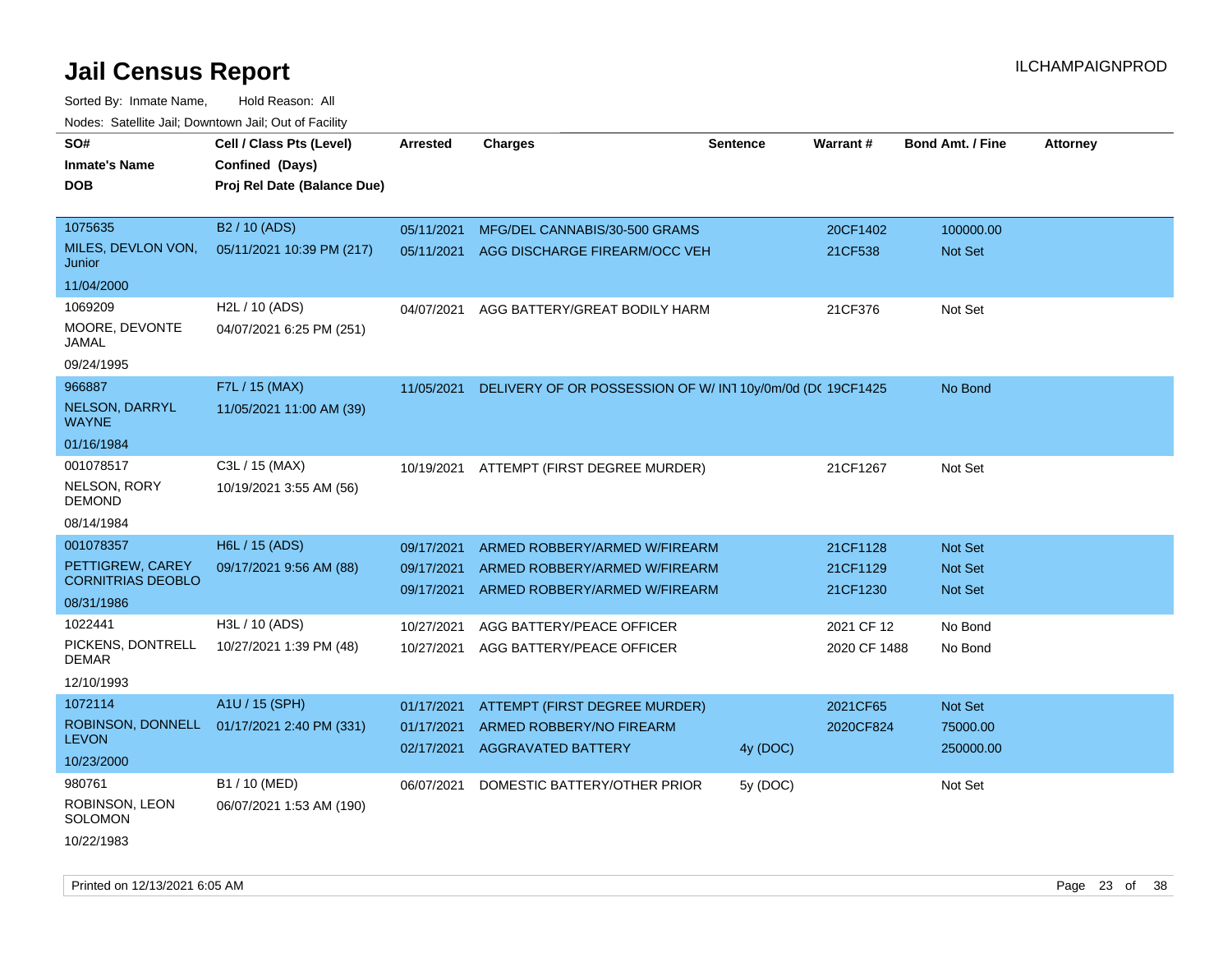| SO#<br><b>Inmate's Name</b><br><b>DOB</b> | Cell / Class Pts (Level)<br>Confined (Days)<br>Proj Rel Date (Balance Due) | <b>Arrested</b>     | <b>Charges</b>                 | <b>Sentence</b> | Warrant#   | <b>Bond Amt. / Fine</b> | <b>Attorney</b> |
|-------------------------------------------|----------------------------------------------------------------------------|---------------------|--------------------------------|-----------------|------------|-------------------------|-----------------|
|                                           |                                                                            |                     |                                |                 |            |                         |                 |
| 1006507                                   | C2L / 10 (MED)                                                             | 10/21/2021          | AGG ASLT/USE DDLY WEAPON       |                 | 21CM123    | 1000.00                 |                 |
| <b>RODGERS, DYLAN</b>                     | 10/21/2021 12:34 AM (54)                                                   | 10/21/2021          | DOMESTIC BATTERY/OTHER PRIOR   |                 | 21CF1269   | Not Set                 |                 |
| <b>ROBERT</b>                             |                                                                            | 10/21/2021          | PROBATION VIOLATION            |                 | 2019CF1220 | 10000.00                |                 |
| 12/12/1991                                |                                                                            |                     |                                |                 |            |                         |                 |
| 1068592                                   | C8L / 15 (ADS)                                                             | 11/12/2021          | <b>BURGLARY</b>                |                 | 21CF1393   | Not Set                 |                 |
| ROSS, TEVONTAE<br><b>TERRANCE</b>         | 11/12/2021 8:41 AM (32)                                                    |                     |                                |                 |            |                         |                 |
| 12/15/1998                                |                                                                            |                     |                                |                 |            |                         |                 |
| 1069960                                   | G7L / 5 (MIN)                                                              | 09/28/2021          | IDENTITY THEFT/\$2K-\$10K      |                 | 21CF952    | 10000.00                |                 |
| SHELTON, JOSIAH<br><b>TIMOTHY</b>         | 09/28/2021 2:04 AM (77)                                                    |                     |                                |                 |            |                         |                 |
| 02/23/1980                                |                                                                            |                     |                                |                 |            |                         |                 |
| 960772                                    | $G1L / 5$ (MIN)                                                            | 11/11/2021          | POSSESSION OF METH< 5 GRAMS    | 3y (DOC)        | 2020CF362  | No Bond                 |                 |
| <b>STARK, FARON</b><br><b>MICHAEL</b>     | 11/11/2021 10:28 PM (33)                                                   |                     |                                |                 |            |                         |                 |
| 05/12/1988                                |                                                                            |                     |                                |                 |            |                         |                 |
| 1057312                                   | G <sub>2U</sub>                                                            | 11/10/2021          | <b>HOME INVASION/FIREARM</b>   |                 | 21CF1388   | Not Set                 |                 |
| <b>STARKS, RAMEON</b><br><b>TAHZIER</b>   | 11/10/2021 9:51 PM (34)                                                    | 11/30/2021 THEFT    |                                |                 | 21CF1194   | 100000.00               |                 |
| 12/18/1996                                |                                                                            |                     |                                |                 |            |                         |                 |
| 1051104                                   | G1U / 5 (MIN)                                                              | 05/26/2021          | METH DELIVERY/5<15 GRAMS       |                 | 21CF598    | Not Set                 |                 |
| STOVER, ANDREW                            | 05/27/2021 12:59 AM (201)                                                  | 05/26/2021          | DRIVING ON REVOKED LICENSE     |                 | 21TR4000   | Not Set                 |                 |
| WADE                                      |                                                                            | 05/26/2021          | <b>BURGLARY</b>                |                 | 21CF667    | Not Set                 |                 |
| 07/20/1994                                |                                                                            |                     |                                |                 |            |                         |                 |
| 1024184                                   | H5L / 10 (ADS)                                                             | 09/08/2021          | AGG ASLT PEACE OFF/FIRE/ER WRK |                 | 20CF1051   | No Bond                 |                 |
| <b>SULLIVAN, CODY</b><br><b>MICHAEL</b>   | 09/08/2021 3:28 PM (97)                                                    |                     |                                |                 |            |                         |                 |
| 08/15/1994                                |                                                                            |                     |                                |                 |            |                         |                 |
| 1068839                                   | F8L / 15 (MAX)                                                             | 08/07/2020 HOMICIDE |                                |                 | 2020-CF851 | 1000000.00              |                 |
| TAYLOR, LONDON<br><b>JAVON</b>            | 08/07/2020 10:30 AM (494)                                                  |                     |                                |                 |            |                         |                 |
| 08/16/1999                                |                                                                            |                     |                                |                 |            |                         |                 |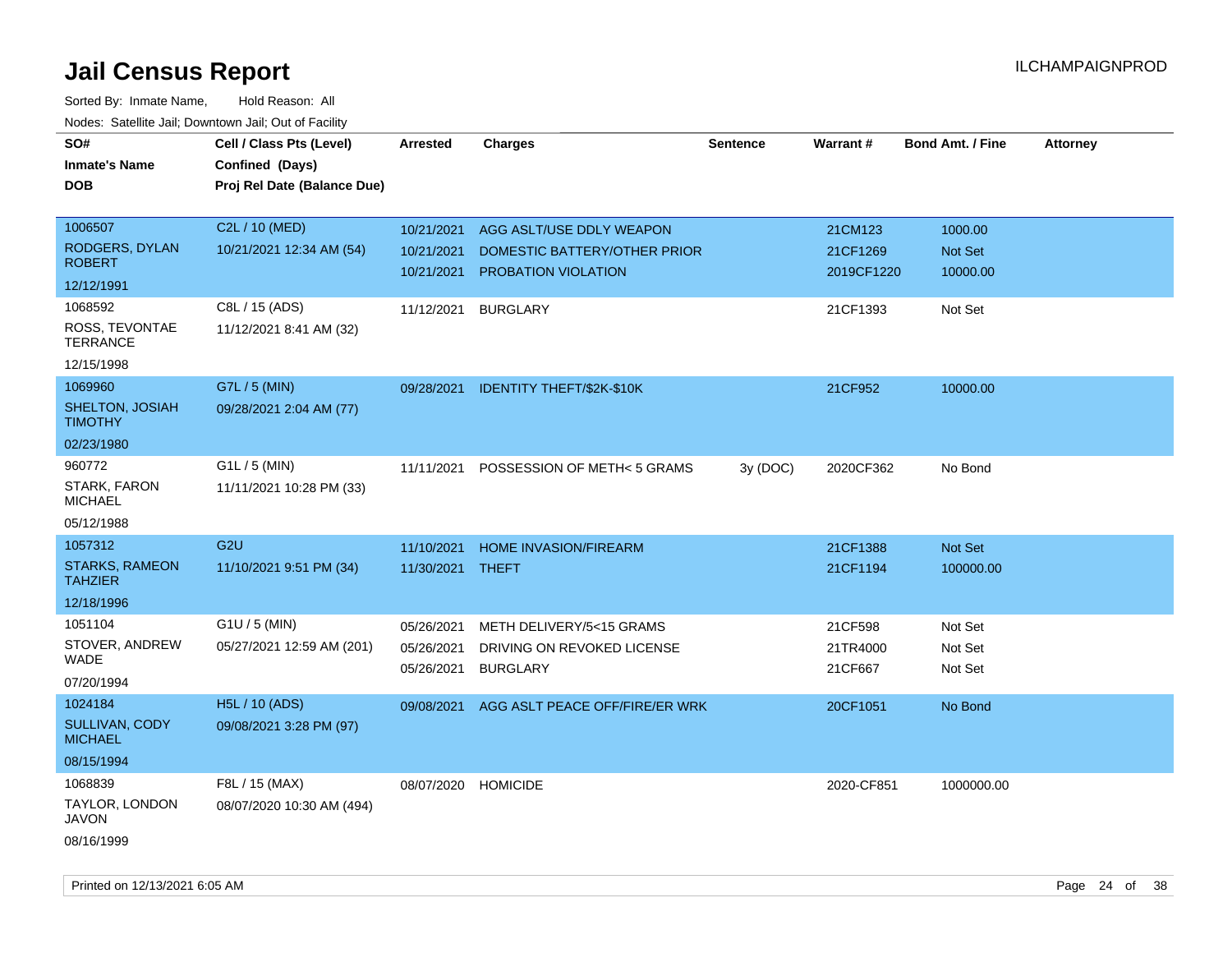| roaco. Oatomto dan, Downtown dan, Oat or Fability |                             |                 |                                |                 |            |                         |                 |
|---------------------------------------------------|-----------------------------|-----------------|--------------------------------|-----------------|------------|-------------------------|-----------------|
| SO#                                               | Cell / Class Pts (Level)    | <b>Arrested</b> | <b>Charges</b>                 | <b>Sentence</b> | Warrant#   | <b>Bond Amt. / Fine</b> | <b>Attorney</b> |
| <b>Inmate's Name</b>                              | Confined (Days)             |                 |                                |                 |            |                         |                 |
| <b>DOB</b>                                        | Proj Rel Date (Balance Due) |                 |                                |                 |            |                         |                 |
|                                                   |                             |                 |                                |                 |            |                         |                 |
| 1004142                                           | F9L / 15 (MAX)              | 10/22/2021      | PAROLE REVOCATION              |                 |            | Not Set                 |                 |
| TOY, KAYON LARENZ                                 | 10/22/2021 1:01 PM (53)     | 10/27/2021      | POSSESSION OF METH/15<100GRAMS |                 | 2021CF1298 | 1500000.00              |                 |
|                                                   |                             |                 |                                |                 |            |                         |                 |
| 09/12/1991                                        |                             |                 |                                |                 |            |                         |                 |
| 1056971                                           | D6 / 10 (ADS)               | 08/07/2021      | FELON POSS/USE WEAPON/FIREARM  |                 | 21CF948    | No Bond                 |                 |
| TRAVIS, DENZEL                                    | 08/07/2021 7:36 AM (129)    | 08/08/2021      | AGG BATTERY/PUBLIC PLACE       |                 | 2020CF647  | 25000.00                |                 |
| <b>DANTRELL</b>                                   |                             |                 |                                |                 |            |                         |                 |
| 03/21/1993                                        |                             |                 |                                |                 |            |                         |                 |
| 001078250                                         | F2L / 10 (MED)              | 08/07/2021      | FELON POSS WEAPON/BODY ARMOR   |                 | 21CF950    | Not Set                 |                 |
| TRAVIS, JORDAN<br><b>TESHAUN</b>                  | 08/07/2021 10:27 AM (129)   |                 |                                |                 |            |                         |                 |
| 03/03/1996                                        |                             |                 |                                |                 |            |                         |                 |
| 969709                                            | D3 / 5 (MIN)                | 10/29/2021      | CRIM DMG TO PROP \$500-10K     |                 |            | Not Set                 |                 |
| TUFTE, BRYCE                                      | 10/29/2021 3:14 PM (46)     | 10/29/2021      | DRIVING ON SUSPENDED LICENSE   |                 | 20TR2181   | 5000.00                 |                 |
| <b>MATTHEW</b>                                    |                             |                 |                                |                 |            |                         |                 |
| 05/30/1988                                        | 12/20/2021 (0.00)           |                 |                                |                 |            |                         |                 |
| 30108                                             | J4L / 15 (ADS)              | 07/30/2021      | <b>MURDER</b>                  |                 | 21CF902    | 2000000.00              |                 |
| VANDYKE, DARYL<br><b>ANTHONY</b>                  | 07/30/2021 8:29 PM (137)    |                 |                                |                 |            |                         |                 |
| 10/04/1965                                        |                             |                 |                                |                 |            |                         |                 |
| 968681                                            | D5 / 15 (ADS)               | 08/27/2021      | AGG CRIM SX AB/VIC 13<18/TRUST |                 | 2020CF499  | 250000.00               |                 |
| WADE, DEMETRIUS                                   | 08/27/2021 2:25 AM (109)    | 08/27/2021      | INDIRECT CRIMINAL CONTEMPT     | 5y (DOC)        | 2021CC16   | No Bond                 |                 |
| DARYL                                             |                             |                 |                                |                 |            |                         |                 |
| 01/07/1987                                        |                             |                 |                                |                 |            |                         |                 |
| 1070904                                           | G7U / 5 (MIN)               | 10/28/2021      | <b>BURGLARY</b>                |                 | 2021CF321  | 15000.00                |                 |
| WANKEL, JONAH<br><b>JAMES</b>                     | 10/28/2021 3:42 AM (47)     |                 |                                |                 |            |                         |                 |
| 12/15/1993                                        |                             |                 |                                |                 |            |                         |                 |
| 44836                                             | E2L / 15 (ADS)              | 11/02/2021      | CRIM TRESPASS TO STATE LAND    |                 | 21118875   | Not Set                 |                 |
| WESLEY, FRANK<br><b>LADELL</b>                    | 11/02/2021 4:08 AM (42)     |                 |                                |                 |            |                         |                 |
| 09/17/1977                                        |                             |                 |                                |                 |            |                         |                 |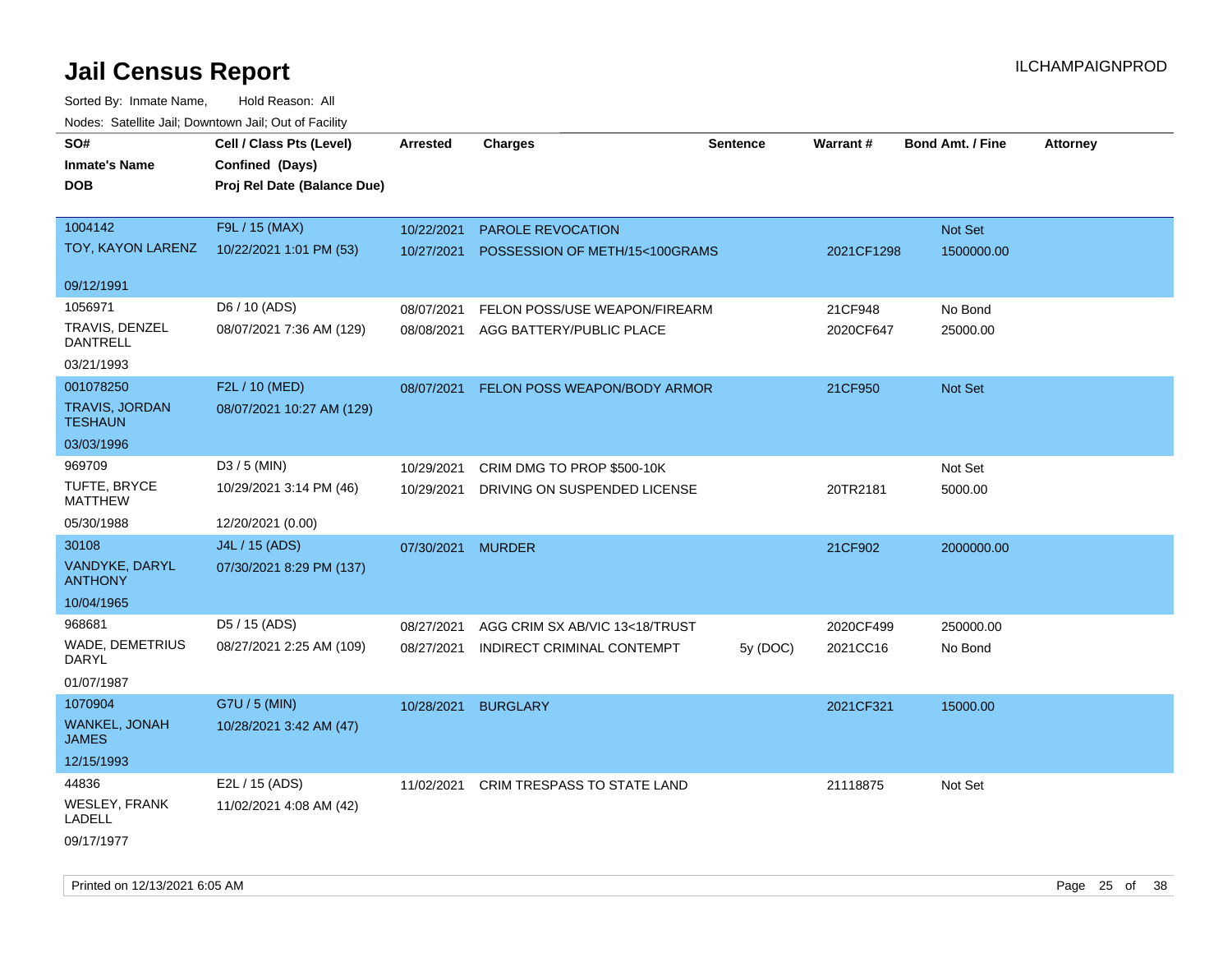| SO#                                        | Cell / Class Pts (Level)    | Arrested   | <b>Charges</b>           | <b>Sentence</b> | Warrant#    | <b>Bond Amt. / Fine</b> | <b>Attorney</b> |
|--------------------------------------------|-----------------------------|------------|--------------------------|-----------------|-------------|-------------------------|-----------------|
| <b>Inmate's Name</b>                       | Confined (Days)             |            |                          |                 |             |                         |                 |
| <b>DOB</b>                                 | Proj Rel Date (Balance Due) |            |                          |                 |             |                         |                 |
|                                            |                             |            |                          |                 |             |                         |                 |
| 1058072                                    | A2U / 15 (SPH)              | 02/25/2021 | ARMED HABITUAL CRIMINAL  |                 |             | Not Set                 |                 |
| <b>WILLIAMS, KENNETH</b><br><b>BERNARD</b> | 02/25/2021 3:24 PM (292)    |            |                          |                 |             |                         |                 |
| 10/04/1985                                 |                             |            |                          |                 |             |                         |                 |
| 53518                                      | $15/15$ (ADS)               | 08/19/2021 | AGGRAVATED BATTERY       |                 | 21CF1014    | Not Set                 |                 |
| <b>WILLIAMS, TORREY</b><br><b>TOSHIBA</b>  | 08/19/2021 10:10 AM (117)   | 09/01/2021 | PROBATION VIOLATION      |                 | 20CF381     | Not Set                 |                 |
| 03/30/1975                                 |                             |            |                          |                 |             |                         |                 |
| 9326                                       | $12/5$ (ADS)                | 06/14/2021 | <b>BURGLARY</b>          |                 | 2020-CF-625 | Not Set                 |                 |
| YOUNG, ANTHONY<br><b>PAUL</b>              | 06/14/2021 12:07 PM (183)   |            |                          |                 |             |                         |                 |
| 03/13/1954                                 |                             |            |                          |                 |             |                         |                 |
| <b>Total Downtown Jail: 66</b>             |                             | Males: 66  | Unknown: 0<br>Females: 0 |                 |             |                         |                 |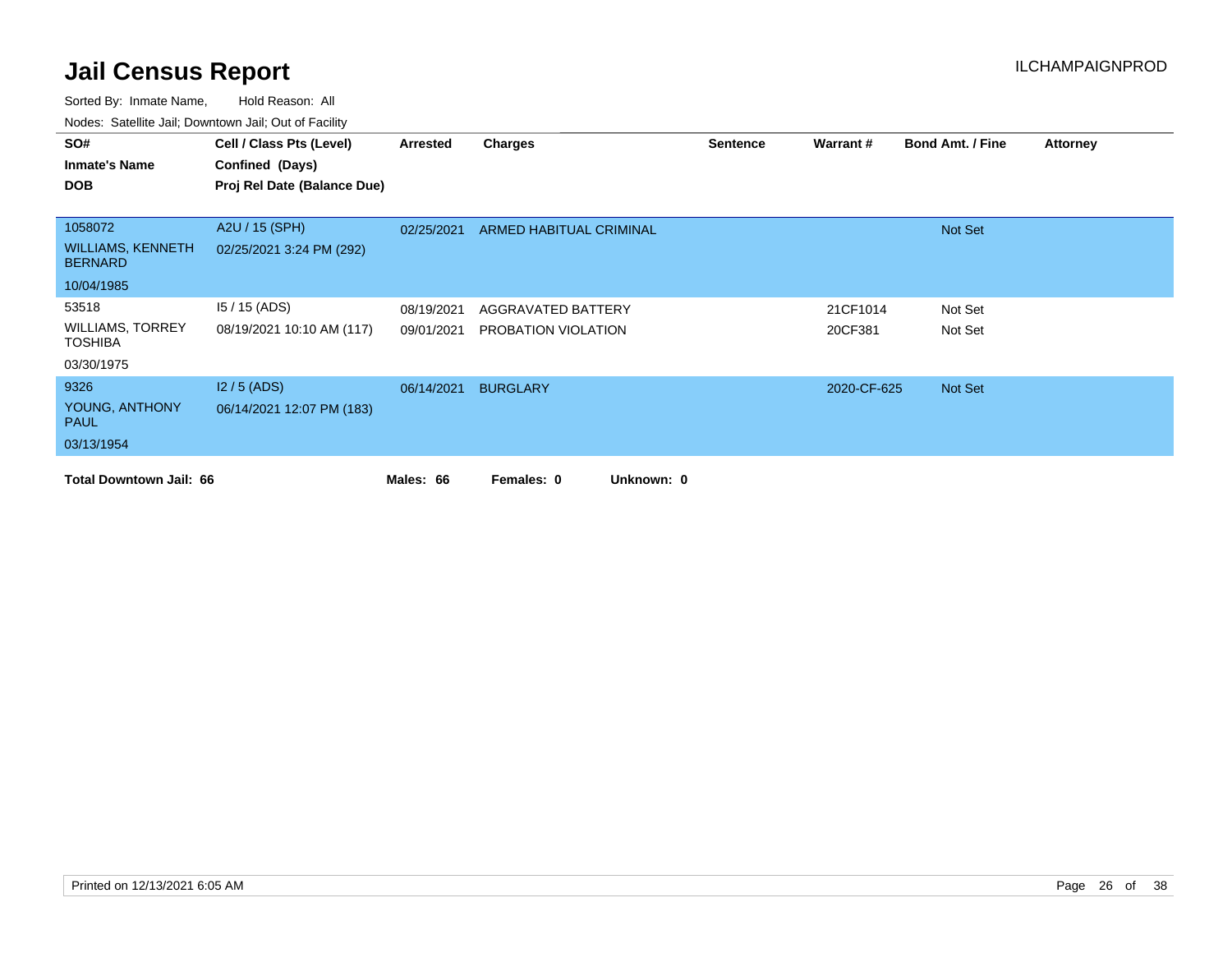| <b>Out of Facility</b> |  |  |
|------------------------|--|--|
|                        |  |  |

| SO#<br><b>Inmate's Name</b>             | Cell / Class Pts (Level)<br>Confined (Days)   | Arrested   | <b>Charges</b>                   | <b>Sentence</b> | Warrant#   | <b>Bond Amt. / Fine</b> | <b>Attorney</b> |
|-----------------------------------------|-----------------------------------------------|------------|----------------------------------|-----------------|------------|-------------------------|-----------------|
| <b>DOB</b>                              | Proj Rel Date (Balance Due)                   |            |                                  |                 |            |                         |                 |
| 61095                                   | <b>DEW / 10 (ADS)</b>                         | 05/02/2021 | HOME INVASION/CAUSE INJURY       |                 | 2021CF323  | 100000.00               |                 |
| AMOS, DERRICK<br><b>JAMES</b>           | 05/02/2021 9:02 PM (226)                      |            |                                  |                 |            |                         |                 |
| 06/12/1985                              |                                               |            |                                  |                 |            |                         |                 |
| 19971                                   | EHD                                           | 11/09/2021 | DRIVING RVK/SUSP DUI/SSS 4-9     |                 | 2021CF968  | Not Set                 |                 |
| <b>LYNN</b>                             | BARNESKE, RAYMOND 11/09/2021 9:32 AM (35)     |            |                                  |                 |            |                         |                 |
| 08/17/1961                              | 5/6/2022 (0.00)                               |            |                                  |                 |            |                         |                 |
| 516062                                  | <b>DEW / 15 (MAX)</b>                         | 02/22/2021 | AGG DISCH FIR/VEH/PC OFF/FRMAN   |                 | 21CF210    | No Bond                 |                 |
| <b>BENNETT, JOHN</b><br><b>MICHAEL</b>  | 02/22/2021 10:47 AM (295)                     | 02/22/2021 | <b>PHONE HARASSMENT/2+</b>       |                 | 20CF194    | 5000.00                 |                 |
| 04/30/1986                              |                                               |            |                                  |                 |            |                         |                 |
| 976538                                  | EHD                                           | 10/12/2021 | DOMESTIC BATTERY/OTHER PRIOR     |                 | 2020CF1095 | Not Set                 |                 |
|                                         | BLISSIT, WYATT TYRES 10/12/2021 10:05 AM (63) |            |                                  |                 |            |                         |                 |
| 09/05/1989                              | 1/6/2022 (0.00)                               |            |                                  |                 |            |                         |                 |
| 974830                                  | <b>EHD</b>                                    | 12/07/2021 | AGG DUI/3                        |                 | 2020CF791  | Not Set                 |                 |
| <b>BOOK, RORY ALAN</b>                  | 12/07/2021 9:37 AM (7)                        |            |                                  |                 |            |                         |                 |
| 08/13/1988                              | 12/20/2021 (0.00)                             |            |                                  |                 |            |                         |                 |
| 33993                                   | DEW / 10 (MED)                                | 06/14/2021 | AGGRAVATED DOMESTIC BATTERY      |                 | 21CF688    | Not Set                 |                 |
| <b>BOOKER, STEPHON</b>                  | 06/14/2021 7:42 PM (183)                      | 06/14/2021 | POSSESSING A CONTROLLED SUBSTANC |                 | 21CF657    | Not Set                 |                 |
| <b>MONTELL</b>                          |                                               | 06/14/2021 | PAROLE REVOCATION                |                 | CH2103612  | No Bond                 |                 |
| 06/11/1971                              |                                               |            |                                  |                 |            |                         |                 |
| 1074315                                 | <b>DEW / 15 (MAX)</b>                         | 07/27/2021 | AGG DISCHARGE FIREARM/VEH/SCH    |                 | 21CF927    | Not Set                 |                 |
| <b>BRIGGS, PATRICK</b><br><b>MONTAY</b> | 08/03/2021 4:56 PM (133)                      |            |                                  |                 |            |                         |                 |
| 08/05/2001                              |                                               |            |                                  |                 |            |                         |                 |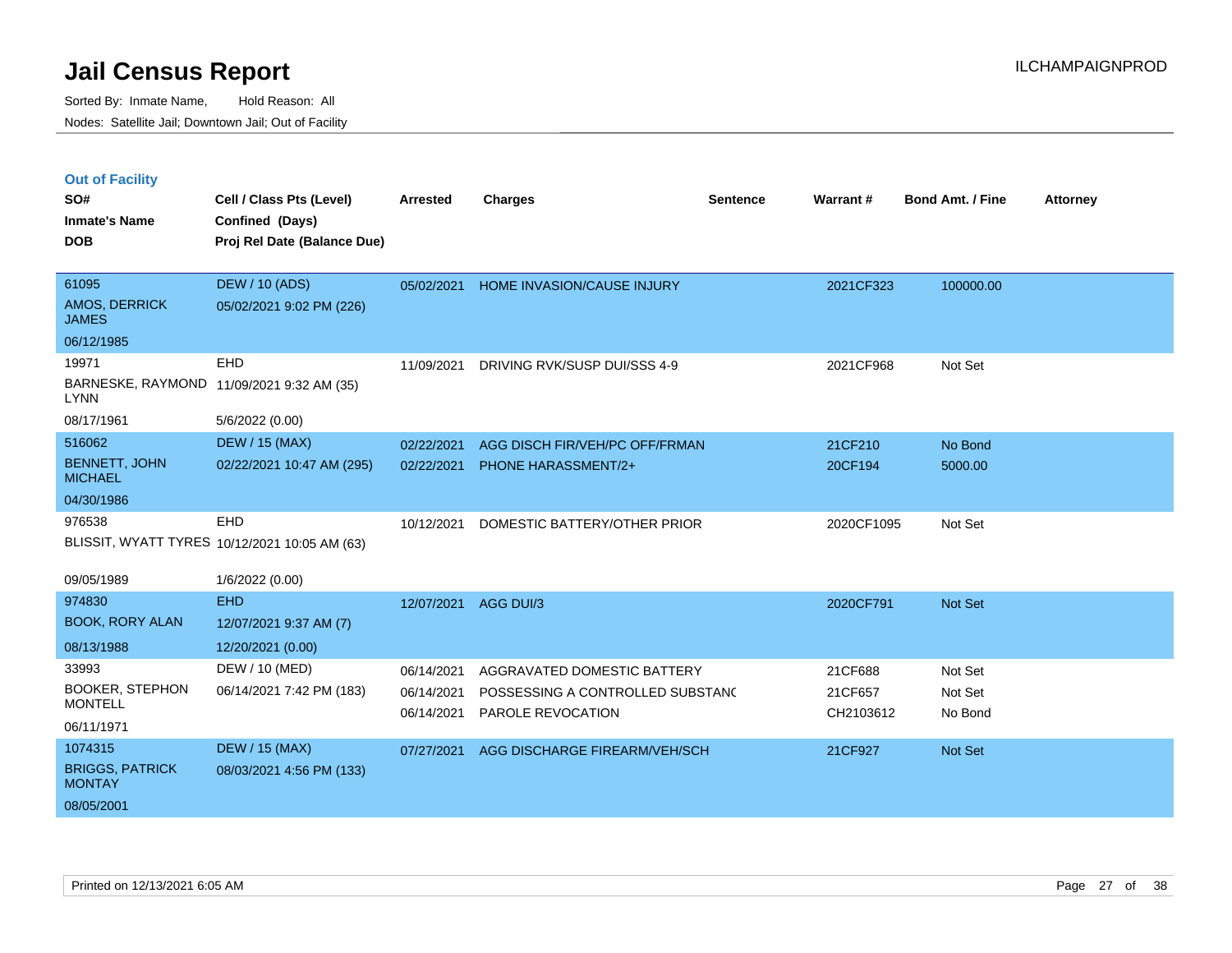| ivouss. Satellite Jall, Downtown Jall, Out of Facility |                             |            |                                          |                 |                 |                         |                 |
|--------------------------------------------------------|-----------------------------|------------|------------------------------------------|-----------------|-----------------|-------------------------|-----------------|
| SO#                                                    | Cell / Class Pts (Level)    | Arrested   | <b>Charges</b>                           | <b>Sentence</b> | <b>Warrant#</b> | <b>Bond Amt. / Fine</b> | <b>Attorney</b> |
| <b>Inmate's Name</b>                                   | Confined (Days)             |            |                                          |                 |                 |                         |                 |
| <b>DOB</b>                                             | Proj Rel Date (Balance Due) |            |                                          |                 |                 |                         |                 |
|                                                        |                             |            |                                          |                 |                 |                         |                 |
| 001078065                                              | <b>KAN / 10 (ADS)</b>       |            | 06/17/2021 AGG BATTERY/DISCHARGE FIREARM |                 | 21CF704         | 1000000.00              |                 |
| <b>BROWN, CHARMAN</b><br><b>LAKEEF</b>                 | 06/17/2021 12:32 PM (180)   |            |                                          |                 |                 |                         |                 |
| 11/30/2002                                             |                             |            |                                          |                 |                 |                         |                 |
| 1038554                                                | KAN / 15 (MAX)              | 08/18/2021 | ARMED HABITUAL CRIMINAL                  |                 | 21CF1162        | Not Set                 |                 |
| <b>BROWN, CORRION</b><br><b>DEVONTAE</b>               | 08/18/2021 5:40 PM (118)    | 08/18/2021 | DELIVERY OF OR POSSESSION OF W/ INT      |                 | 21CF1009        | No Bond                 |                 |
| 04/19/1995                                             |                             |            |                                          |                 |                 |                         |                 |
| 1062585                                                | <b>EHD</b>                  | 11/30/2021 | AGG DUI/LIC SUSP OR REVOKED              |                 | 2020CF1152      | <b>Not Set</b>          |                 |
| <b>BROWN, ERRICK</b><br>LAMONT, Junior                 | 11/30/2021 9:39 AM (14)     |            |                                          |                 |                 |                         |                 |
| 02/12/1994                                             | 12/20/2021 (0.00)           |            |                                          |                 |                 |                         |                 |
| 1071662                                                | KAN / 15 (MAX)              | 12/07/2020 | FELON POSS/USE FIREARM PRIOR             | 7y (DOC)        | 20CF1418        | 250000.00               |                 |
| BROWN, JAWON<br>EDWARD                                 | 12/14/2020 6:02 PM (365)    |            |                                          |                 |                 |                         |                 |
| 04/21/2000                                             |                             |            |                                          |                 |                 |                         |                 |
| 1038579                                                | <b>KAN / 15 (MAX)</b>       | 08/18/2021 | <b>FELON POSS/USE WEAPON/FIREARM</b>     |                 | 21CF1010        | Not Set                 |                 |
| <b>BROWN, MARKEL</b><br><b>RIKKI</b>                   | 08/18/2021 2:05 PM (118)    |            |                                          |                 |                 |                         |                 |
| 01/06/1995                                             |                             |            |                                          |                 |                 |                         |                 |
| 1003006                                                | KAN / 15 (MAX)              | 08/19/2021 | FELON POSS/USE MACHINE GUN               |                 | 21CF1011        | No Bond                 |                 |
| <b>BROWN, ROCKEITH</b><br>JAVONTE                      | 08/19/2021 12:55 AM (117)   |            |                                          |                 |                 |                         |                 |
| 07/23/1991                                             |                             |            |                                          |                 |                 |                         |                 |
| 987334                                                 | <b>DEW / 15 (MAX)</b>       |            | 03/10/2021 ATTEMPT (FIRST DEGREE MURDER) |                 | 19CF689         | <b>Not Set</b>          |                 |
| CAIN, ISAIAH<br><b>DEPRIEST</b>                        | 03/10/2021 2:22 PM (279)    |            |                                          |                 |                 |                         |                 |
| 12/23/1990                                             |                             |            |                                          |                 |                 |                         |                 |
| 992962                                                 | DEW / 15 (ADS)              | 05/25/2021 | MURDER/INTENT TO KILL/INJURE             |                 | 2018CF1045      | 1000000.00              |                 |
| CAMPBELL, KEITH<br><b>KNAQEEB</b>                      | 05/25/2021 1:19 PM (203)    |            |                                          |                 |                 |                         |                 |
| 07/22/1991                                             |                             |            |                                          |                 |                 |                         |                 |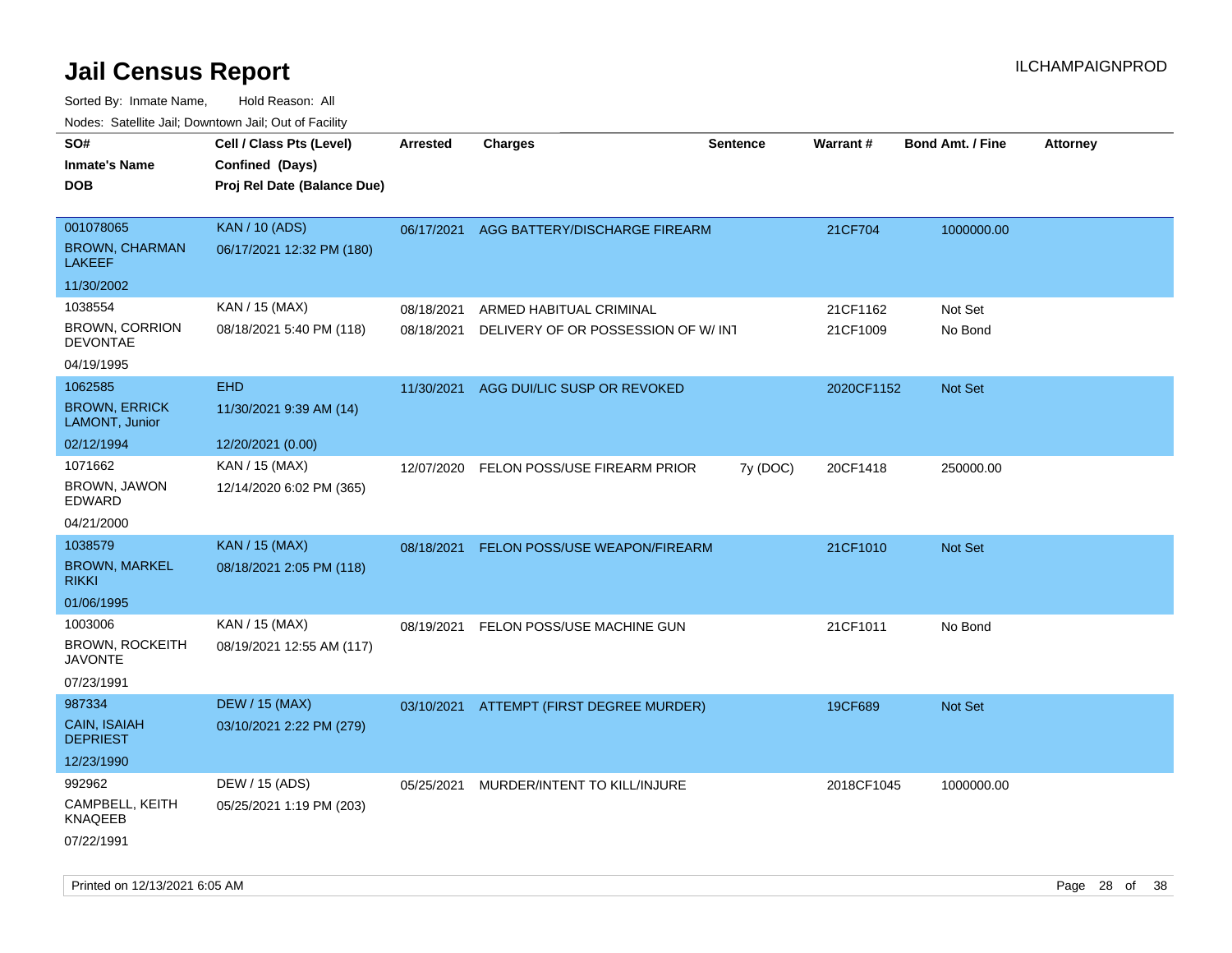Sorted By: Inmate Name, Hold Reason: All

Nodes: Satellite Jail; Downtown Jail; Out of Facility

| SO#                                | Cell / Class Pts (Level)    | <b>Arrested</b> | <b>Charges</b>                       | <b>Sentence</b> | <b>Warrant#</b> | <b>Bond Amt. / Fine</b> | <b>Attorney</b> |
|------------------------------------|-----------------------------|-----------------|--------------------------------------|-----------------|-----------------|-------------------------|-----------------|
| <b>Inmate's Name</b>               | Confined (Days)             |                 |                                      |                 |                 |                         |                 |
| <b>DOB</b>                         | Proj Rel Date (Balance Due) |                 |                                      |                 |                 |                         |                 |
|                                    |                             |                 |                                      |                 |                 |                         |                 |
| 001078576                          | <b>KAN / 15 (MAX)</b>       | 11/09/2021      | UNLAWFUL USE OF A WEAPON             |                 | 21CF1383        | <b>Not Set</b>          |                 |
| CARTER, DEMONDRE<br><b>DAVON</b>   | 11/09/2021 6:01 PM (35)     |                 |                                      |                 |                 |                         |                 |
| 05/27/2001                         |                             |                 |                                      |                 |                 |                         |                 |
| 1064992                            | KAN / 15 (MAX)              | 09/20/2021      | ARMED VIOLENCE/CATEGORY I            |                 | 21CF1137        | Not Set                 |                 |
| CARTER, KEJUAN<br><b>JAVONTE</b>   | 09/20/2021 11:42 PM (85)    |                 |                                      |                 |                 |                         |                 |
| 06/27/1998                         |                             |                 |                                      |                 |                 |                         |                 |
| 959420                             | <b>EHD</b>                  | 11/16/2021      | AGG DUI/NO VALID DL                  |                 | 2021CF673       | Not Set                 |                 |
| CHAPPLE, RAYMOND<br><b>DEONTE</b>  | 11/16/2021 9:49 AM (28)     |                 |                                      |                 |                 |                         |                 |
| 06/30/1988                         | 12/29/2021 (0.00)           |                 |                                      |                 |                 |                         |                 |
| 1068848                            | KAN / 15 (MAX)              | 02/06/2020      | MURDER/INTENT TO KILL/INJURE         | 60y (DOC)       | 20CF-156        | No Bond                 |                 |
| CHATMAN, MICHAEL<br><b>DAISEAN</b> | 02/06/2020 5:22 PM (677)    |                 |                                      |                 |                 |                         |                 |
| 11/12/1999                         |                             |                 |                                      |                 |                 |                         |                 |
| 001078461                          | <b>KAN / 10 (MED)</b>       | 10/07/2021      | AGG UNLAWFUL USE WEAPON/PERSON       |                 | 2021CF1209      | No Bond                 |                 |
| COLE, ERIC JOSE                    | 10/08/2021 12:25 AM (67)    | 10/07/2021      | AGG DOMESTIC BATTERY/STRANGLE        |                 | 2021CF1208      | <b>Not Set</b>          |                 |
| 01/24/2002                         |                             | 10/08/2021      | <b>HARASS WITNESS/FAMILY MBR/REP</b> |                 | 21CF1218        | <b>Not Set</b>          |                 |
| 57733                              | KAN / 15 (SPH)              | 02/25/2020      | <b>HOMICIDE</b>                      |                 | 2020-CF250      | 2000000.00              |                 |
| <b>CRAIG, ANTOINE</b><br>DARRELL   | 02/25/2020 4:08 PM (658)    | 02/25/2020      | FELON POSS/USE WEAPON/FIREARM        |                 | 19CF-1827       | 80000.00                |                 |
| 10/09/1982                         |                             |                 |                                      |                 |                 |                         |                 |
| 001077939                          | <b>DEW / 10 (MED)</b>       | 05/10/2021      | FIREARM/FOID INVALID/NOT ELIG        |                 | 21CF526         | No Bond                 |                 |
| <b>CROSS, PATRICK</b>              | 05/10/2021 7:31 PM (218)    | 06/02/2021      | POSS STOLEN VEHICLE > \$25,000       |                 | 21CF612         | <b>Not Set</b>          |                 |
| <b>DONTRELLE</b>                   |                             |                 |                                      |                 |                 |                         |                 |
| 11/07/2001                         |                             |                 |                                      |                 |                 |                         |                 |
| 1061304                            | DEW / 15 (MAX)              | 10/11/2021      | ARMED HABITUAL CRIMINAL              |                 | 21CF1226        | No Bond                 |                 |
| DORRIS, KEMION                     | 10/11/2021 7:30 PM (64)     | 10/11/2021      | ARMED HABITUAL CRIMINAL              |                 | 21CF1227        | No Bond                 |                 |
| <b>DAETOCE</b>                     |                             | 10/11/2021      | <b>HOME INVASION/FIREARM</b>         |                 | 21CF1228        | No Bond                 |                 |
| 11/19/1997                         |                             |                 |                                      |                 |                 |                         |                 |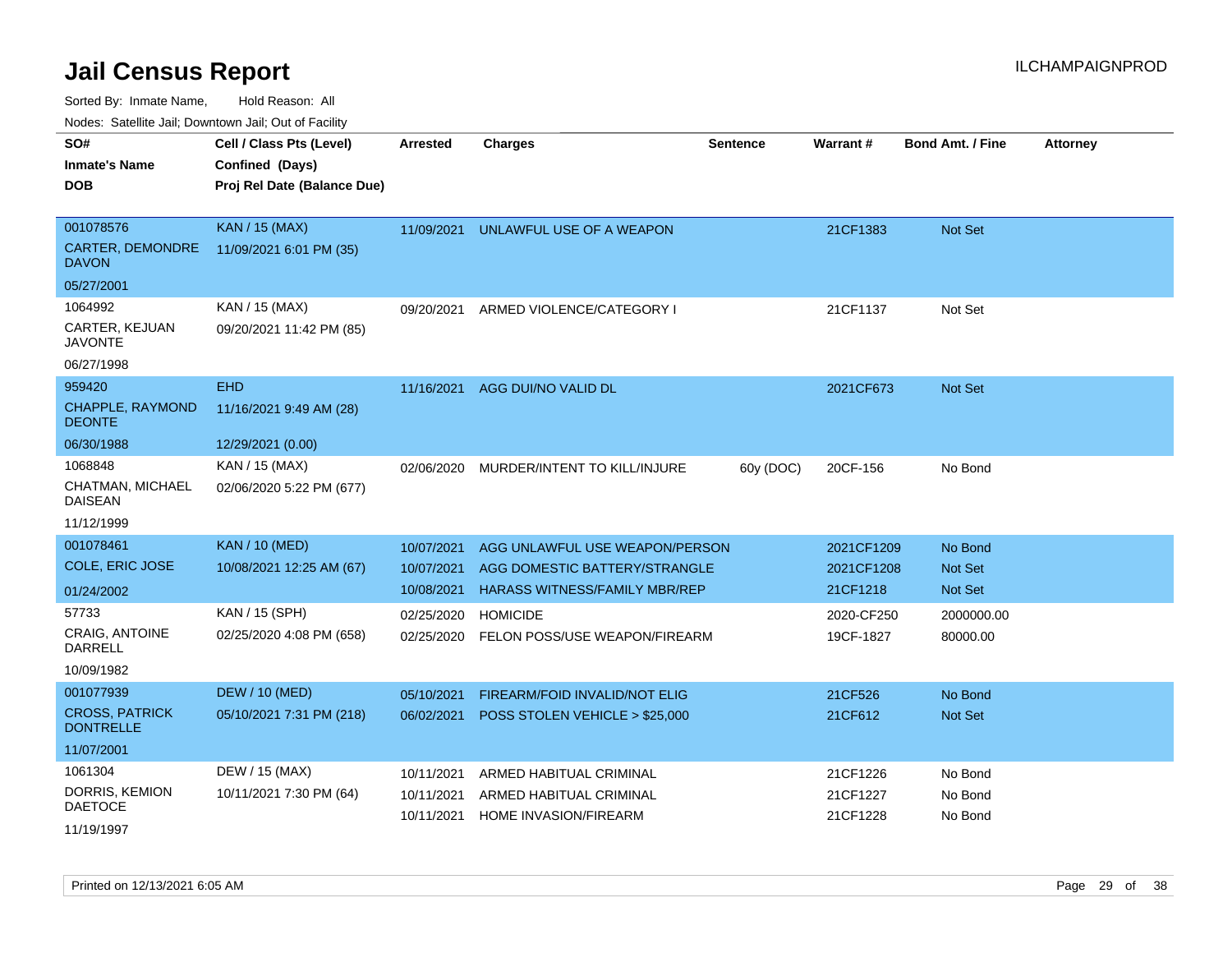Sorted By: Inmate Name, Hold Reason: All Nodes: Satellite Jail; Downtown Jail; Out of Facility

| Noucs. Calcillic Jail, Downtown Jail, Out of Facility |                                              |                 |                                    |                 |                 |                         |                 |
|-------------------------------------------------------|----------------------------------------------|-----------------|------------------------------------|-----------------|-----------------|-------------------------|-----------------|
| SO#                                                   | Cell / Class Pts (Level)                     | <b>Arrested</b> | <b>Charges</b>                     | <b>Sentence</b> | <b>Warrant#</b> | <b>Bond Amt. / Fine</b> | <b>Attorney</b> |
| <b>Inmate's Name</b>                                  | Confined (Days)                              |                 |                                    |                 |                 |                         |                 |
| DOB                                                   | Proj Rel Date (Balance Due)                  |                 |                                    |                 |                 |                         |                 |
|                                                       |                                              |                 |                                    |                 |                 |                         |                 |
| 1076663                                               | <b>DEW / 15 (MAX)</b>                        | 07/15/2020      | *ARMED HABITUAL CRIMINAL           |                 | 2020-CF783      | 500000.00               |                 |
| DYE, KENNE YAKIEM                                     | 07/15/2020 11:49 AM (517)                    |                 |                                    |                 |                 |                         |                 |
| 05/30/1988                                            |                                              |                 |                                    |                 |                 |                         |                 |
| 995885                                                | EHD                                          | 11/30/2021      | DRIVING ON SUSPENDED LICENSE       |                 | 2021TR4222      | Not Set                 |                 |
| FINLEY, KENON<br><b>MARQUIS</b>                       | 11/30/2021 10:33 AM (14)                     |                 |                                    |                 |                 |                         |                 |
| 09/13/1991                                            | 12/29/2021 (0.00)                            |                 |                                    |                 |                 |                         |                 |
| 27428                                                 | <b>EHD</b>                                   | 09/21/2021      | DRIVING RVK/SUSP DUI/SSS 3RD       |                 | 2020CF1368      | <b>Not Set</b>          |                 |
| FRANKLIN, TYRONE<br>Senior                            | 09/21/2021 9:27 AM (84)                      | 09/21/2021      | DRIVING RVK/SUSP DUI/SSS 3RD       |                 | 2021CF435       | Not Set                 |                 |
| 09/12/1966                                            | 12/19/2021 (0.00)                            |                 |                                    |                 |                 |                         |                 |
| 60154                                                 | EHD                                          | 10/20/2021      | AGG DUI/LIC SUSP OR REVOKED        |                 | 2021cf261       | Not Set                 |                 |
| GARCIA-MEZA,<br>CARLOS                                | 10/20/2021 9:23 AM (55)                      |                 |                                    |                 |                 |                         |                 |
| 03/06/1983                                            | 1/16/2022 (0.00)                             |                 |                                    |                 |                 |                         |                 |
| 001077363                                             | <b>KAN / 25 (SPH)</b>                        | 10/30/2020      | <b>HOME INVASION/FIREARM</b>       |                 | 20CF1202        | 500000.00               |                 |
| <b>GARY, DAKOTA</b><br><b>TREVON</b>                  | 10/30/2020 10:41 AM (410)                    |                 |                                    |                 |                 |                         |                 |
| 12/31/2001                                            |                                              |                 |                                    |                 |                 |                         |                 |
| 1013012                                               | KAN / 15 (MAX)                               | 07/08/2021      | ATTEMPT (FIRST DEGREE MURDER)      |                 | 2021CF790       | 1000000.00              |                 |
|                                                       | GARY, XAVIER LAMAR  07/08/2021 9:24 AM (159) | 07/08/2021      | FELON POSS/USE FIREARM PRIOR       |                 | 2020CF650       | 25000.00                |                 |
|                                                       |                                              | 07/08/2021      | FELON POSS/USE FIREARM PRIOR       |                 | 21CF798         | Not Set                 |                 |
| 12/14/1991                                            |                                              |                 |                                    |                 |                 |                         |                 |
| 1065946                                               | <b>KAN / 10 (MED)</b>                        | 09/04/2021      | AGG BATTERY/DISCHARGE FIREARM      |                 | 21CF1057        | 750000.00               |                 |
| GODBOLT, DESMOND<br><b>DEVONTAE</b>                   | 09/04/2021 1:17 AM (101)                     | 09/04/2021      | RESIST/OBSTRUCTING A PEACE OFFICEI |                 | 21CM407         | Not Set                 |                 |
| 11/15/1997                                            |                                              |                 |                                    |                 |                 |                         |                 |
| 1070118                                               | KAN / 15 (MAX)                               | 08/31/2021      | AGGRAVATED DOMESTIC BATTERY        |                 | 21CF1049        | No Bond                 |                 |
| <b>GRAHAM, CORTEZ</b><br><b>LAMON</b>                 | 08/31/2021 9:32 PM (105)                     | 09/02/2021      | PROBATION VIOLATION                |                 | 21CF55          | Not Set                 |                 |

03/31/1976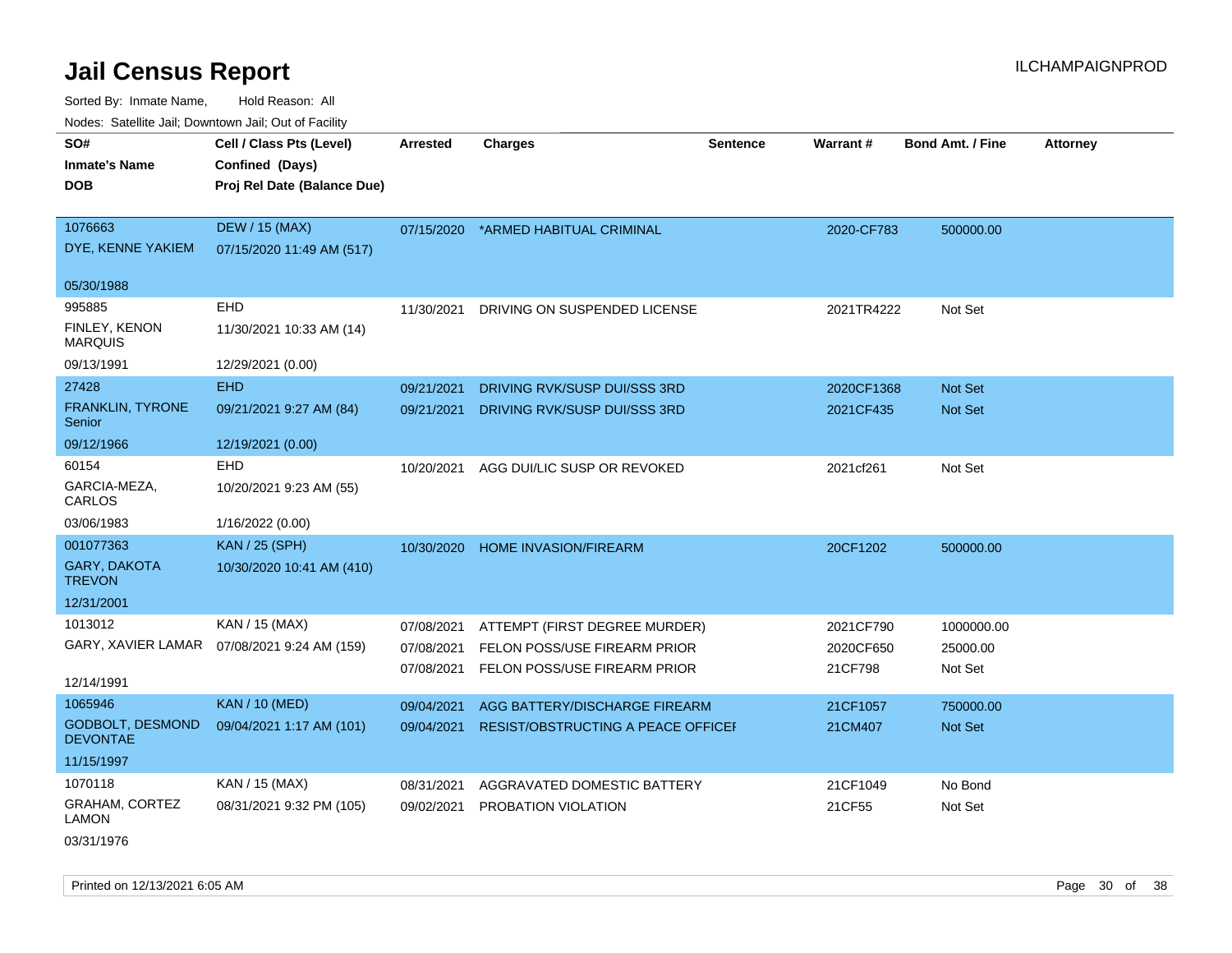| rougs. Calcinic Jan, Downtown Jan, Out of Facility |                                                                            |                 |                                |                 |                 |                         |                 |
|----------------------------------------------------|----------------------------------------------------------------------------|-----------------|--------------------------------|-----------------|-----------------|-------------------------|-----------------|
| SO#<br><b>Inmate's Name</b><br><b>DOB</b>          | Cell / Class Pts (Level)<br>Confined (Days)<br>Proj Rel Date (Balance Due) | <b>Arrested</b> | <b>Charges</b>                 | <b>Sentence</b> | <b>Warrant#</b> | <b>Bond Amt. / Fine</b> | <b>Attorney</b> |
| 1000641<br><b>GRANT, CEDRIC</b><br><b>DYSHAWN</b>  | <b>KAN / 10 (MED)</b><br>09/14/2021 6:32 PM (91)                           | 09/14/2021      | ARMED HABITUAL CRIMINAL        |                 | 21CF1116        | No Bond                 |                 |
| 01/03/1991                                         |                                                                            |                 |                                |                 |                 |                         |                 |
| 46548                                              | EHD                                                                        | 11/16/2021      | DRIVING RVK/SUSP DUI/SSS 2ND   |                 | 2021CF739       | Not Set                 |                 |
| <b>GRAY, DEMARCO</b><br><b>COTESS</b>              | 11/16/2021 9:13 AM (28)                                                    |                 |                                |                 |                 |                         |                 |
| 10/19/1976                                         | 12/15/2021 (0.00)                                                          |                 |                                |                 |                 |                         |                 |
| 1076506                                            | KAN / 15 (MAX)                                                             | 09/17/2021      | AGG UUW/PERSON/CM THREAT VIOL  |                 | 21CF1131        | <b>Not Set</b>          |                 |
|                                                    | GRAY, JAMARH EMERE 09/17/2021 10:41 AM (88)                                | 09/20/2021      | <b>DOMESTIC BATTERY</b>        |                 | 21CM430         | <b>Not Set</b>          |                 |
| 06/21/2003                                         |                                                                            |                 |                                |                 |                 |                         |                 |
| 1041176                                            | DEW / 15 (MAX)                                                             | 10/05/2021      | PAROLE REVOCATION              |                 |                 | Not Set                 |                 |
| HART, DAVEON<br>LATTEEF                            | 10/05/2021 10:35 AM (70)                                                   | 10/06/2021      | AGGRAVATED DOMESTIC BATTERY    |                 |                 | Not Set                 |                 |
| 03/15/1996                                         |                                                                            |                 |                                |                 |                 |                         |                 |
| 1045186                                            | <b>DEW / 15 (MAX)</b>                                                      | 08/16/2021      | ARMED VIOLENCE/CATEGORY I      |                 | 21CF934         | 1000000.00              |                 |
| <b>HOLBROOK, JOHNNIE</b>                           | 08/16/2021 11:07 AM (120)                                                  | 08/16/2021      | FELON POSS/USE WEAPON/FIREARM  |                 | 19CF968         | <b>Not Set</b>          |                 |
| <b>MATHIS</b>                                      |                                                                            | 08/16/2021      | AGG FLEEING POLICE/21 MPH OVER |                 | 21CF988         | <b>Not Set</b>          |                 |
| 07/19/1996                                         |                                                                            | 08/16/2021      | FELON POSS/USE WEAPON/FIREARM  |                 | 21CF989         | <b>Not Set</b>          |                 |
| 001078146                                          | DEW / 15 (MAX)                                                             | 07/09/2021      | AGG BATTERY/DISCHARGE FIREARM  |                 | 21CF795         | 1000000.00              |                 |
| HUNT, TEIGAN<br><b>JAZAIREO</b>                    | 07/09/2021 12:41 PM (158)                                                  | 07/09/2021      | ARMED ROBBERY/ARMED W/FIREARM  |                 | 21CF806         | Not Set                 |                 |
| 05/14/2003                                         |                                                                            |                 |                                |                 |                 |                         |                 |
| 989743                                             | <b>DEW / 15 (ADS)</b>                                                      | 04/13/2021      | AGG DISCHARGE FIREARM/VEH/SCH  |                 | 21CF400         | <b>Not Set</b>          |                 |
| <b>JACKSON, STEVE</b><br>ALLEN                     | 04/13/2021 2:45 AM (245)                                                   | 04/13/2021      | AGGRAVATED DOMESTIC BATTERY    |                 | 21CF399         | <b>Not Set</b>          |                 |
| 06/04/1991                                         |                                                                            |                 |                                |                 |                 |                         |                 |
| 50495                                              | EHD                                                                        | 08/10/2021      | DRIVING RVK/SUSP DUI/SSS 10-14 |                 | 2020CF997       | Not Set                 |                 |
| <b>JENKINS, ARNOLD</b><br><b>FARRIS</b>            | 08/10/2021 9:08 AM (126)                                                   | 08/10/2021      | DRIVING RVK/SUSP DUI/SSS 10-14 |                 | 2019CF1363      | Not Set                 |                 |
| 04/19/1962                                         | 2/4/2022 (0.00)                                                            |                 |                                |                 |                 |                         |                 |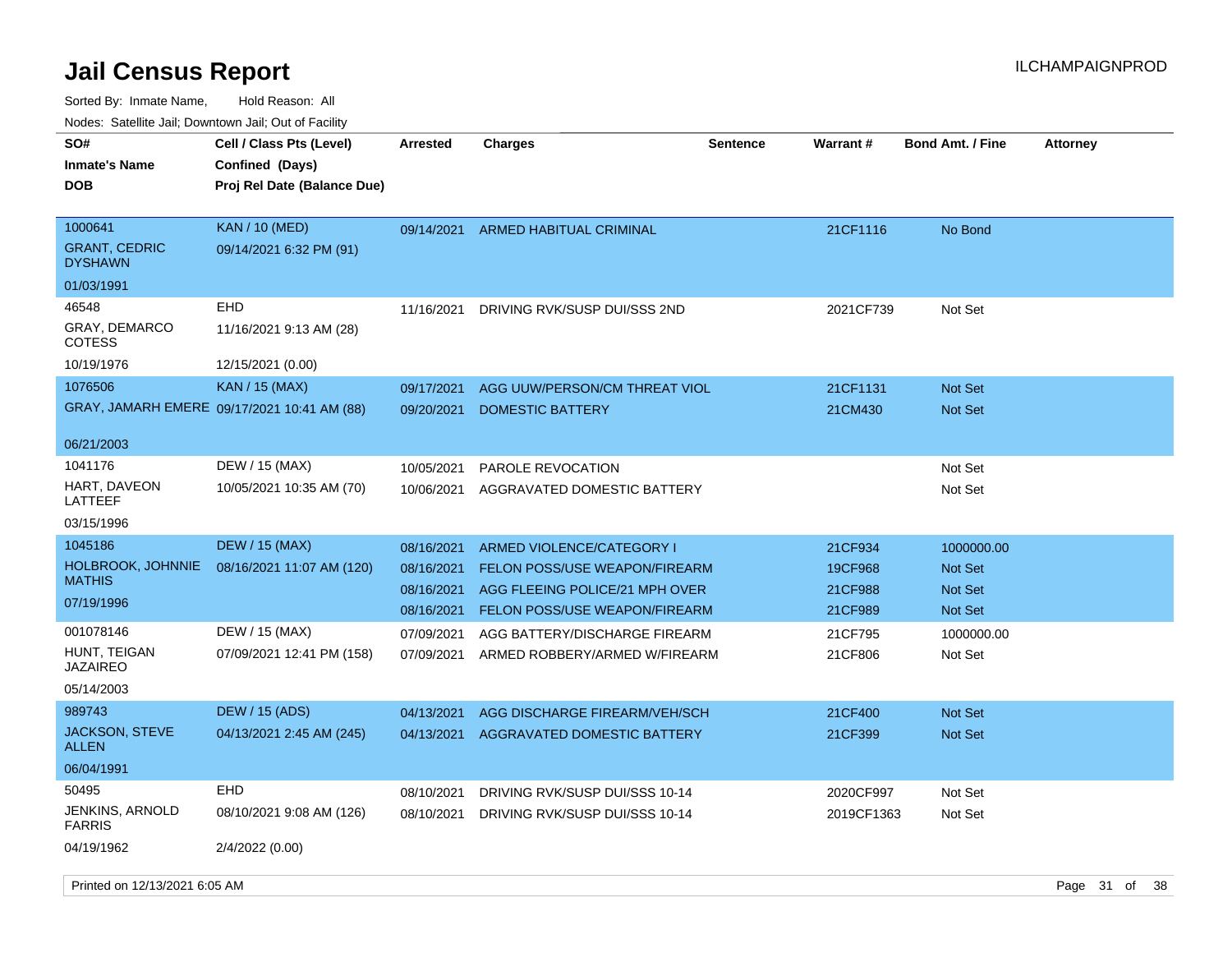| SO#<br><b>Inmate's Name</b><br><b>DOB</b>                                   | Cell / Class Pts (Level)<br>Confined (Days)<br>Proj Rel Date (Balance Due)                      | <b>Arrested</b>                                                    | <b>Charges</b>                                                                                                                                       | <b>Sentence</b> | <b>Warrant#</b>                                            | <b>Bond Amt. / Fine</b>                                        | <b>Attorney</b> |
|-----------------------------------------------------------------------------|-------------------------------------------------------------------------------------------------|--------------------------------------------------------------------|------------------------------------------------------------------------------------------------------------------------------------------------------|-----------------|------------------------------------------------------------|----------------------------------------------------------------|-----------------|
| 001077709<br><b>JINKINS, DEWAYNE</b><br><b>ALLEN</b>                        | <b>EHD</b><br>07/06/2021 9:00 AM (161)                                                          | 07/06/2021                                                         | DRIVING RVK/SUSP DUI/SSS 4-9                                                                                                                         |                 | 2021CF167                                                  | Not Set                                                        |                 |
| 01/02/1967<br>1076450<br>JONES, CARLOS<br><b>ANTONIO</b><br>11/18/2001      | 1/1/2022 (0.00)<br>DEW / 15 (MAX)<br>06/25/2020 2:13 PM (537)                                   | 06/25/2020<br>11/02/2020                                           | MURDER/INTENT TO KILL/INJURE<br>HOME INVASION/FIREARM                                                                                                |                 | 2020-CF703<br>20CF1204                                     | 750000.00<br>500000.00                                         |                 |
| 001077877<br><b>JORDAN, PATRICK</b><br><b>RODEL</b><br>10/22/2002           | <b>DEW / 10 (MED)</b><br>04/24/2021 3:53 PM (234)                                               | 04/24/2021                                                         | AGG DISCHARGE FIREARM/OCC BLDG                                                                                                                       | 5y (DOC)        |                                                            | Not Set                                                        |                 |
| 998873<br>KINCAID, AMANDA<br><b>MICHELLE</b><br>01/07/1990                  | EHD<br>10/12/2021 11:31 AM (63)<br>1/9/2022 (0.00)                                              | 10/12/2021                                                         | DRIVING RVK/SUSP DUI/SSS 3RD                                                                                                                         |                 | 2021CF235                                                  | Not Set                                                        |                 |
| 001078401<br><b>KNIGHT, ERIC</b><br>07/11/1991<br>1064445<br>LARUE, TERENCE | <b>DEW / 10 (ADS)</b><br>09/19/2021 7:32 PM (86)<br>DEW / 15 (MAX)<br>04/23/2021 11:18 AM (235) | 09/19/2021<br>09/19/2021<br>09/21/2021<br>04/23/2021<br>04/23/2021 | <b>HRSMT/THREATEN PERSON/KILL</b><br>UNLAWFUL VEHICULAR INVASION<br><b>BURGLARY</b><br>AGG DISCHARGE FIREARM/OCC VEH<br>POSSESS 15<100 GRAMS COCAINE |                 | 2021CF561<br>21CF1134<br>21CF1139<br>2021CF295<br>19CF1052 | 50000.00<br><b>Not Set</b><br>Not Set<br>500000.00<br>10000.00 |                 |
| <b>TRAMEL</b><br>12/23/1998<br>001078237<br>LAWS, TERON<br><b>RAMONTE</b>   | <b>KAN / 15 (ADS)</b><br>08/03/2021 6:29 PM (133)                                               | 04/23/2021<br>08/03/2021                                           | FELON POSS/USE FIREARM/PAROLE<br>AGG DISCHARGE FIREARM/OCC VEH                                                                                       |                 | 21CF899<br>21CF928                                         | Not Set<br>No Bond                                             |                 |
| 04/03/2001<br>001078470<br>LEE, AMAHRION<br><b>JA'MERE</b><br>11/05/2002    | DEW / 15 (MAX)<br>10/10/2021 1:23 PM (65)                                                       | 10/10/2021                                                         | MURDER/INTENT TO KILL/INJURE                                                                                                                         |                 | 21CF1221                                                   | Not Set                                                        |                 |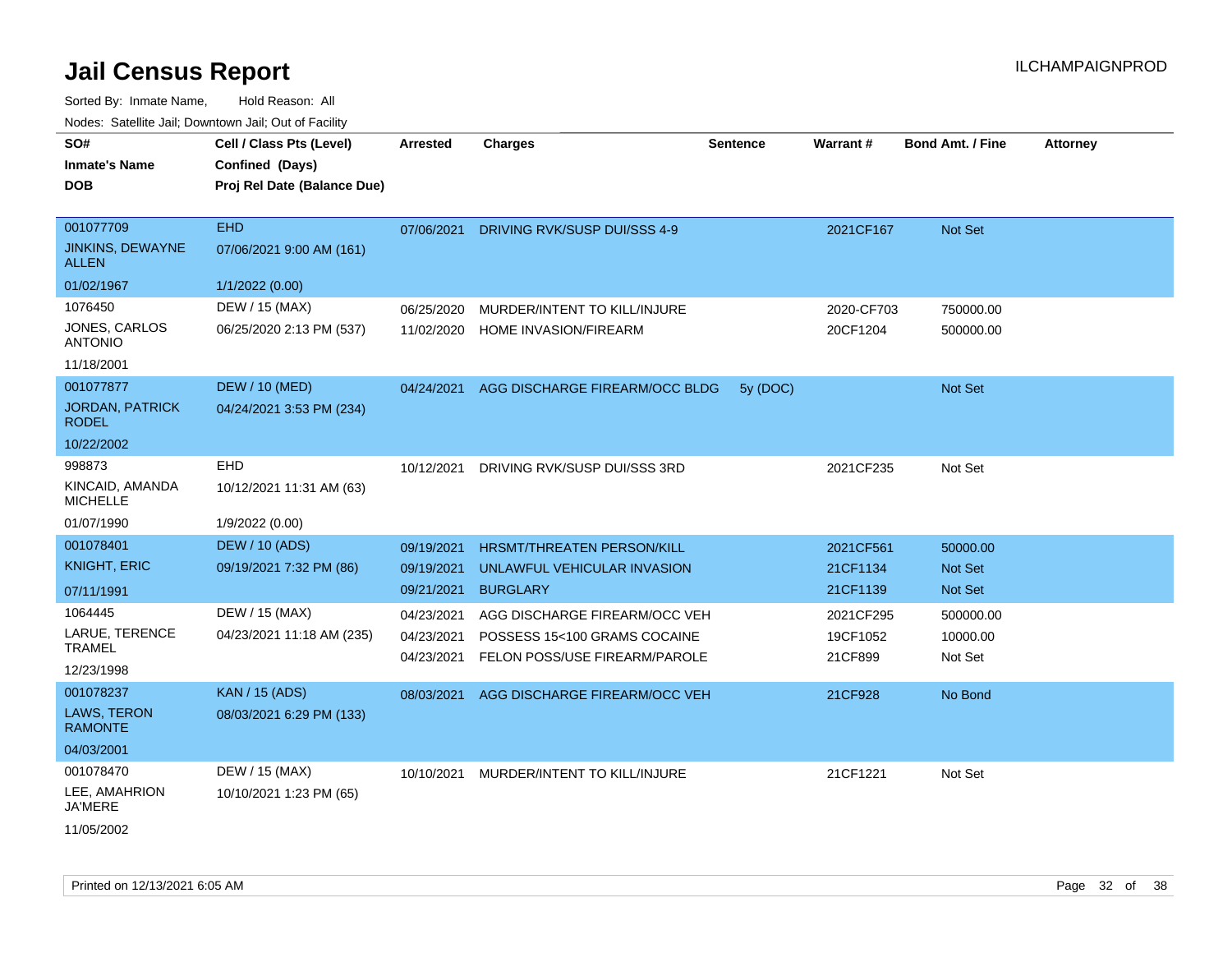| SO#                                             | Cell / Class Pts (Level)    | Arrested   | <b>Charges</b>                           | <b>Sentence</b> | <b>Warrant#</b> | <b>Bond Amt. / Fine</b> | <b>Attorney</b> |
|-------------------------------------------------|-----------------------------|------------|------------------------------------------|-----------------|-----------------|-------------------------|-----------------|
| <b>Inmate's Name</b>                            | Confined (Days)             |            |                                          |                 |                 |                         |                 |
| <b>DOB</b>                                      | Proj Rel Date (Balance Due) |            |                                          |                 |                 |                         |                 |
|                                                 |                             |            |                                          |                 |                 |                         |                 |
| 001078170                                       | <b>KAN / 10 (MED)</b>       | 09/07/2021 | AGG UNLAWFUL USE OF WEAPON/VEH           |                 | 21CF1060        | Not Set                 |                 |
| LEMONS, DEANGELO<br><b>DEVELLE</b>              | 09/07/2021 12:49 AM (98)    |            |                                          |                 |                 |                         |                 |
| 05/29/2003                                      |                             |            |                                          |                 |                 |                         |                 |
| 56792                                           | DEW / 10 (MED)              | 02/02/2021 | ARMED HABITUAL CRIMINAL                  |                 | 2021CF141       | 500000.00               |                 |
| LILLARD, LAWRENCE<br><b>TYRONE</b>              | 02/02/2021 2:11 PM (315)    | 02/22/2021 | DRIVING ON REVOKED LICENSE               |                 | 21TR426         | 5000.00                 |                 |
| 10/20/1982                                      |                             |            |                                          |                 |                 |                         |                 |
| 001078407                                       | <b>EHD</b>                  | 09/21/2021 | DRIVING ON SUSPENDED LICENSE             |                 | 2019TR16777     | Not Set                 |                 |
| LOVE, BRANDON<br><b>TERRELL</b>                 | 09/21/2021 11:26 AM (84)    |            |                                          |                 |                 |                         |                 |
| 06/13/1994                                      | 12/19/2021 (0.00)           |            |                                          |                 |                 |                         |                 |
| 46837                                           | KAN / 15 (MAX)              | 09/07/2021 | <b>RESIDENTIAL BURGLARY</b>              |                 | 2019-CF-1207    | 25000.00                |                 |
| MARCRUM, JEFFERY<br>LEE                         | 09/07/2021 11:43 AM (98)    |            |                                          |                 |                 |                         |                 |
| 11/17/1968                                      |                             |            |                                          |                 |                 |                         |                 |
| 1069949                                         | <b>EHD</b>                  | 11/30/2021 | DRIVING ON REVOKED LICENSE               |                 | 2021TR1726      | <b>Not Set</b>          |                 |
| <b>MARSHALL, ERIC</b><br><b>VONTREAL</b>        | 11/30/2021 3:13 PM (14)     |            |                                          |                 |                 |                         |                 |
| 04/28/1997                                      | 12/29/2021 (0.00)           |            |                                          |                 |                 |                         |                 |
| 001078575                                       | KAN / 10 (MED)              | 11/09/2021 | <b>GUNRUNNING</b>                        |                 | 21CF1330        | 750000.00               |                 |
| MCLAURIN, KEYON A                               | 11/09/2021 12:41 PM (35)    |            |                                          |                 |                 |                         |                 |
|                                                 |                             |            |                                          |                 |                 |                         |                 |
| 11/19/2002                                      |                             |            |                                          |                 |                 |                         |                 |
| 1011046                                         | <b>KAN / 15 (ADS)</b>       |            | 04/10/2021 ATTEMPT (FIRST DEGREE MURDER) |                 | 21CF392         | Not Set                 |                 |
| <b>MILES, DARRION</b><br><b>ANTONIO KEVONTA</b> | 04/11/2021 12:46 AM (247)   |            |                                          |                 |                 |                         |                 |
| 03/18/1990                                      |                             |            |                                          |                 |                 |                         |                 |
| 001077278                                       | DEW / 15 (MAX)              | 10/06/2020 | MURDER/INTENT TO KILL/INJURE             |                 | 2020CF146       | 2000000.00              |                 |
| MILLER, D'ANDRE                                 | 10/06/2020 12:49 PM (434)   | 10/06/2020 | AGG FLEEING POLICE/21 MPH OVER           |                 | 2019CF1171      | 50000.00                |                 |
| 09/08/1986                                      |                             |            |                                          |                 |                 |                         |                 |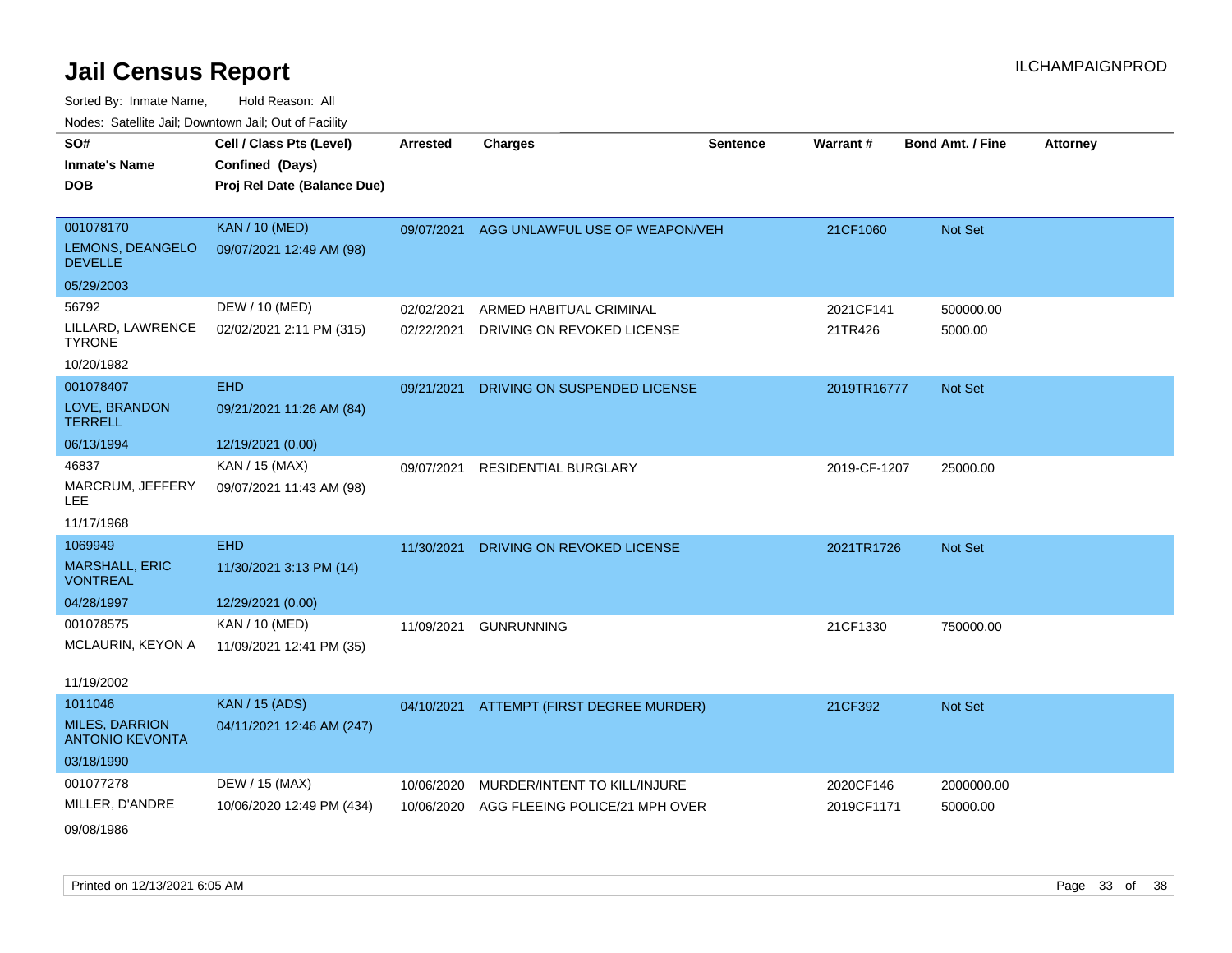| rouco. Calcillo Jali, Downtown Jali, Out of Facility |                                               |                 |                                          |          |             |                         |                 |
|------------------------------------------------------|-----------------------------------------------|-----------------|------------------------------------------|----------|-------------|-------------------------|-----------------|
| SO#                                                  | Cell / Class Pts (Level)                      | <b>Arrested</b> | <b>Charges</b>                           | Sentence | Warrant#    | <b>Bond Amt. / Fine</b> | <b>Attorney</b> |
| <b>Inmate's Name</b>                                 | Confined (Days)                               |                 |                                          |          |             |                         |                 |
| DOB                                                  | Proj Rel Date (Balance Due)                   |                 |                                          |          |             |                         |                 |
|                                                      |                                               |                 |                                          |          |             |                         |                 |
| 1026477                                              | <b>KAN / 15 (ADS)</b>                         | 09/21/2021      | AGG DISCHARGE FIREARM/OCC VEH            |          | 21CF1138    | Not Set                 |                 |
| NEWBILL, DEVONTRE<br>LAMONT                          | 09/21/2021 2:27 AM (84)                       | 09/22/2021      | PROBATION VIOLATION                      |          | 20CF577     | Not Set                 |                 |
| 11/22/1993                                           |                                               |                 |                                          |          |             |                         |                 |
| 1072907                                              | <b>KAN</b>                                    | 07/14/2021      | CRIMINAL DAMAGE <\$500/SCHOOL            |          | 2021CF840   | 5000.00                 |                 |
|                                                      | NIKOLAEV, YEVGENIY 07/14/2021 10:10 PM (153)  | 07/14/2021      | ATTEMPT (FIRST DEGREE MURDER)            |          | 2021-CF-832 | 2000000.00              |                 |
|                                                      |                                               |                 |                                          |          |             |                         |                 |
| 10/06/1983                                           |                                               |                 |                                          |          |             |                         |                 |
| 001078558                                            | <b>DEW / 10 (MED)</b>                         | 11/03/2021      | UNLAWFUL USE OF A WEAPON                 |          | 21CF1352    | Not Set                 |                 |
| PARRISH, DOMINIC<br><b>WALTER</b>                    | 11/03/2021 1:25 PM (41)                       |                 |                                          |          |             |                         |                 |
| 08/23/2001                                           |                                               |                 |                                          |          |             |                         |                 |
| 58051                                                | EHD                                           | 12/01/2021      | AGG DUI/NO VALID DL                      |          | 2021CF40    | Not Set                 |                 |
| PASLEY, SHAWN<br><b>PATRICK</b>                      | 12/01/2021 9:41 AM (13)                       |                 |                                          |          |             |                         |                 |
| 08/10/1982                                           | 12/13/2021 (0.00)                             |                 |                                          |          |             |                         |                 |
| 001077928                                            | <b>EHD</b>                                    | 09/01/2021      | AGG DOMESTIC BATTERY/STRANGLE            |          | 2021CF515   | Not Set                 |                 |
| PATTON, MICHAEL<br><b>RYAN</b>                       | 09/01/2021 9:43 AM (104)                      |                 |                                          |          |             |                         |                 |
| 08/15/1994                                           | 12/31/2021 (0.00)                             |                 |                                          |          |             |                         |                 |
| 001078063                                            | DEW / 15 (MAX)                                | 06/15/2021      | AGG CRIM SEX ASSAULT/WEAPON              |          | 2021CF678   | 1000000.00              |                 |
|                                                      | PERRY, ROBERT Junior 06/15/2021 4:37 PM (182) | 06/15/2021      | <b>ROBBERY</b>                           |          | 2021CF159   | 25000.00                |                 |
|                                                      |                                               |                 |                                          |          |             |                         |                 |
| 12/21/1990                                           |                                               |                 |                                          |          |             |                         |                 |
| 1072761                                              | <b>EHD</b>                                    | 11/03/2021      | DRIVING ON SUSPENDED LICENSE             |          | 2020TR5958  | <b>Not Set</b>          |                 |
| POWELL, KYESHA<br><b>MONAE</b>                       | 11/03/2021 10:01 AM (41)                      |                 |                                          |          |             |                         |                 |
| 07/14/2000                                           | 12/17/2021 (0.00)                             |                 |                                          |          |             |                         |                 |
| 001077614                                            | KAN / 15 (MAX)                                |                 | 01/17/2021 ATTEMPT (FIRST DEGREE MURDER) |          | 21CF66      | Not Set                 |                 |
| <b>DEVON</b>                                         | ROBINSON, DONTRELL 01/17/2021 3:08 PM (331)   |                 |                                          |          |             |                         |                 |
| 09/22/2002                                           |                                               |                 |                                          |          |             |                         |                 |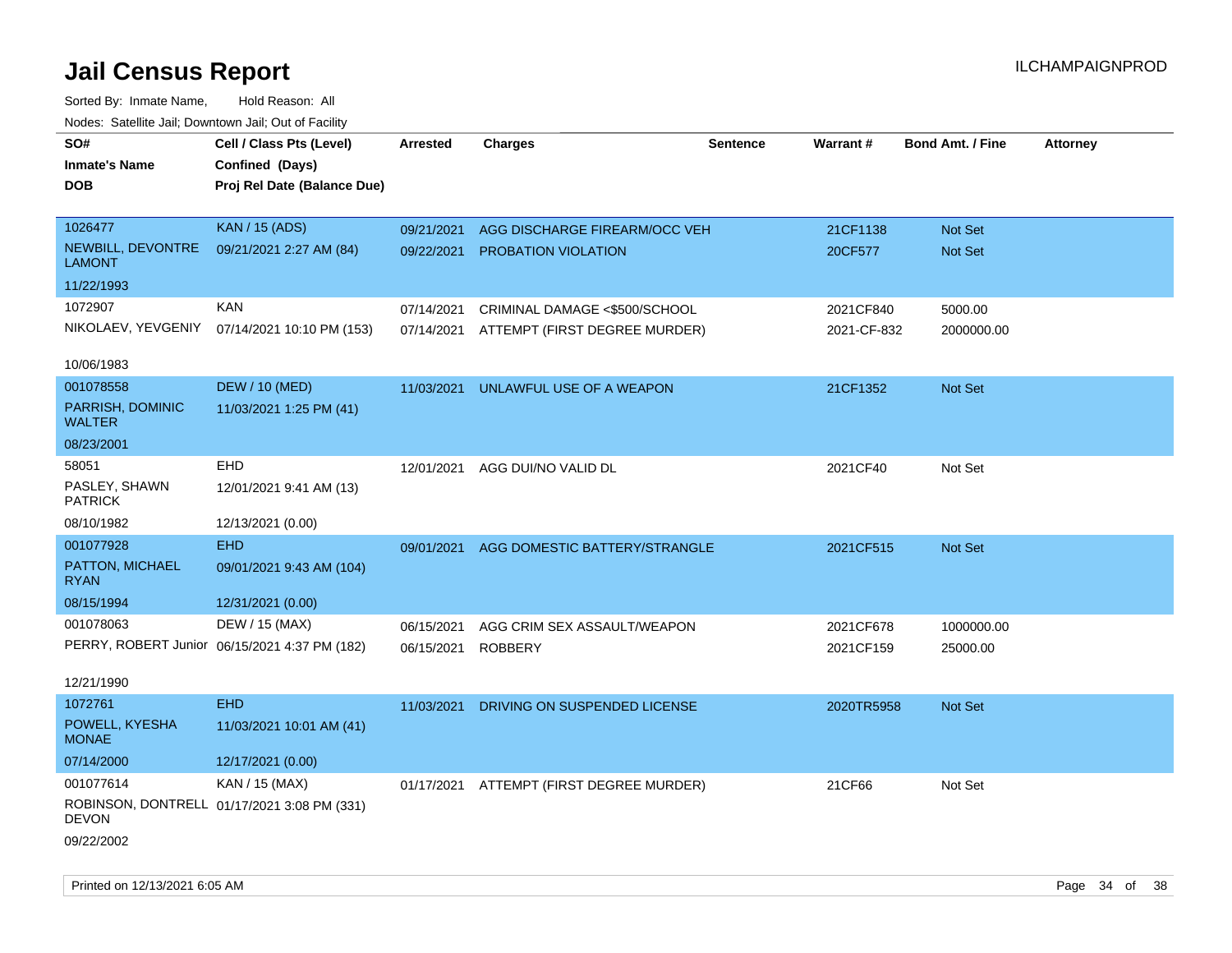| SO#<br><b>Inmate's Name</b><br><b>DOB</b>                      | Cell / Class Pts (Level)<br>Confined (Days)<br>Proj Rel Date (Balance Due) | <b>Arrested</b>                                                    | <b>Charges</b>                                                                                                                              | <b>Sentence</b> | Warrant#                                                            | <b>Bond Amt. / Fine</b>                                      | <b>Attorney</b> |
|----------------------------------------------------------------|----------------------------------------------------------------------------|--------------------------------------------------------------------|---------------------------------------------------------------------------------------------------------------------------------------------|-----------------|---------------------------------------------------------------------|--------------------------------------------------------------|-----------------|
| 1061216<br><b>RUNGE, ANDRE</b><br><b>MARSEAN</b><br>12/05/1997 | <b>KAN / 10 (MED)</b><br>06/22/2021 4:42 PM (175)                          | 06/22/2021                                                         | <b>HOME INVASION/FIREARM</b>                                                                                                                |                 | 21CF727                                                             | Not Set                                                      |                 |
| 650295<br>SANDAGE, JERALD<br><b>EUGENE</b><br>06/07/1971       | PIA / 50 (MAX)<br>04/22/2020 6:30 AM (601)                                 | 04/22/2020<br>04/22/2020<br>04/22/2020<br>04/22/2020<br>04/22/2020 | CRIMINAL SEXUAL ASSAULT<br><b>CRIMINAL SEXUAL ASSAULT</b><br><b>CRIMINAL SEXUAL ABUSE</b><br>CRIMINAL SEXUAL ASSAULT<br>OFFICIAL MISCONDUCT |                 | 2020-CF407<br>2020-CF408<br>2020-CF409<br>2020-CF410<br>2019-CF1811 | 750000.00<br>750000.00<br>750000.00<br>750000.00<br>25000.00 |                 |
| 1062194<br>SIMMONS, MICHAEL<br><b>JAMAL</b><br>11/03/1997      | <b>DEW / 15 (MAX)</b><br>02/27/2020 1:11 PM (656)                          | 02/27/2020<br>09/23/2020                                           | MURDER/OTHER FORCIBLE FELONY<br>AGG BATTERY/DISCHARGE FIREARM                                                                               |                 | 20CF-247<br>20CF1061                                                | 1000000.00<br>Not Set                                        |                 |
| 001078115<br>SMITH, JAMES<br>NASHAUN, Junior<br>09/18/2000     | KAN / 15 (MAX)<br>07/01/2021 2:44 PM (166)                                 | 07/01/2021<br>07/30/2021                                           | ARMED VIOLENCE/CATEGORY I<br>DRIVING ON SUSPENDED LICENSE                                                                                   |                 | 21CF772<br>21TR5804                                                 | Not Set<br>1500.00                                           |                 |
| 55331<br><b>SMITH, TARRIO</b><br><b>TERRELLE</b><br>04/25/1982 | <b>DEW / 15 (MAX)</b><br>07/31/2021 2:22 AM (136)                          | 07/31/2021                                                         | <b>ARMED HABITUAL CRIMINAL</b>                                                                                                              | 10y/0m/0d (DC   |                                                                     | Not Set                                                      |                 |
| 001077868<br>SPEARMENT.<br><b>KENTRELL</b><br>01/21/2002       | DEW / 15 (MAX)<br>04/21/2021 9:48 PM (237)                                 | 04/21/2021<br>08/19/2021                                           | ARMED ROBBERY/ARMED W/FIREARM<br>FLEEING/ATTEMPT ELUDE OFFICER                                                                              |                 | 21CF445<br>2021TR1053                                               | Not Set<br>1000.00                                           |                 |
| 001077854<br>STUKINS, DANNY RAY<br>07/05/1985                  | <b>EHD</b><br>09/15/2021 10:17 AM (90)<br>3/13/2022 (0.00)                 | 09/15/2021                                                         | DRIVING RVK/SUSP DUI/SSS 4-9                                                                                                                |                 | 2021CF306                                                           | Not Set                                                      |                 |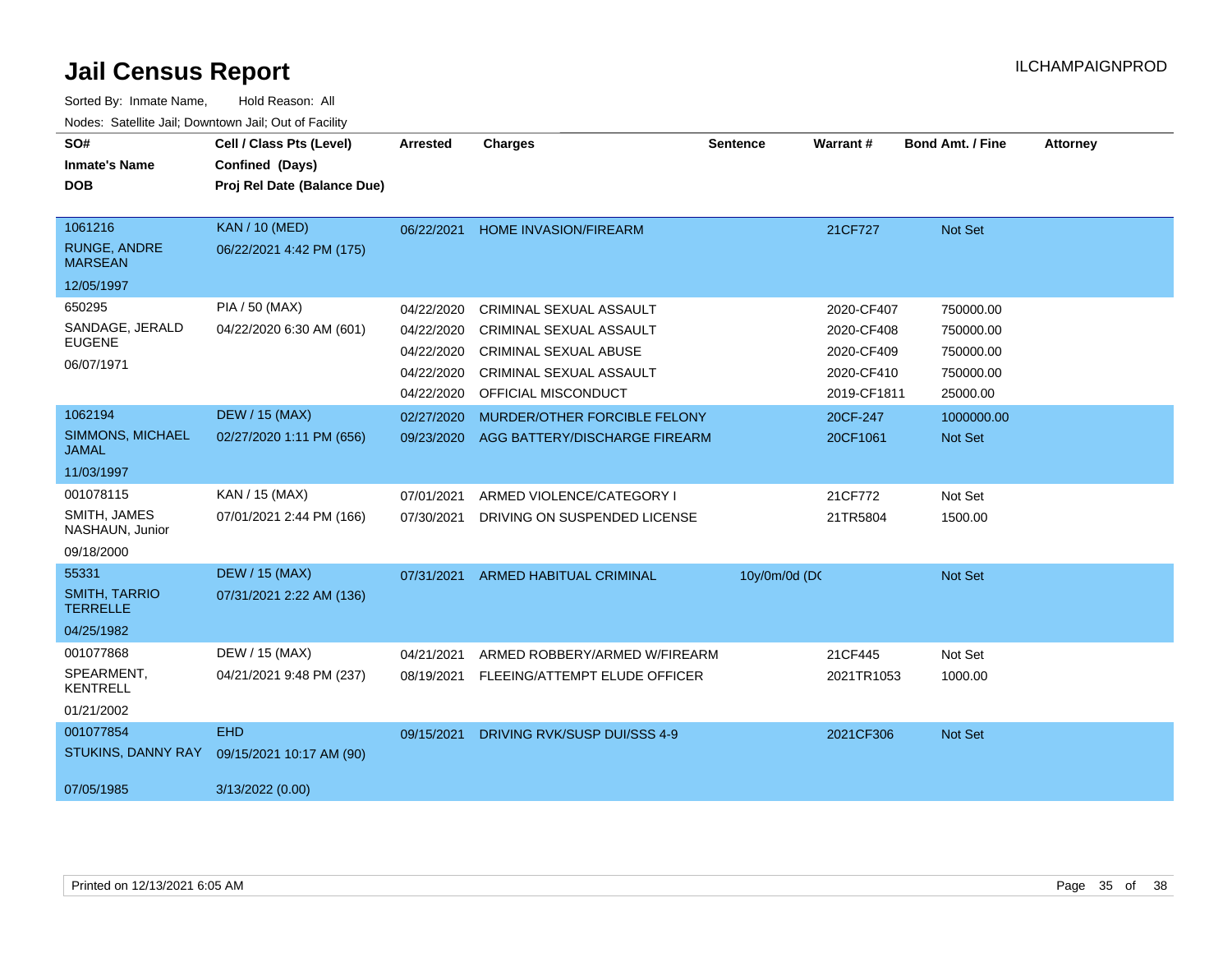| SO#                                      | Cell / Class Pts (Level)                     | <b>Arrested</b> | <b>Charges</b>                | <b>Sentence</b> | <b>Warrant#</b> | <b>Bond Amt. / Fine</b> | <b>Attorney</b> |
|------------------------------------------|----------------------------------------------|-----------------|-------------------------------|-----------------|-----------------|-------------------------|-----------------|
| Inmate's Name                            | Confined (Days)                              |                 |                               |                 |                 |                         |                 |
| <b>DOB</b>                               | Proj Rel Date (Balance Due)                  |                 |                               |                 |                 |                         |                 |
|                                          |                                              |                 |                               |                 |                 |                         |                 |
| 1046632                                  | <b>KAN / 15 (MAX)</b>                        | 09/14/2021      | ARMED VIOLENCE/CATEGORY II    |                 | 21CF912         | 750000.00               |                 |
|                                          | TATE, JAVON MARQUIS 09/14/2021 12:10 PM (91) |                 |                               |                 |                 |                         |                 |
| 08/10/1996                               |                                              |                 |                               |                 |                 |                         |                 |
| 949990                                   | DEW / 15 (MAX)                               | 07/27/2021      | AGG DISCHARGE FIREARM/OCC VEH |                 | 2021CF829       | 750000.00               |                 |
| THATCH, CALVIN                           |                                              |                 |                               |                 |                 |                         |                 |
| ANTHONY                                  | 07/27/2021 5:12 PM (140)                     | 07/27/2021      | WARRANT OUT OF COUNTY         |                 | 21TR49          | 1500.00                 |                 |
| 07/09/1986                               |                                              |                 |                               |                 |                 |                         |                 |
| 001077662                                | <b>DEW / 15 (MAX)</b>                        | 02/03/2021      | ARMED ROBBERY/ARMED W/FIREARM | 12y (DOC)       | 21CF123         | 250000.00               |                 |
| TIPSORD, NOAH LEE                        | 02/03/2021 4:33 PM (314)                     |                 |                               |                 |                 |                         |                 |
|                                          |                                              |                 |                               |                 |                 |                         |                 |
| 08/14/1998                               |                                              |                 |                               |                 |                 |                         |                 |
| 1033031                                  | KAN / 15 (MAX)                               | 08/19/2020      | *AGG BATTERY W/FIREARM/PERSON |                 | 2020-CF923      | 500000.00               |                 |
| TOMS, ANDREW<br><b>CHUCKY</b>            | 08/19/2020 5:59 PM (482)                     |                 |                               |                 |                 |                         |                 |
| 09/28/1978                               |                                              |                 |                               |                 |                 |                         |                 |
| 27007                                    | <b>KAN / 15 (MAX)</b>                        | 09/19/2021      | DOMESTIC BATTERY/OTHER PRIOR  |                 | 21CF1133        | No Bond                 |                 |
| <b>TUELL, ROBERT</b><br><b>STEPHEN</b>   | 09/19/2021 9:51 AM (86)                      |                 |                               |                 |                 |                         |                 |
| 09/25/1967                               |                                              |                 |                               |                 |                 |                         |                 |
| 001078263                                | KAN / 10 (ADS)                               | 08/11/2021      | RECEIVE/POSS/SELL STOLEN VEH  |                 | 2020CF928       | 200000.00               |                 |
| TURK, BRANDON<br><b>LARSHAWN</b>         | 08/11/2021 6:23 PM (125)                     | 08/11/2021      | AGG BATTERY/PUBLIC PLACE      |                 | 2020CF420       | 7500.00                 |                 |
| 10/18/1995                               |                                              |                 |                               |                 |                 |                         |                 |
| 001078386                                | <b>KAN / 10 (MED)</b>                        | 09/14/2021      | POSSESSION OF STOLEN FIREARM  |                 | 2021CF1099      | 250000.00               |                 |
| <b>TURNER, AMARIO</b>                    | 09/14/2021 11:42 PM (91)                     |                 |                               |                 |                 |                         |                 |
| 09/23/2002                               |                                              |                 |                               |                 |                 |                         |                 |
| 1050636                                  | KAN / 15 (MAX)                               | 09/24/2021      | FELON POSS/USE WEAPON/FIREARM | 4y (DOC)        | 21CF1154        | Not Set                 |                 |
| <b>TURNER, TIMOTHY</b><br><b>SEANTEZ</b> | 09/24/2021 9:18 PM (81)                      |                 |                               |                 |                 |                         |                 |
| 09/27/1994                               |                                              |                 |                               |                 |                 |                         |                 |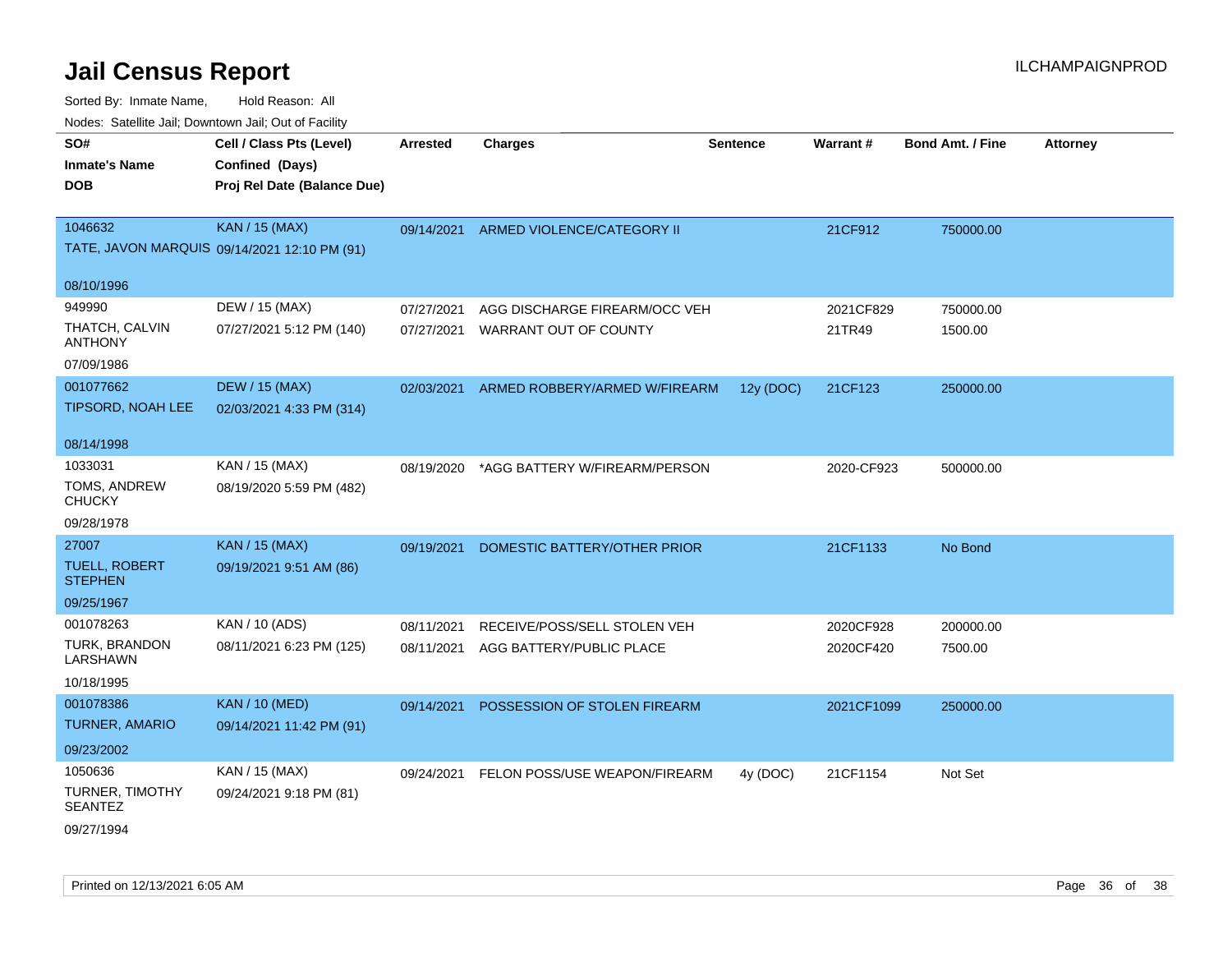Sorted By: Inmate Name, Hold Reason: All

| Nodes: Satellite Jail; Downtown Jail; Out of Facility |                             |                 |                                           |                 |               |                         |                 |
|-------------------------------------------------------|-----------------------------|-----------------|-------------------------------------------|-----------------|---------------|-------------------------|-----------------|
| SO#                                                   | Cell / Class Pts (Level)    | <b>Arrested</b> | <b>Charges</b>                            | <b>Sentence</b> | Warrant#      | <b>Bond Amt. / Fine</b> | <b>Attorney</b> |
| <b>Inmate's Name</b>                                  | Confined (Days)             |                 |                                           |                 |               |                         |                 |
| <b>DOB</b>                                            | Proj Rel Date (Balance Due) |                 |                                           |                 |               |                         |                 |
|                                                       |                             |                 |                                           |                 |               |                         |                 |
| 1040925                                               | <b>KAN / 10 (MED)</b>       | 10/05/2021      | AGG BATTERY/DISCHARGE FIREARM             |                 | 2021CF1105    | 1000000.00              |                 |
| <b>WEATHERALL,</b><br><b>JOHNNY EARL JAMES</b>        | 10/05/2021 4:17 PM (70)     |                 |                                           |                 |               |                         |                 |
| 04/29/1994                                            |                             |                 |                                           |                 |               |                         |                 |
| 1062558                                               | DEW / 10 (MED)              | 10/02/2021      | FELON POSS/USE WEAPON/FIREARM             |                 | 21CF1185      | Not Set                 |                 |
| <b>WELLS, JIAMANTE</b><br><b>AMORE</b>                | 10/02/2021 8:29 PM (73)     |                 |                                           |                 |               |                         |                 |
| 09/02/1995                                            |                             |                 |                                           |                 |               |                         |                 |
| 1002033                                               | <b>KAN / 15 (MAX)</b>       | 09/08/2021      | DRIVING ON SUSPENDED LICENSE              |                 | 2019-TR-11944 | 5000.00                 |                 |
| <b>WEST, ANTONIO</b>                                  | 09/08/2021 11:01 PM (97)    | 09/08/2021      | ARMED ROBBERY/ARMED W/FIREARM             |                 | 2020-CF-1406  | 500000.00               |                 |
| <b>DEONTA</b>                                         |                             | 09/08/2021      | AGG UNLAWFUL USE OF WEAPON/VEH            |                 | 2021-CF-AWOW  | <b>Not Set</b>          |                 |
| 04/15/1992                                            |                             | 09/08/2021      | <b>OBSTRCT JUSTICE/LEAVE STATE</b>        |                 | 2021-CF-AWOW  | <b>Not Set</b>          |                 |
|                                                       |                             | 09/08/2021      | ARMED VIOLENCE/CATEGORY I                 |                 | 2021-CF-AWOW  | <b>Not Set</b>          |                 |
| 1022068                                               | DEW / 15 (ADS)              | 10/10/2021      | FELON POSS/USE WEAPON/FIREARM             |                 | 21CF1212      | Not Set                 |                 |
| <b>WILKINS, MICHAEL</b><br>CARL                       | 10/10/2021 5:07 AM (65)     |                 |                                           |                 |               |                         |                 |
| 07/10/1992                                            |                             |                 |                                           |                 |               |                         |                 |
| 001077508                                             | <b>DEW / 15 (ADS)</b>       |                 | 12/10/2020 MURDER/STRONG PROB KILL/INJURE | 55y (DOC)       | 2020CF1293    | No Bond                 |                 |
| <b>WILLIAMS, CALVIN</b><br><b>TIMOTHY</b>             | 12/10/2020 8:55 PM (369)    |                 |                                           |                 |               |                         |                 |
| 10/23/2002                                            |                             |                 |                                           |                 |               |                         |                 |
| 539662                                                | KAN / 10 (MED)              | 08/14/2021      | <b>AGGRAVATED BATTERY</b>                 |                 | 21CF979       | No Bond                 |                 |
| WILLIAMS, JAVONTAE                                    | 08/14/2021 1:28 AM (122)    | 08/14/2021      | AGGRAVATED DOMESTIC BATTERY               |                 | 2020CF1098    | 25000.00                |                 |
| <b>DEMAR</b>                                          |                             | 08/14/2021      | DOM BTRY/CONTACT/1-2 PRECONV              |                 | 2021CF770     | 250000.00               |                 |
| 07/28/1991                                            |                             | 08/14/2021      | <b>CITY OV ARREST</b>                     |                 | 2017OV893     | 1000.00                 |                 |
| 1037579                                               | <b>KAN / 10 (MED)</b>       | 08/17/2021      | FELON POSS/USE WEAPON/FIREARM             |                 | 2019CF73      | No Bond                 |                 |
| <b>WILLIAMS, STEVEN</b><br>PATRICK, Second            | 08/17/2021 8:16 PM (119)    |                 |                                           |                 |               |                         |                 |
| 11/25/1994                                            |                             |                 |                                           |                 |               |                         |                 |